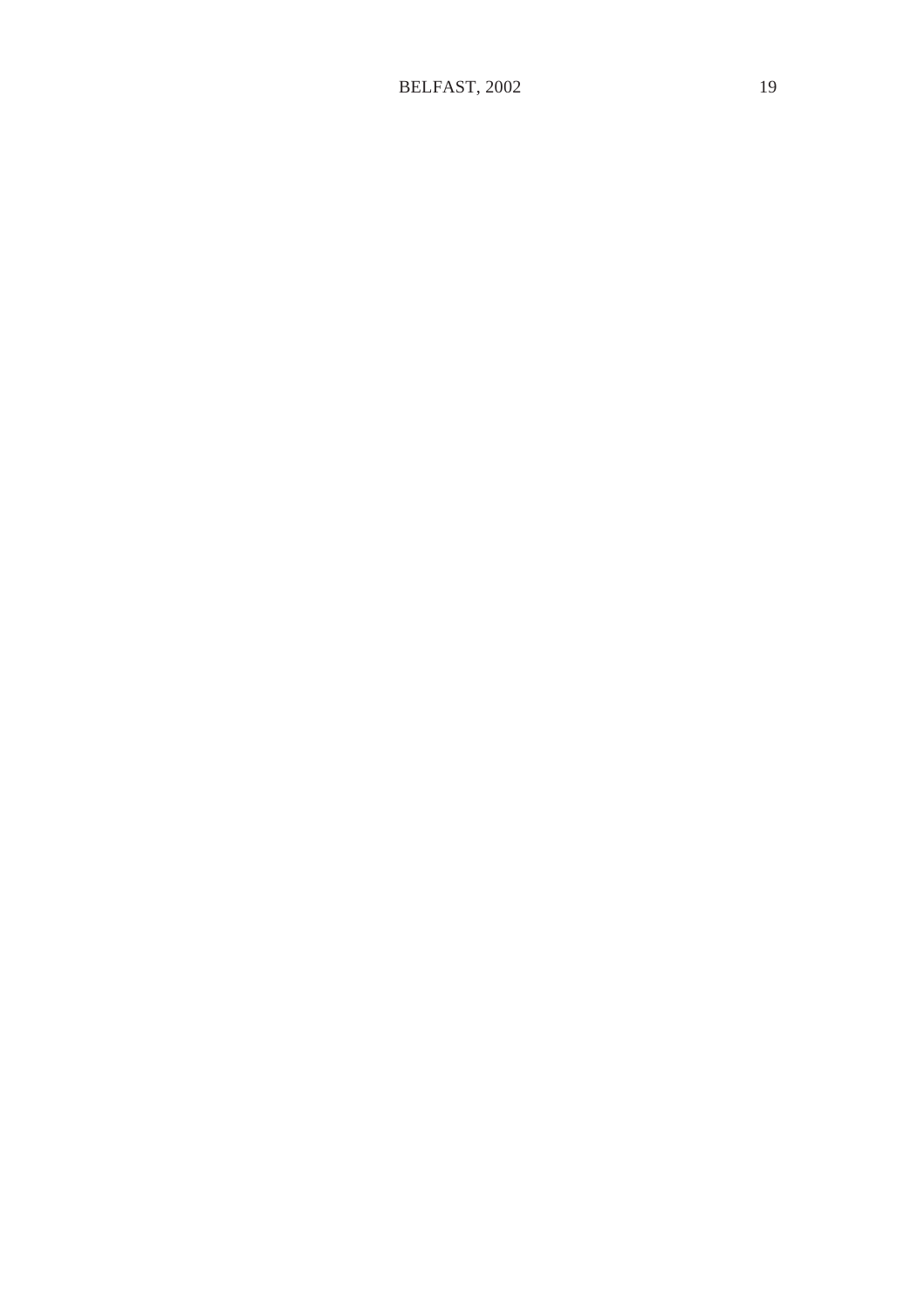The Moderator welcomed, on behalf of the Assembly, representatives of sister Churches, of Universities and Community Organisations, and other special guests present.

The Moderator, having expressed thanks for the help he had received during the past year of office, asked the Assembly to proceed to the election and appointment of a successor to him in office for the ensuing year.

The Clerk submitted the nominations of Presbyteries for the Moderatorship as follows:-

On the motion of the Rev J L Casement, seconded by the Rev W T J Richardson, the Rev Dr R I Birney was unanimously called to the Chair, welcomed by the retiring Moderator and commended to God in prayer.

The Right Rev Dr R I Birney then addressed the House.

The sederunt came to a close at 8.42pm, the Moderator pronouncing the Benediction.

#### **SECOND SESSION**

**Tuesday, 11th June, 2002 Half past nine o'clock. Forenoon**

#### **Within Church House**

The members of Assembly, and other members of the Church, met and participated in the Sacrament of the Lord's Supper, the Moderator conducting the Service, assisted by the Very Rev Dr H A Dunlop and the Clerk.

#### **Intermission**

The Assembly afterwards convened, the Moderator leading in prayer.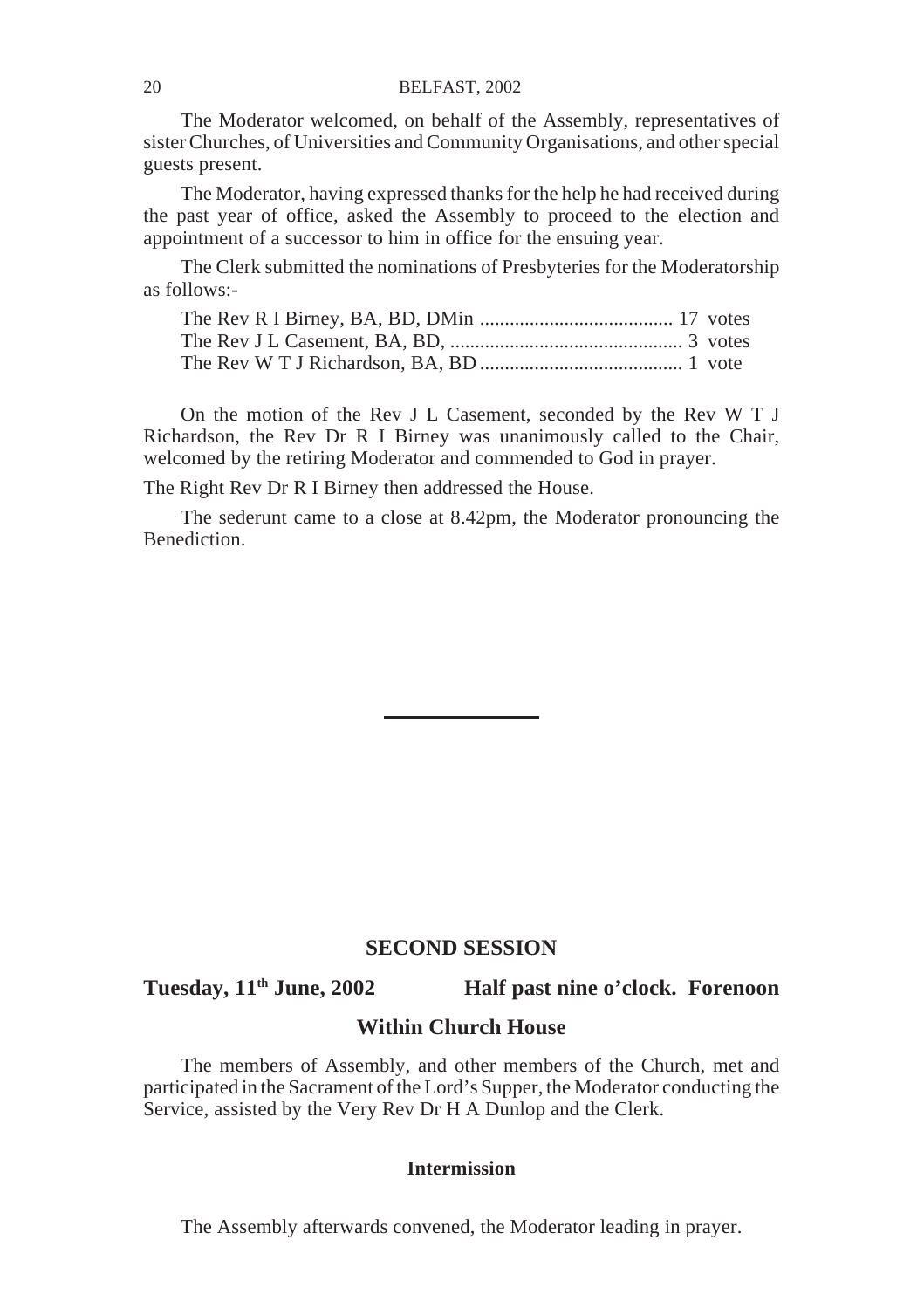The Report of the **BUSINESS BOARD** (Reports pp 94-103) was submitted **BUSINESS** by the Very Rev Dr S Hutchinson, together with the following Supplementary Reports. **BOARD**

#### **Supplementary Report A DELEGATES TO OTHER CHURCHES**

The Church of Scotland General Assembly (2002)

#### *The Right Rev Dr H A Dunlop reports:*

The Church of Scotland General Assembly met from 25-31 May. The corresponding members from our Church were Rt Rev Dr H A Dunlop, Rev I A McKay and Mr John McKay.

As is customary, your corresponding members were given a warm welcome, lavish hospitality, and an honoured place in the proceedings. We wish to place on record our deep appreciation of the care and attention extended to us.

The Assembly began with the election as Moderator of the Rev Dr Finlay A J Macdonald, Principal Clerk of the General Assembly. During his year of office the Rev Marjory MacLean will undertake the duties of the Principal Clerk.

The Assembly was honoured to be addressed by The Queen who attended the opening session with The Duke of Edinburgh, as part of her Golden Jubilee visit to Scotland. During the rest of the Assembly the Queen was represented by The Lord High Commissioner, The Right Honourable Viscount Younger of Leckie.

An impressive Service was held in St. Giles Cathedral on Sunday 26 May, Trinity Sunday, when, in the presence of The Queen and the Duke of Edinburgh, the Moderator underlined the priority of the worship of the sovereign God, the Holy One, and drawing attention to worship as the context of the Great Commission.

Monday 27 May began with an Assembly Communion service, and other days began with worship marked by hearty singing led either by organ accompaniment or by an enthusiastic precentor. Reflections by the Moderator were based on the "I am" sayings in St John's Gospel.

A notable feature of the Assembly was the excellent attendance each day, with almost all commissioners in their seats for worship at 9.30am, and very many of them remaining until the conclusion of the day's business - and this despite no formal tea or coffee breaks, the only break being an hour for lunch.

Business was marked by a high standard of debate, competence in answering sometimes detailed questions, a good mix of seriousness and humour, and a considerable number of interventions from visiting delegates. Other interesting features included electronic voting and simultaneous broadcasting via the Church of Scotland web-site, made possible through facilities installed for the Scottish Parliament which currently meets in the Assembly Hall.

The Church and Nation Committee remit covered subjects such as Sectarianism, Land Reform, Foot & Mouth Disease, Compensation Culture, Asylum, Nuclear Submarines, Europe Whole And Free, the Terrorist Attacks on the USA and the War on Afghanistan, Iraq, National Missile Defence, and Israel-Palestine. The debate proved quieter than expected, an indication of convergence in views, and I had the opportunity to contribute to the discussion on Sectarianism.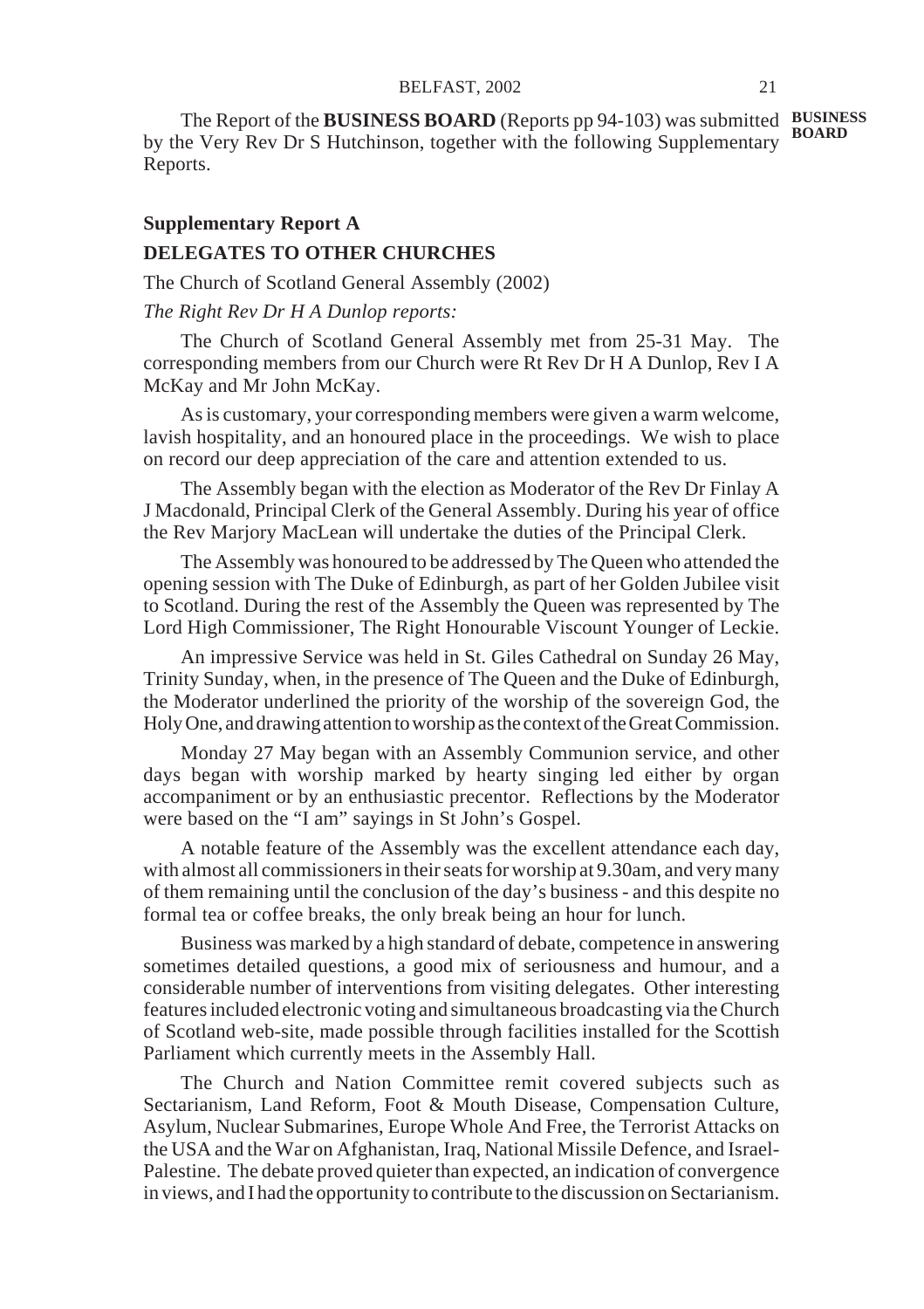The Board of World Mission debate led to the Assembly affirming five strategic commitments for the years to 2010: evangelism, reconciliation, ministry to the poor, the HIV/AIDS pandemic, local involvement in global mission. The report also included a section about the pastoral care of overseas staff.

The Assembly received the report of the Committee to Revise The Hymnary, including the draft of the new hymnbook, and authorised its use throughout the Church subject to such alteration as may be agreed by the Committee. This represents the fruit of much hard work over a number of years. It is hoped that the book may be published sometime in 2003.

Last year's "Church Without Walls" report continues to impact the thinking of the Church as Boards and Presbyteries seek to respond to the changing nature of both society and the Church. Projected ministerial retirements (211 from 2000- 2004 and a further 220 from 2005-2009) and the number of candidates in training for the ministry (96 for 2000-2004) add urgency to the task.

Much of this resonates with the challenges facing PCI. We have much to learn from each other. Mutual encouragement, support and prayer can only serve to strengthen both of us in the outworking of Christ's mission.

#### **The General Synod of the Church of Ireland (2002)**

#### *The Rev A V Martin reports:*

The General Synod of the Church of Ireland met in the Stillorgan Park Hotel, Dublin from Tuesday 14 to Thursday 16 May, 2002.

The Presbyterian representatives were Rev Alan Martin and Dr John Kirker.

Archbishop Robin Eames presided at the opening session and welcomed visitors from the Roman Catholic Church, the Methodist Church in Ireland, the Presbyterian Church in Ireland, the Religious Society of Friends, the Moravian Church, the Non Subscribing Presbyterian Church in Britain and Ireland, the Church of England and the Old Catholic Churches of the Union of Utrecht.

The Rev Harold Good, President of the Methodist Church, was invited to speak. He referred to the covenant relationship into which the Church of Ireland and the Methodist Church in Ireland were about to enter. The close relationship between the two churches was appropriately reflected on this occasion by the friendship which he and Archbishop Robin Eames had enjoyed since school days. He presented the Archbishop with one of two branches he had cut from a tree associated with John Wesley at Harmony Hill. This was to symbolise two branches of the one universal Church.

The Synod then proceeded to vote in favour of the new covenant relationship, which everyone hoped would later be ratified at the Methodist Conference. The wording of the covenant includes the following clauses:- "1We acknowledge one another's churches as belonging to the One, Holy, Catholic and Apostolic Church of Jesus Christ and as truly participating in the apostolic mission of the whole people of God. 2We acknowledge that in each of our churches the Word of God is authentically preached and the sacraments of baptism and holy communion authentically administered according to the command of Christ. 5 We acknowledge each other's ordained ministries as given by God and as instruments of his grace by which our churches are served and built up. As pilgrims together, we look forward to the time when our ministries can be fully interchangeable and our churches visibly united. Therefore:-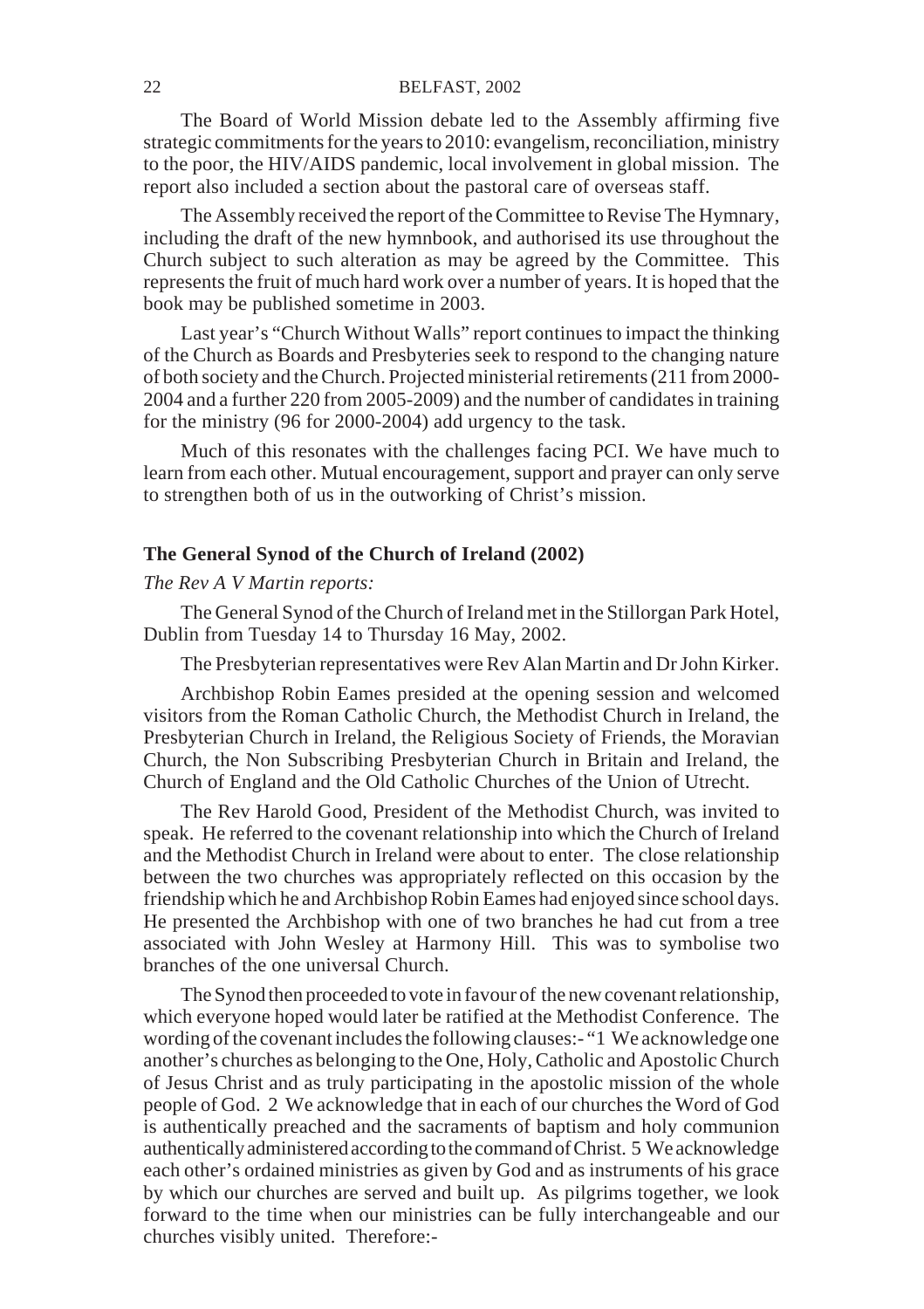#### BELFAST, 2002 23

We believe that God is calling our two churches to a fuller relationship in which we commit ourselves to share a common life and mission to grow together so that unity may be visibly realised. As the next steps towards that goal, we agree: to encourage united Methodist/Church of Ireland congregations (i) where there are joint church schemes, (ii) where new churches are to be planted, (iii) where local congregations wish to move in this direction."

The Church of Ireland is producing an amended version of the Book of Common Prayer to be published in 2004. A number of liturgical resolutions were passed. A short debate took place on the use of the word "obey" in the marriage vows and it was eventually decided to keep this form of marriage vow as an alternative for a minority who still wanted to use it.

On Tuesday evening the Synod Service, a service of Holy Communion, was held in Christ Church Cathedral. The preacher was Rt Rev WP Colton, Bishop of Cork, Cloyne and Ross.

On the second day a good debate took place on the subject of sectarianism. Speakers said that the eradication of sectarianism was necessary, not only for society but also for the spiritual health of Christians, and that sectarianism cripples our mission as a church and makes us incompetent witnesses to the word of Christ.

All of us who were visitors were warmly received at the Synod and given generous hospitality.

#### **Eglise Réformée de France: National Synod (2002)**

#### *The Rev W S Marrs reports:*

This year the National Synod of the French Reformed Church took place in Nîmes. In his brief opening address the Moderator exhorted those present to be living stones, each taking their place in the life of the Church. He pointed out that the purpose of Synod was to seek the cement to hold the stones together.

Monsieur Marcel Manoêl, the President of the National Council, chose the theme of "Sanctification" for his address. He pointed out that his purpose in choosing this traditional theme was to encourage Christians to be living parables displaying a simple message, to live out their commitment in wise, relevant and concrete ways, and to be prepared to tackle ethical dilemmas.

The Synod devoted two sessions of business to reflection on their theme for the Millennium which had been 'Débat 2000'. This had launched the Church into a period of contemporary witness through debating the most relevant issues of the day with society. Over the past two years this theme received a mixed reception. Some congregations engaged enthusiastically in inter-religious dialogue and found they became more accessible to inquirers, others were more eager to debate convictions within the Church prior to entering into debate with society at large. In general Débat 2000 helped the Church to remember it was located in the world, and provided it with a fresh focus on encounter.

Monsieur Marc Richalot, the outgoing General Secretary of the National Council, highlighted in his report the need for more Christian Education in the life of the Church. Some three-quarters of the population of France have no Bible and 44% of those who do have one do not read it.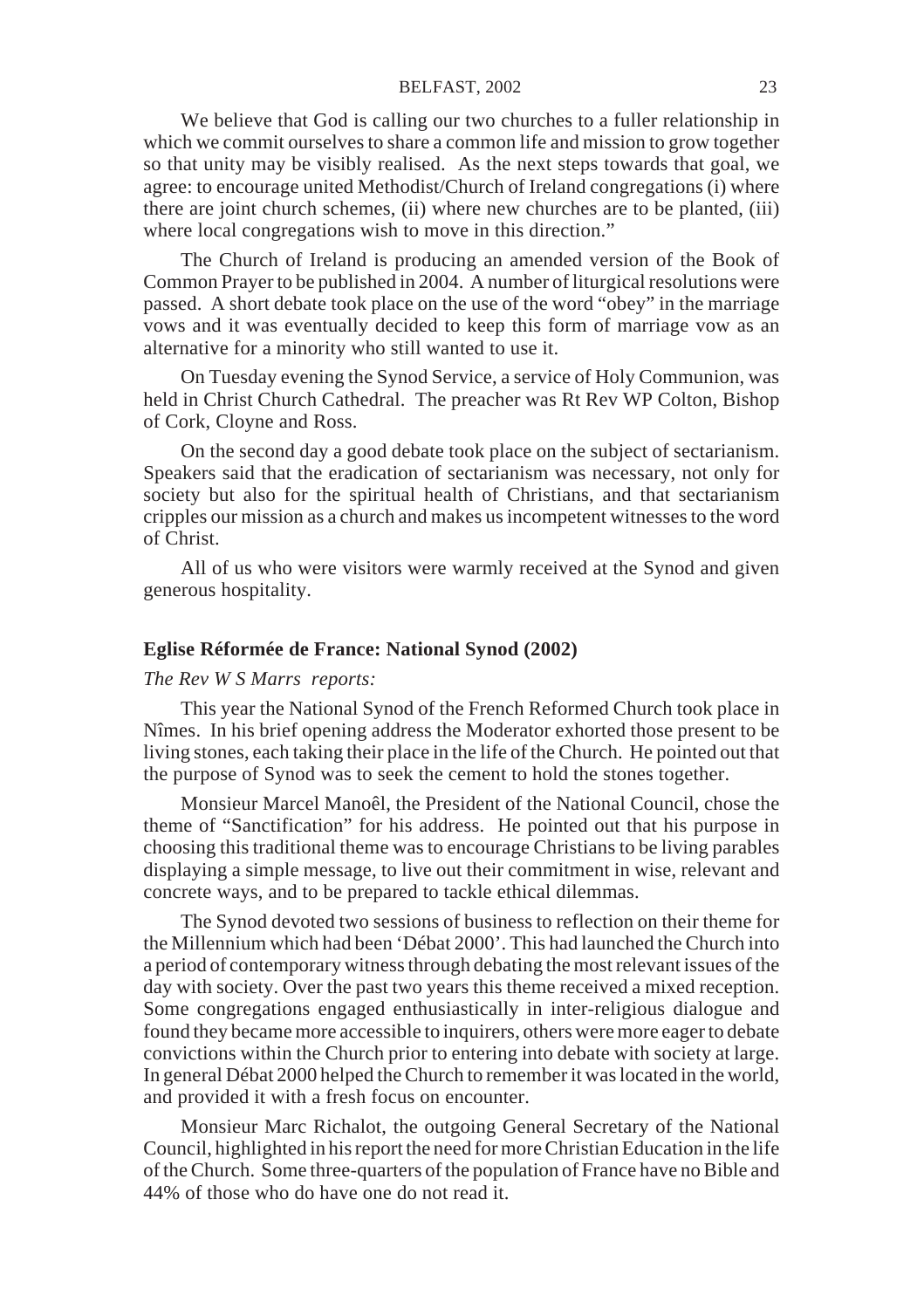He confirmed that the theme at next year's Synod would be "What does it mean to be part of the Universal Church?" It was agreed that a dossier be put together for a debate on the subject of homosexuality at the Synod of 2005.

This Synod was taking place at a time when the ERF, like much of France, was still in a state of shock because extreme right wing political views had faired so well in the national elections. This proved to be a delicate issue in that while the Synod sought to encourage discussion on this matter it did not wish to tell people how to vote, or condemn any political party.

A balanced and sensitive approach was adopted when drawing up resolutions on the question of Israel – Palestine. The Synod was eager that the ERF might be peacemakers in this particular situation.

The report of the Commission on Ministers indicated that the number of new ministers being trained and entering the ERF is in decline, and falls short of the number of posts to be filled.

The Church's theological colleges in Paris and Montpellier have been moving forward in the areas of distance education and in-service training.

The Synod released a closing statement to the congregations, highlighting that the ERF is a Church which "debates, encounters and witnesses".

#### **BUSINESS BOARD - Supplementary Report B**

#### **Arrangements Committee**

As there are two main addresses on the opening night of the Assembly (one each by the outgoing and the incoming Moderator), as well as a speech of thanks and concluding remarks by the outgoing Moderator, it was felt that guidelines on length would be useful. Suggested timings are as follows:

> outgoing Moderator's sermon – 12 minutes outgoing Moderator's thanks – 7 minutes incoming Moderator's address – 12-15 minutes.

It is further suggested that there be five items of praise accompanied by the organ, and also by additional musicians (if the incoming Moderator so wishes and the Business Board approves). The Opening Night service should last about 1 hour 45 minutes.

To ensure that, as far as possible, the Wednesday Evening Rally and the Daily Prayers reflect the Moderator's theme the choice of speakers for these events should normally be a matter for the Moderator in consultation with the Business Board. However, the Board may on certain occasions invite a speaker for the Wednesday Evening Rally on its own initiative, especially if it is considered advisable to make a decision before February.

Moved by the Very Rev Dr S Hutchinson, seconded by the Rev T C Morrison:

1. That the Report be received.

Moved, as an amendment, by the Rev J J Andrews, seconded by the Rev J D McGaughey:

That the General Assembly regret and are sorry for the deep hurt felt by members of the Church by the official attendance of a Sinn Fein councillor at their Opening Night.

On being put, the amendment was declared lost.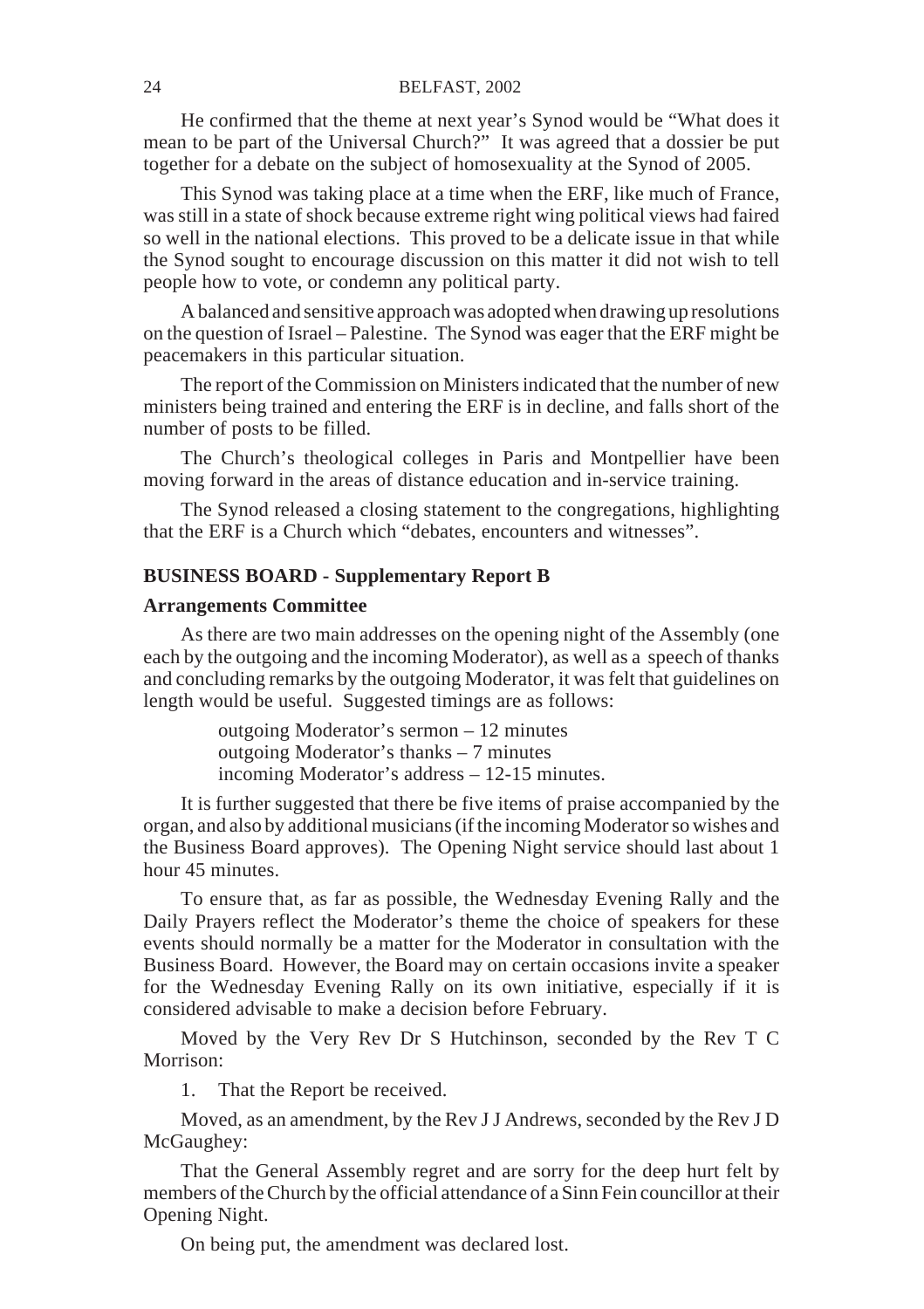Moved, as an amendment, by the Very Rev Dr J Dunlop, seconded by the Very Rev Dr H A Dunlop:

That the General Assembly, understanding the deep hurt felt by some members of the Church occasioned by the attendance of a Sinn Fein councillor at the Opening Night of the Assembly express to them their love and understanding.

On being put, the amendment was declared passed.

On being put as substantive motion, was passed.

Moved by the Very Rev Dr S Hutchinson, seconded by the Rev T C Morrison, and agreed:

2. That the recommended Order of Business be adopted.

3. That plans for Daily Prayers and the Wednesday Evening Rally should normally be made by the incoming Moderator in consultation with the Business Board, but the Board shall have the right to invite a speaker for the Wednesday Evening Rally before the Moderator is nominated.

Moved by the Very Rev Dr S Hutchinson, seconded by the Rev T C Morrison:

4. That on the Opening Night there should normally be five items of praise, the accompanying organist to be chosen by the Business Board. The Board may also approve additional competent musicians, if requested by the incoming Moderator.

On being put, resolution 4 was declared lost.

Moved by the Very Rev Dr S Hutchinson, seconded by the Rev T C Morrison, and agreed:

5. That the professional amplification controller and the visual display operator be admitted to the private session.

6. That a grant of £15,000 be made from the Incidental Fund to the Arrangements Committee.

7. That the Business Board, with its associated working committee, for the ensuing year beginning 15 March, 2003 be appointed in accordance with Par 275 of the Code.

The Report of the **Synods and Presbyteries** (Reports pp 83-93) was **Synods &** submitted by the Very Rev Dr S Hutchinson. **Presbyteries**

Moved by the Very Rev Dr S Hutchinson, seconded by the Rev Dr R F S Poots, and agreed:

1. That the Report be received.

The **Corresponding Members** were received from the Church of Scotland. **Corresponding** These were the Right Rev Dr Finlay Macdonald, Rev Rolf Billies and Mrs Helen McLeod. **Members**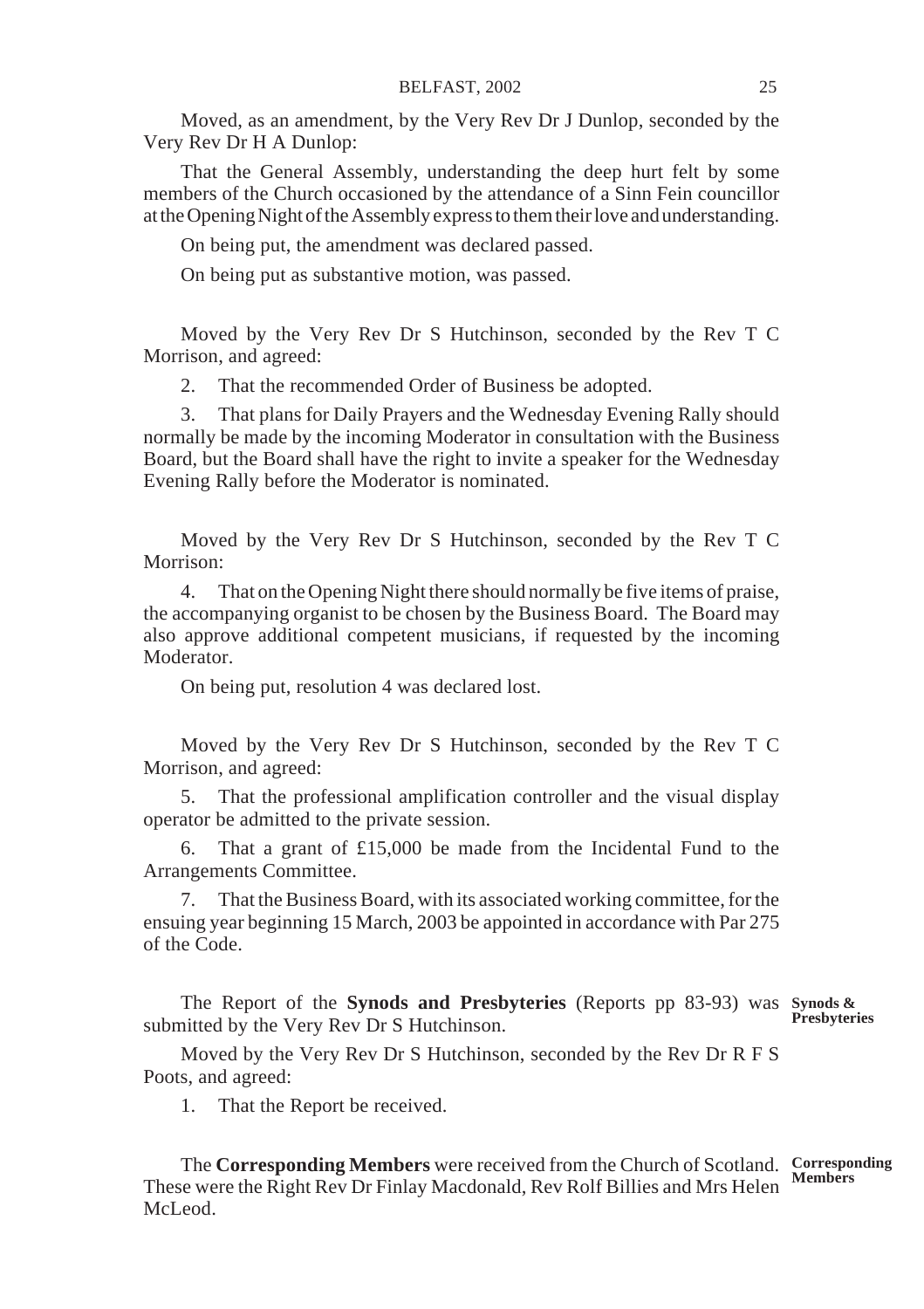The Moderator welcomed the Corresponding Members. The Right Rev Dr Finlay Macdonald replied and conveyed greetings.

The Moderator welcomed the Rev Elizabeth Welch and Dr Andrew Bradstock, Corresponding Members from the United Reformed Church of the United Kingdom, and Dr Brinley F Roberts, a delegate from the Presbyterian Church of Wales. The Rev Elizabeth Welch replied and conveyed greetings.

The Moderator welcomed the Right Rev Alan E T Harper and the Rev Canon Walter A Lewis, delegates from the Church of Ireland; and the Rev S Kenneth Todd, the Rev Dr James Williamson and Mrs Margaret Taggart, delegates from the Methodist Church in Ireland. The Right Rev Alan E T Harper replied and conveyed greetings.

The Moderator welcomed other delegates from: the Church of the Brethren, Slovakia, the Rev Tibor Mahrik; the Presbyterian Church of Australia, the Rev Dr Paul G Logan; the Uniting Church in Australia, the Rev Prof James Haire and the Rev Mary Haire; the United Church of Jamaica and the Cayman Islands, the Rev Dr Gordon Evans; the Church of the Brethren in the Czech Republic, the Rev Daniel Heczko.

The Rev Dr Gordon Evans replied and conveyed greetings.

The sederunt came to a close at 12.50 pm the Moderator pronouncing the Benediction.

#### **THIRD SESSION**

#### **Tuesday, 11th June, 2002 Two o'clock. Afternoon**

The Assembly again convened, the Moderator leading in prayer.

The Report of the **PRESBYTERIAN WOMEN'S ASSOCIATION** (Reports pp 184-187) was submitted by Mrs Maureen Patterson. **PWA**

Moved by the Rev Dr D J Watts, seconded by Mrs Helen Murdoch, and agreed:

1. That the Report be received.

#### The Report of the **NOMINATION BOARD** (Reports pp 117 - 118) was submitted by the Very Rev Dr S Hutchinson, together with the following Supplementary Report. **NOMINATION BOARD**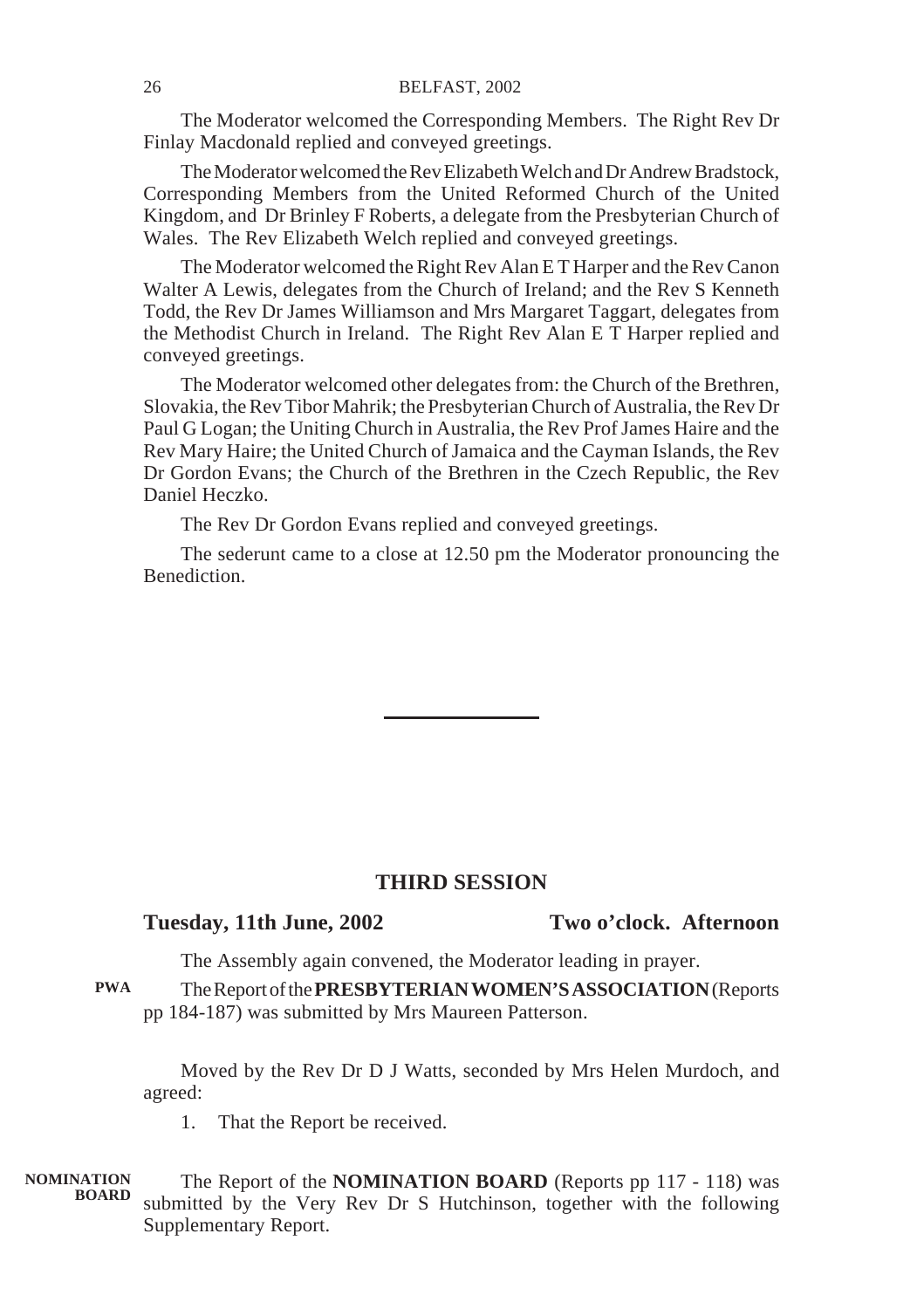#### BELFAST, 2002 27

#### **NOMINATION BOARD - Supplementary Report**

The Interviewing Committee appointed by the Nomination Board compiled a job description and personnel specification for the post of Director of Social Service and Secretary of the Board of Social Witness, prepared referees' forms, drew up short-listing criteria and made all necessary preparations for the interviewing of candidates.

Three applications were received. A specialist from the Board of Social Witness withdrew, as he recognised one application as being from a member of his own congregation. The applications were examined; two of them met all the essential criteria, and accordingly these two persons were invited for interview on 24 May, when they each gave a prepared Presentation and answered questions. It was decided to eliminate one candidate and to recommend a second interview for the other.

The full Nomination Board met later that day, received a report from the Interviewing Committee and authorised it to re-interview the remaining candidate and either nominate directly to the General Assembly or else re-advertise the post.

The Interviewing Committee re-interviewed the remaining candidate on 29 May and, being fully satisfied, decided to submit his name to the General Assembly as sole nominee for this post. Further details are given in the Appendix below. The Committee records its thanks to Professor David Bamford, the external assessor, whose expert advice and guidance proved invaluable.

The Nomination Board also received and approved the recommendation of the Faculty of Union Theological College that the Rev Professor J Patton Taylor be nominated as the next Principal. An appropriate resolution is appended.

It is a weakness in the present system that, if a specialist withdraws for any reason there is no provision for appointing another, yet such withdrawal could be a serious loss to the process. It is therefore recommended that Boards appointing specialists to the Nomination Board be empowered to appoint reserves, who should attend all relevant meetings so that they could competently interview and vote if required.

#### **APPENDIX**

#### **Nominee for the position of Director of Social Service and Secretary of the Board of Social Witness**

Mr Lindsay Conway OBE 14 Rutherglen Gardens Bangor West BT19 1DY.

Born 1953

Educated at Ashfield Secondary 1964 -1969; Belfast College of Business Studies 1970 - 1972; Queen's University (part-time) 1975 - 1978; Ulster Polytechnic 1978 - 1980.

Currently Director of Custodial Development Services, Juvenile Justice Board (NI). Formerly Director Juvenile Justice Services, Juvenile Justice Board (NI) 1996-2001.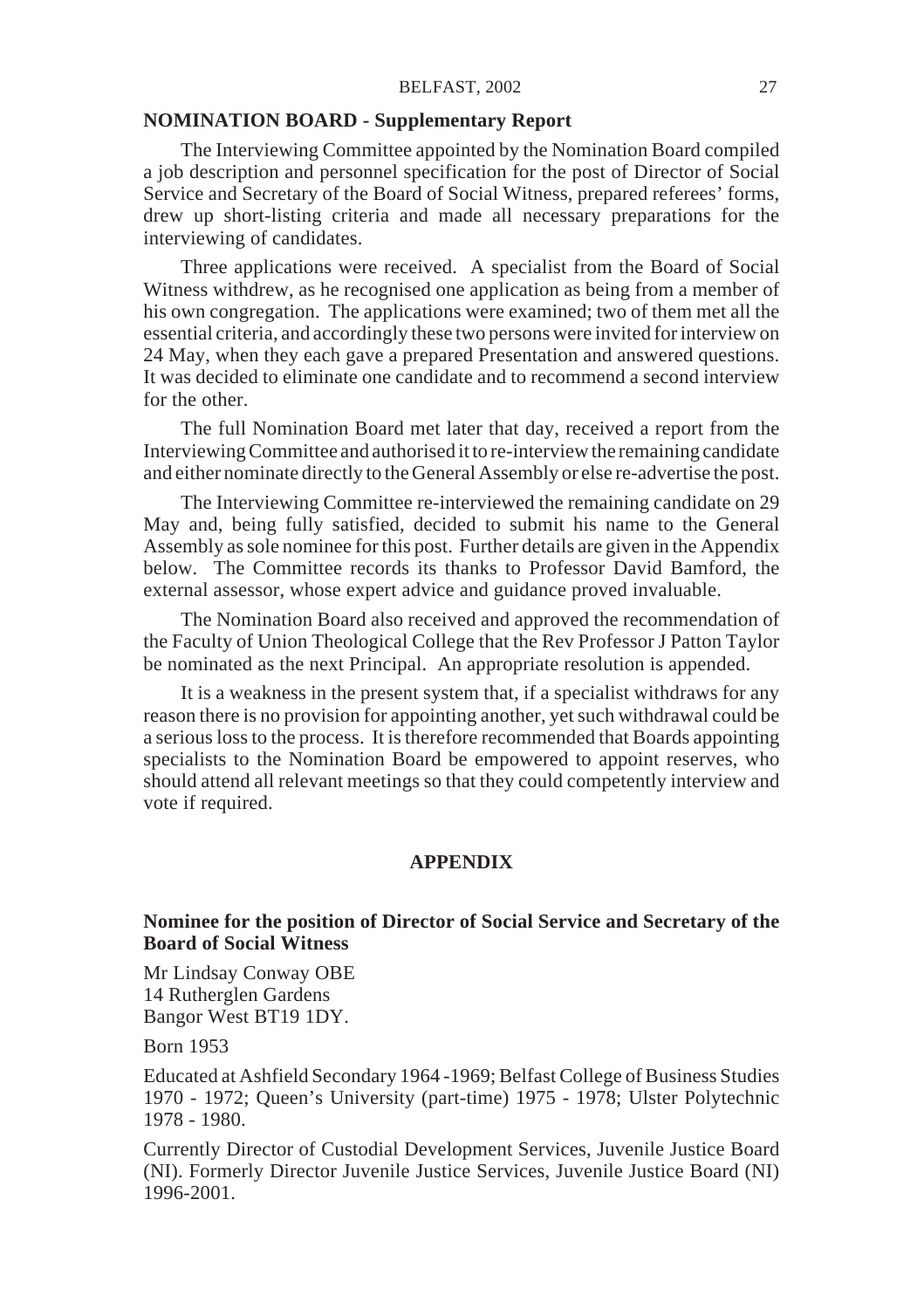Previously, successively, Social Worker (1980-1982), Senior Social Worker (1982-1987) and Principal Social Worker (1987-1996), Rathgael & Whiteabbey Management Board.

Certificate in Social Welfare Studies 1978; Diploma in Social Work 1980; Certificate Qualification in Social Work 1980.

Involved with YMCA for 25 years, serving at local, national and international levels. Was elected as Chairman of the National Council of YMCA's at 27 years of age. Was Chairman and President of YMCA Ireland and Vice-President of the European Alliance; Chairman of the YMCA Parents and Kids Together programme.

Very involved in the British Association of Social Workers, and served on a number of committees. Was Northern Ireland Chair and U K Chair in 1997.

Board member of the Simon Community for a number of years and Chairman for the past five years.

Home Congregation was Megain Memorial, Belfast. Now an active member, with his family, of West Church, Bangor, being ordained as an elder in 1979. For many years looked after both the Youth Club and the Youth Fellowship. A member of a number of sub-committees and advises on all aspects of Child Protection.

Awarded the OBE for services to Social Work.

Moved by the Very Rev Dr S Hutchinson, seconded by the Rev R Vallely, and agreed:

1. That the Report be received.

2. That Mr Lindsay Conway OBE be appointed Director of Social Service and Secretary of the Board of Social Witness.

The Moderator informed Mr Lindsay Conway, OBE, of his election and, having subscribed the Westminster Confession of Faith, he was declared appointed, after which he thanked the Moderator and the members of Assembly.

SUBSCRIPTION in terms of the General Assembly's Formula.

I believe the Westminster Confession of Faith as described in the Code, Chapter I, paragraphs 12-14, to be founded on and agreeable to the word of God, and as such I subscribe it as the Confession of my faith.

> LINDSAY CONWAY Certified by SAMUEL HUTCHINSON Clerk of Assembly 11 June 2002

**Union College Principal**

3. That the resignation of the Rev Professor J C McCullough as Principal of Union Theological College be accepted, and that the Rev Professor J Patton Taylor be appointed Principal in his place.

4. That Boards appointing specialists to the Nomination Board be empowered to appoint reserves.

5. That the Nomination Board be appointed for the ensuing year in accordance with Par 276 of the Code as follows: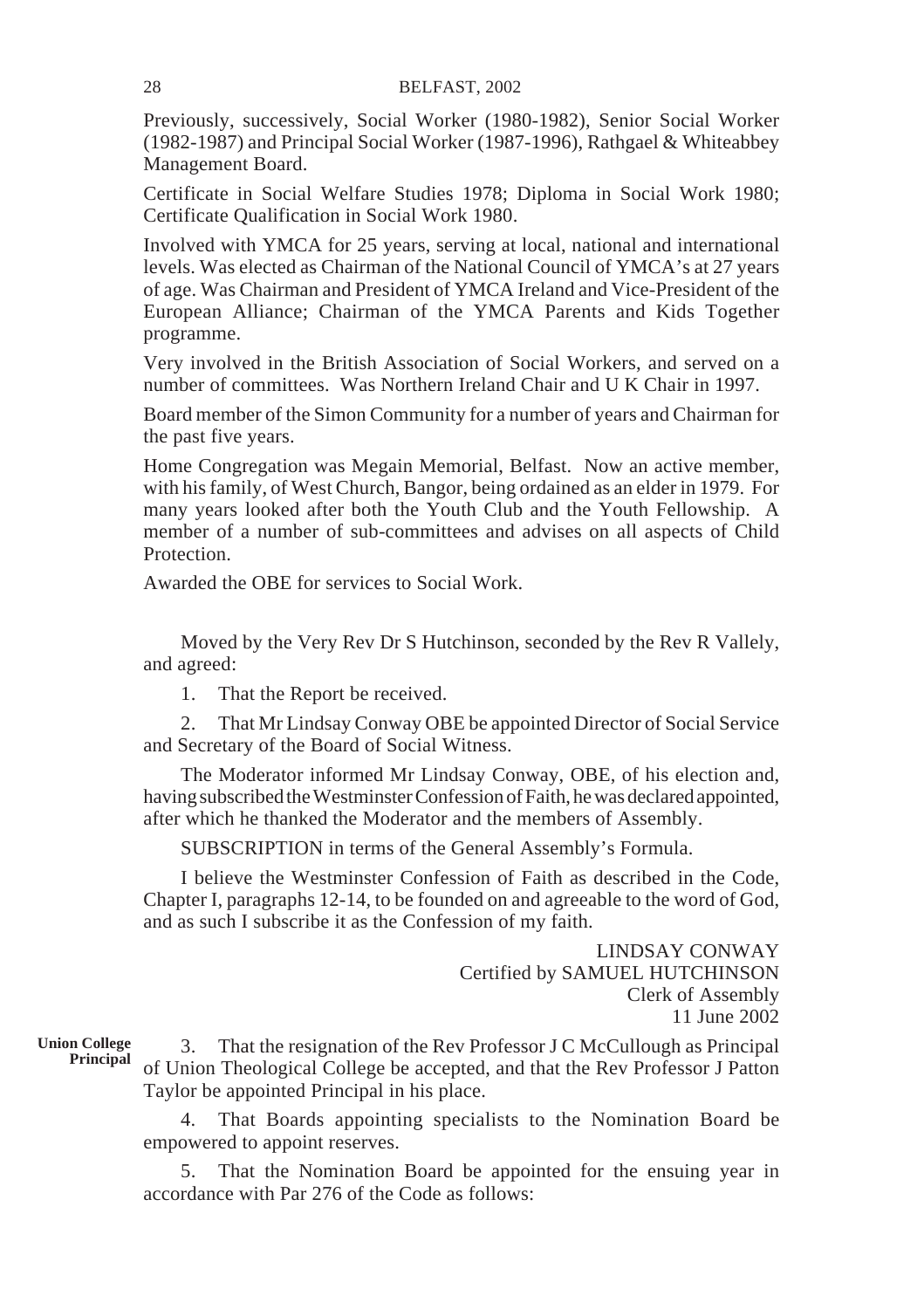**The Clerk, Convener**

**(a) The Moderator and Clerk of Assembly.**

**(b\*) Revs AL Kirk, NAL Cameron, D Knowles; H Plester, R McCleary, H Lennon.**

**(c\*) Revs JH MacConnell, JA Beattie, SS McFarland; Dr RMcC McMillan, Leslie Morrell, Elvin Martin.**

**(d\*) Revs A Boyd, DR Whitley, B Hughes; H McRoberts, Mrs Edna Murray, J McKaig.**

**(e\*) Revs John McWhirter, JB McCormick, John F Murdoch; Mrs Rhona Ferguson, G Sproule, DM McCurry.**

**(f\*) Revs SW Rea, D Nesbitt, GA Mitchell; John Ellis, Samuel Anderson, Mrs D Holmes-Greer.**

**(g) The Clerk-Designate; Mrs Kathleen Mawhinney — Rev Dr DH Allen; Prof HF Nicholl — Rev Dr RFS Poots; DF Adair.**

**Together with four "specialists" variously nominated for particular appointments.**

The Report of the **BOARD OF COMMUNICATIONS** (Reports pp 104- **BOARD OF** 116) was submitted by the Rev I F Smith, together with the following **COMMUNICATIONS**Supplementary Report.

#### **BOARD OF COMMUNICATIONS - Supplementary Report**

#### **Memorial Record**

**Rev Matthew George Evans, BA**, senior minister of West Church, Ballymena, died on 25 April, 2002, in the 84th year of his age and the 55th of his ministry.

Matt Evans was born in Bellaghy, Co Londonderry, and was educated at Rainey Endowed School, Magherafelt, from where he followed the path of many of his contemporaries in the ministry via Magee College to Trinity College, Dublin, graduating in Arts, and then to Assembly's College, Belfast.

Assistantships were served in Dunmurry and Mountpottinger, and for a period towards the end of the war he worked under the auspices of the YMCA among troops in Germany. Having accepted the call of Second Limavady, he was ordained there on 12 February, 1948 and exercised a characteristic ministry for thirteen years in that community, to which he introduced his wife Dorothy, and where their four children were born.

In 1961 he moved to succeed the Rev Dr R S Craig in West Church, Ballymena, where for the next 23 years he proved himself an assiduous worker and a faithful pastor, whose kindliness was evident as much in the pulpit as in the homes of his people and in the life of the wider community. Broad in his sympathies and never controversial, he respected others and was himself respected, establishing good relationships with other Christian denominations in the town. Friendly and sociable by nature, he was good company, and he enjoyed the company of others, be they ministers or Masons, encountered in Genevan circles or on the golf course.

A good Presbyter, he served on many committees and commissions, his advice sought, his opinion valued, his conciliatory demeanour appreciated. He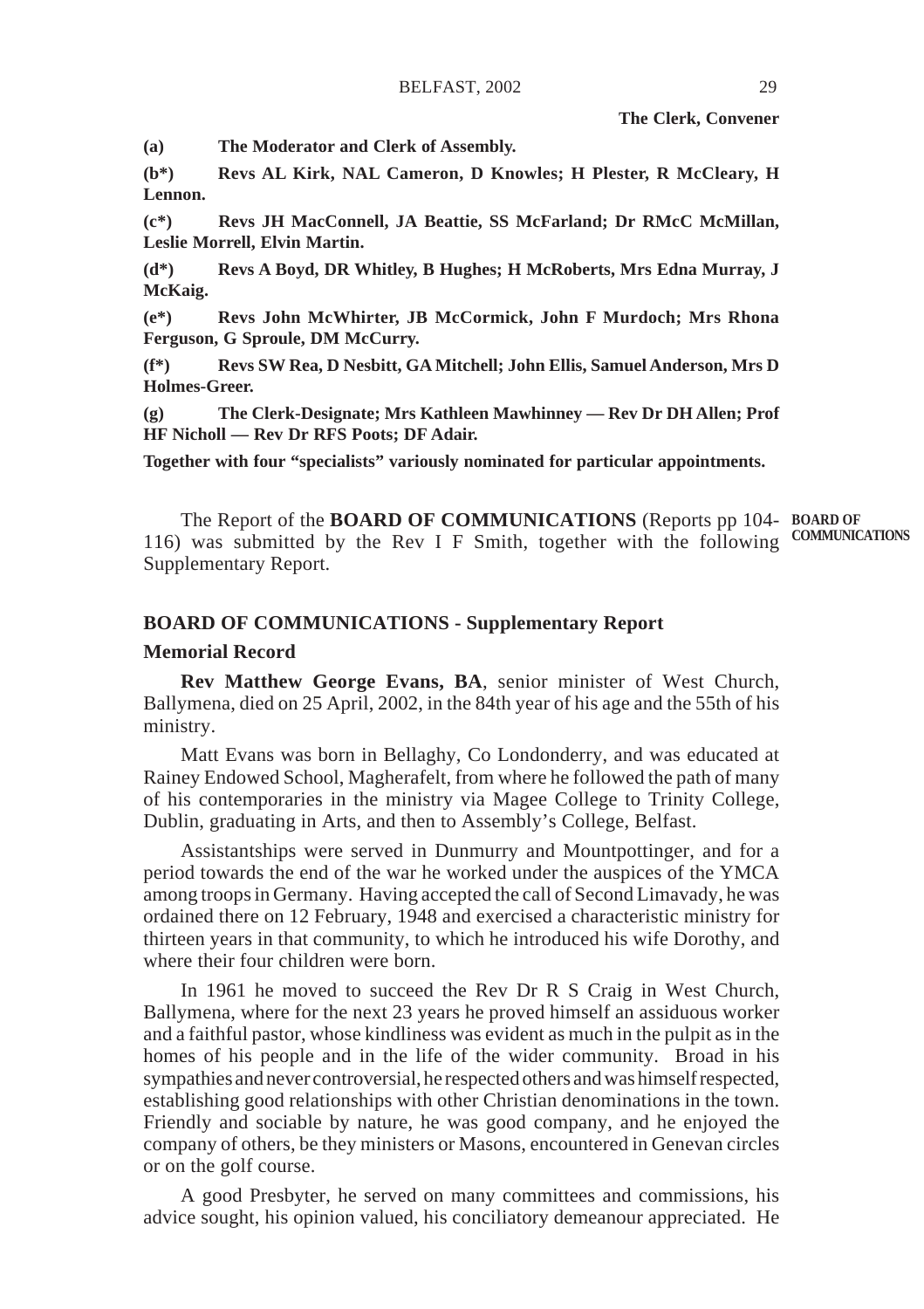developed a particular interest in ministry to the deaf and served on the committee of the Kinghan Mission with diligence and acceptance. A lifelong interest in sport was coupled with an appreciation of classical music, and he inherited from his father the skills of carpentry and an eye for interior design.

Strong in faith, he was strong also in physique. Attractive in his own personality, he presented an attractive picture of the person of Christ. Active to the end of his life, he was present in Church the morning before he was taken ill, but was not to recover.

Predeceased by his wife in 1996, he is survived by a daughter and three sons.

**Rev John Cecil Parke, MA**, Senior Minister of New Row Coleraine, died on 29th May, 2002 in the 88th year of his age and the 64th of his ministry.

He was born on 25th July, 1914 in Ballykelly Manse, Co Londonderry where his father, the Rev Arthur Parke, was minister. When his father died, as the result of a motorcycle accident while returning from preaching in Co Donegal, his mother took the young family of four to live at Crilly, Aughnacloy.

He was a boarder at the Royal School, Dungannon from 1925-1931. He took both Junior and Senior Certificate. Unable to accept a scholarship to Queen's University Belfast, he entered Magee College, Londonderry on the Wm Fullerton Scholarship and studied there from 1931 until 1935, graduating from Trinity College Dublin in 1935 with a BA Honours in Ancient History and Political Science.

Answering a call to the ministry, he attended Assembly's College Belfast from 1935-1937, gaining the Magill Bursary in 1937.

He was Assistant minister in Fitzroy Avenue Church from 1936-1938. He was licensed by the Clogher Presbytery in May 1937 and on, receiving a call from Clogher, was ordained there on 7th July, 1938. He received his MA from TCD in 1944.

He was called to New Row Coleraine and installed on 8th April, 1949, remaining there until his retirement on 30th September, 1978. He was Clerk of the Clogher Presbytery from 1945-1949, Moderator of the Synod of Ballymena and Coleraine in 1954, Convener of the Board of Evangelism and Christian Training from 1966-1976 and Convener of the Committee on National and International Problems from 1980-1987. He was a worthy servant of our church in different areas.

During his ministry in Coleraine a new Church Hall and a new Manse were built and a number of young men entered the ministry of our church.

He was a faithful pastor, a challenging preacher with a heart for evangelism and a great encourager of others.

He is survived by his wife, Maureen, and their son, Arthur, who serves with SIM in Africa.

#### **Intermission**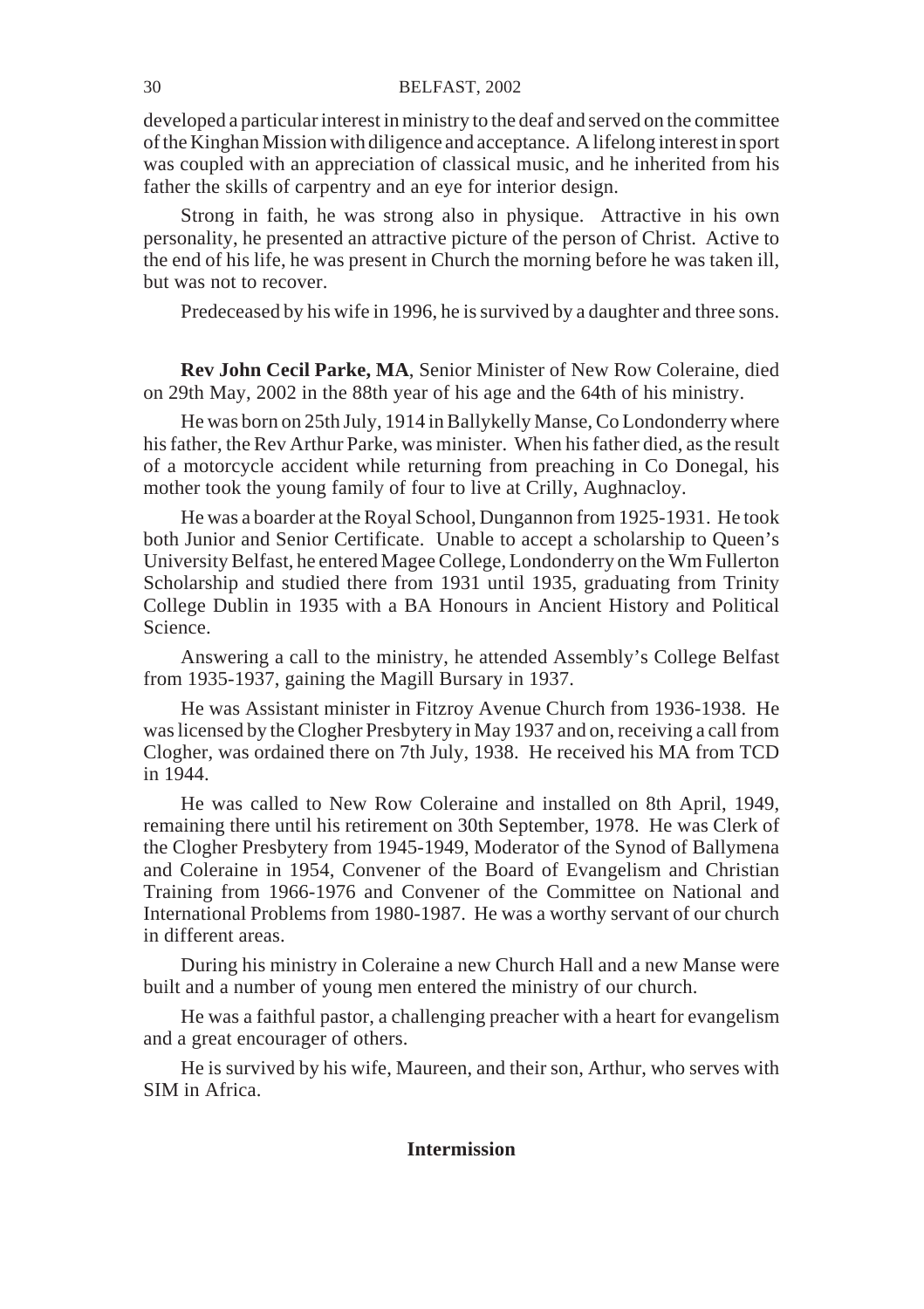Moved by the Rev I F Smith, seconded by the Rev R Hill, and agreed:

1. That the Report be received.

Moved by Mr S Lynas, seconded by the Rev R Hill, and agreed:

2. That the resignation of the Rev I F Smith as Convener of the Board of Communications be received, that he be thanked for his services, and that the Rev W A Kennedy be appointed in his place.

Moved by the Rev I F Smith, seconded by the Rev R Hill, and agreed:

3. That the resignation of the Rev W J Carlisle as Convener of the Communications Administration Committee be received, that he be thanked for his services, and that the Rev Dr R A Russell be appointed in his place.

Moved by the Rev I F Smith, seconded by Mr S Lynas, and agreed:

4. That the resignation of the Rev R Hill as Convener of the Media Committee be received, that he be thanked for his services, and that the Rev C Glover be appointed in his place.

Moved by the Rev I F Smith, seconded by the Rev R Hill, and agreed:

5. That the General Assembly express appreciation to the Board of **Communications** Directors and staff of Familybooks and to the editor and production team of the Herald for the excellent service they provide, and encourage the church to support the bookshop as it operates in an increasingly competitive commercial climate and to promote readership of the Herald among its congregations. **Administration**

6. That a grant of £800 be paid from the Incidental Fund to the Public **Public Worship** Worship Committee.

7. That the General Assembly agree that the origination costs of the new hymnal, estimated at £24,050, be paid from the sum accruing from the Church Hymnary Trust.

8. That the General Assembly retain the balance of the amount accruing from the Church Hymnary Trust for the following purposes:

- (i) The production of the new hymnary in electronic format.
- (ii) Costs incurred in the launch of the new hymnary.
- (iii) Costs incurred in the provision of the proposed resource centre.
- (iv) Likely revision of the psalter.
- (v) Possible supplements to the new hymnary.
- (vi) Such other purposes in connection with public worship as the Assembly may approve.

9. That a grant of £13,700 be paid from the Incidental Fund to the **Historical Society** Historical Society.

10. That a grant of £500 be paid from the Incidental Fund to the Church **Church** Architecture Committee. **Architecture**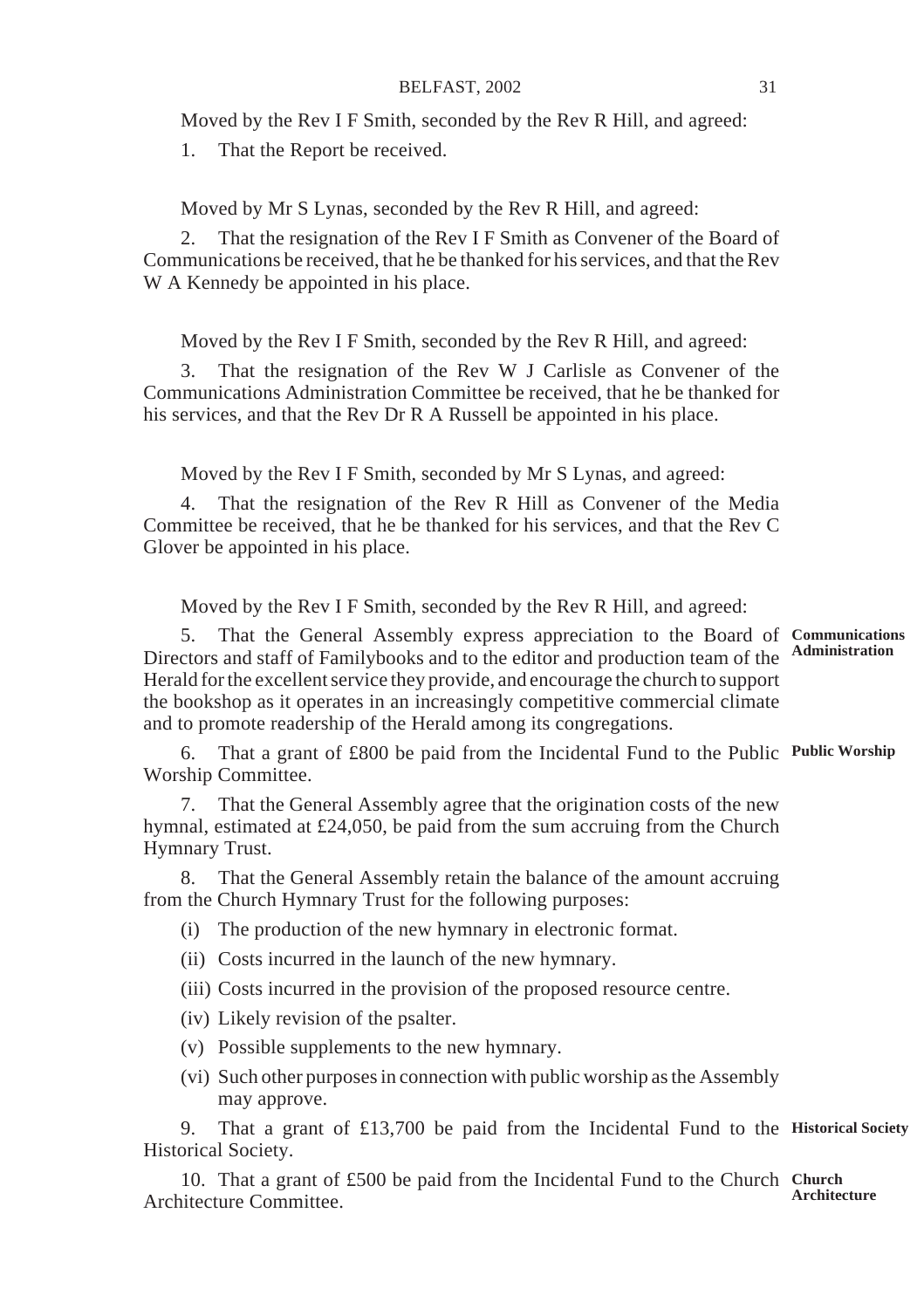11. That the Board of Communications, together with its associated working Committees, be appointed for the ensuing year in accordance with Par 277 of the Code as follows: **General**

> **Rev WA Kennedy, Convener Stephen Lynas, Secretary**

**(a) The Moderator and Clerk of Assembly, Revs IF Smith, WA Kennedy; Editors of the Church Magazines, S Lynas.**

**(b) Rev WA Kennedy; D Lusk — J MacQueen, V Riddell — Revs WD McBride, RE Boggs — Rev DJ Bruce; A Robinson — Revs WH Sanderson; H Morrow — Rev DC Scott; Mrs P Qua.**

**(c) Rev NA Brown; T Montgomery — R Nelson, Mrs H Graham — Rev JA McCaughan; Ian Smyth — Rev RD McDowell; K McAuley — Rev RL Brown; SJ Waugh.**

**(d) Rev TC Wright; R Doggart — Rev Henry Wilson; Mrs Olive Marshall — Rev WM Brown; T Busby.**

**(e) Rev TD Hagan; FL Hood — Rev GD Simpson; Mrs J Norris — Miss Margaret Guy, JA Patterson — Rev Noel Agnew; Mrs M Crooks.**

**(f) Rev AW Carson; Alan Speer — Rev Robert Cobain; Val Fitzgerald — Rev GJ Mackarel; J Jenkins.**

#### **A. COMMUNICATIONS ADMINISTRATION COMMITTEE (5) Rev Dr. R.A. Russell, Convener**

- **(a) The Moderator and Clerk of Assembly, Information Officer, Editors of Church Magazines, Representative of Familybooks, two Overseas Board and two PWA Representatives, Revs WA Kennedy, WJ Carlisle, Dr. RA Russell.**
- **(x) Rev Dr WE Davison; R. Patton, M O'Neill, R Nelson.**
- **(y) Revs WH Sanderson, DJ Bruce, JA McCaughan, R Cobain; Mrs P Qua, Mrs M Crooks, Ian Smyth, T Busby.**
- **B.** MEDIA COMMITTEE (5) Rev C Glover, Convener

- **(a) The Moderator and Clerk of Assembly, Information Officer, Magee Director, Revs R Hill, C Glover, WA Kennedy, Dr RS Tosh, Professor of Practical Theology, Rel Advisers Downtown Radio, RTE, UTV.**
- **(x) Revs Anne Tolland, J Wylie, Cheryl Reid; M O'Neill.**
- **(y) Revs RD McDowell, GJ Mackarel, JA McCaughan; D Lusk, T Busby, Mrs M Crooks, Mrs J Norris, Mrs. WDF Marshall.**
- **C. PUBLIC WORSHIP COMMITTEE (5)**

**Rev WTJ Richardson, Convener**

- **(a) The Moderator and Clerk of Assembly, Revs WA Kennedy, WTJ Richardson; Professor of Practical Theology, Information Officer.**
- **(x) Revs JH McIntyre, WJ Murdock, M Spratt.**
- **(y) Revs WH Sanderson, RD McDowell, JA McCaughan; H Morrow, Mrs M Crooks, Miss M Guy.**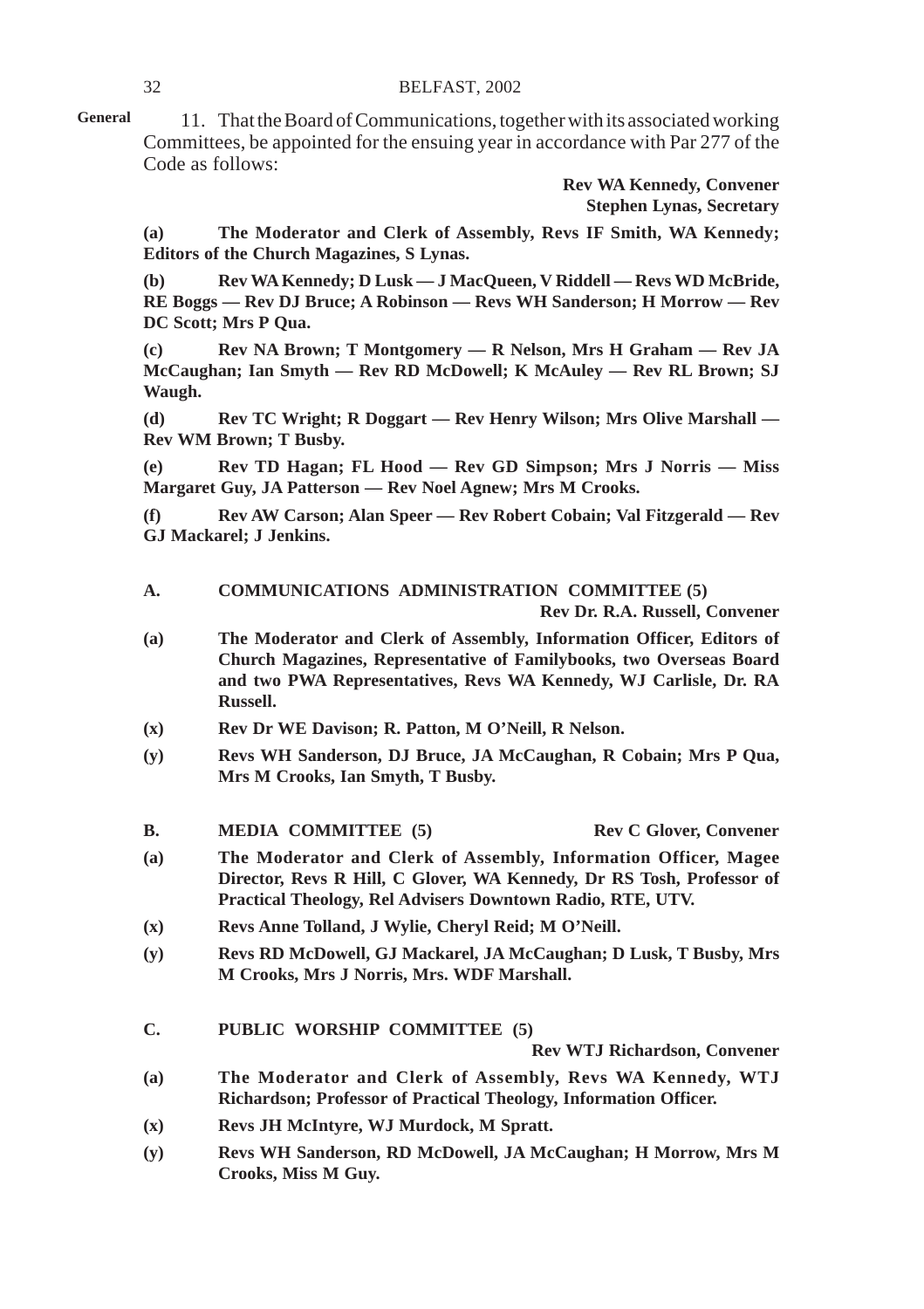**D. CHURCH ARCHITECTURE COMMITTEE (5)**

```
Rev LWH Hilditch, Convener
```
- **(a) The Moderator and Clerk of Assembly, Revs WA Kennedy, LWH Hilditch; Information Officer.**
- **(x) M Shaw, W Boyce, Mrs J Hamilton.**
- **(y) Revs AW Carson, GD Simpson, R Cobain, JA McCaughan; JA Patterson, T Montgomery.**
- **E. HISTORICAL SOCIETY COMMITTEE (5)**

**Rev Dr WJH McKee, Convener**

- **(a) The Moderator and Clerk of Assembly, Revs Prof LS Kirkpatrick, Dr H Cromie, WA Kennedy, JF Murdoch, Dr WJH McKee; Information Officer.**
- **(x) Rev K Smyth; George Gillespie, Derek Alexander, Mrs D McKee.**
- **(y) Revs Robert Cobain, JA McCaughan, G.D. Simpson, WA Kennedy, WD McBride; Mrs M Crooks, T Busby, Mrs. O. Marshall.**

The Report of the **BOARD OF EDUCATION** (Reports pp 229-247) was **BOARD OF** submitted by the Rev J McAllister, together with the following Supplementary Report. **EDUCATION**

#### **BOARD OF EDUCATION - Supplementary Report**

#### **State Education Committee**

After the Reports went to press the Transferor Representatives' Council finalised its Response to "Education for the 21st Century" - the Report by the Post-Primary Review Body. This was following consultation with the three Church Education Boards and transferors serving on the five Education and Library Boards. The final form of the TRC Response is as follows:-

#### **TRANSFEROR REPRESENTATIVES' COUNCIL**

#### **Response to the Report by the Post-Primary Review Body [October 2001] INTRODUCTION**

The TRC believes strongly that there is a duty to ensure that all pupils are catered for fully and that this report on 'Education for the 21st Century' can be the catalyst for reform that is long overdue.

- We welcome the recommendation that the present system of selection should be abolished. Whilst this system has enabled a minority of pupils to achieve high standards of academic excellence, it has been at the expense of a huge loss of the self-esteem of a greater number of pupils who have felt the stigma of being considered 'failures'. The present system also makes little allowance for the range of levels and stages of maturation of pupils, and gives little thought to their full variety of talents, aptitudes and learning abilities.
- We acknowledge that across the province, there are unequal opportunities for admission to Grammar schools - some fill their places with pupils graded C and D, whereas, in another area, only a grade A is accepted.
- We whole-heartedly support the guiding principles, especially that it is of paramount importance that each child should be valued equally. It is also important that each child is facilitated to find the most appropriate educational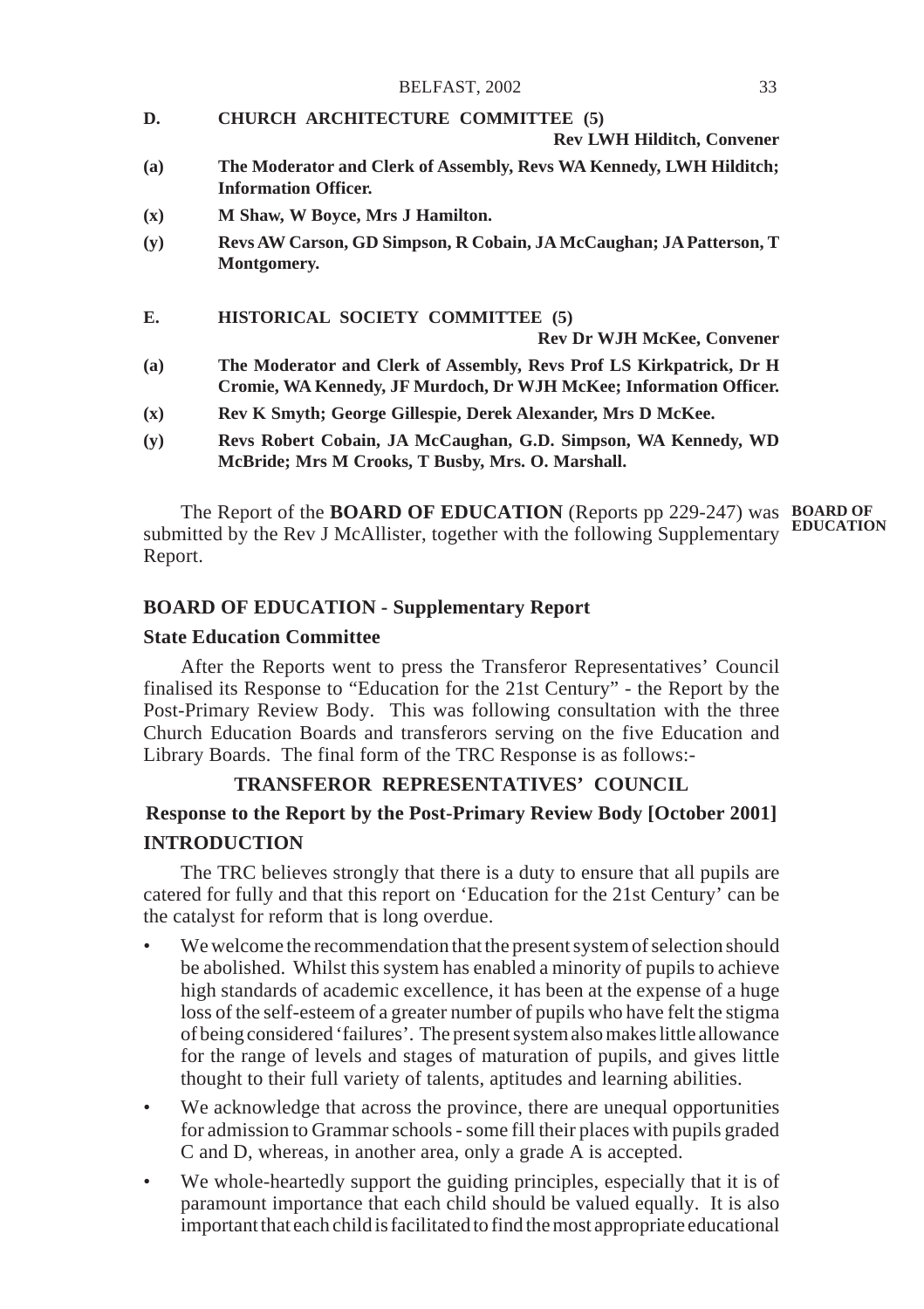pathway, and that there should be adequate provision and opportunity for pupils to change pathways.

• We agree strongly that there should be parity of esteem of vocational and academic opportunities. There is an ongoing need for children to be equipped with the values, skills and training to meet the needs of a rapidly changing society, in which the use of information technology and associated skills are constantly developing.

Education has the difficult task of preparing young people for the anticipated needs of society while at the same time encouraging the development of an allrounded person, including the intellectual, spiritual, moral, cultural, social, physical, emotional and creative aspects of the individual.

We wish to make comments in particular, on the three main proposals outlined in the report, followed by concluding comments and recommendations.

- 1. Use of a pupil profile
- 2. Abolition of transfer tests and academic selection and the priority placed on parental choice.
- 3. The collegiate system.

#### **1. Use of a Pupil Profile**

We consider that carefully-devised profiles should offer a fairer way forward and will hopefully be more tailored to individual needs and strengths. However we have the following concerns:

1.1 It would be vital for profiles to be composed in a uniform way across all primary schools, and for teachers to be provided with appropriate training in their construction.

1.2 It would be essential to have a process of moderation of profiles to ensure that there is parity of value and reliability of information included. Meaningful pupil profiles must also have some elements of objective assessment.

1.3 Resources should be provided to ensure that primary schools enable pupils to correct deficiencies in their profiles which could lead to underachievement continuing at post-primary level. It is therefore essential that, as early as possible in a pupil's education, areas of weakness and deficiency are properly and expertly diagnosed and that there is then immediate and adequate provision of professional help and resources.

1.4 This priority, highlighted in (1.3), is further supported by the 'Northern Ireland Audit Report' which found that 10% of pupils in the Belfast Board and 6% of pupils across the province are leaving without any GCSE qualifications. Also at Key Stage 3 the Department of Education's stated target is that 72% of pupils should be working at level five or above in English and Mathematics. However, in 1999/2000 only 53% of pupils in Northern Ireland were found to be at level five or above in English and only 50% in Maths.

1.5 We are concerned that while the intention of Pupil Profiles may be to help parents, pupils and teachers, they may result in Parent/Teacher conflict and disagreement over what is considered to be in the pupil's best interests.

1.6 We are concerned about the extra workload the new process will place upon Primary Principals.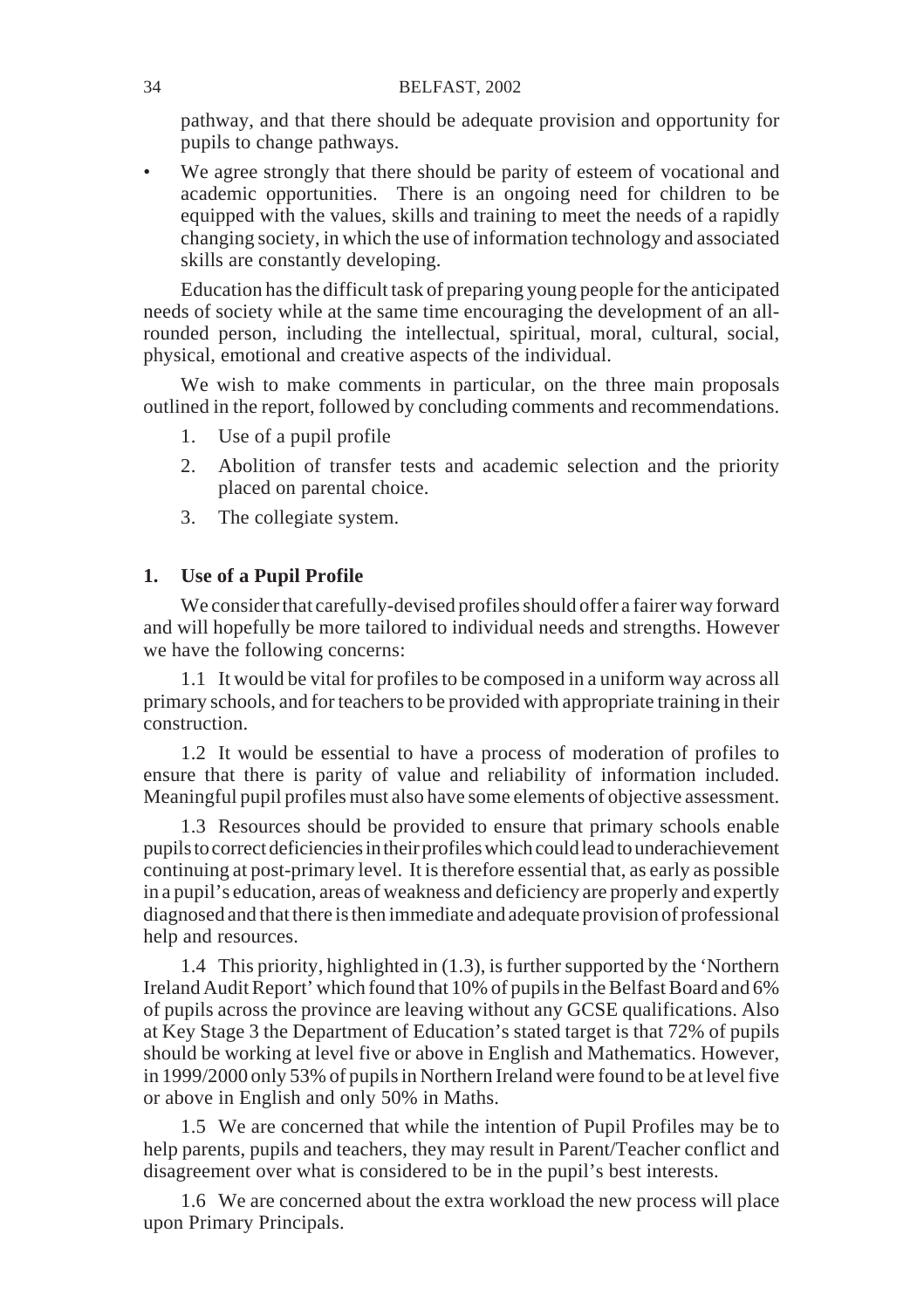1.7 We believe that the actual Pupil Profile should be professionally compiled by the school without parental influence.

1.8 We draw attention to 8.23 of the report and the use of pupil profiles in connection with 'the educational provision within Collegiates which would match well with the parents' aspirations and the child's preferred learning and career pathways.' For this to be effective, there would need to be impartial, honest and effective information about the types and nature of the educational/vocational provision that is available and an effective means by which such information can be shared.

1.9 We believe that parents would value the advice of an experienced postprimary school principal in considering an appropriate pathway for their child. In order for a more fully informed choice to be made, we suggest that a means is found for the pupil profile to be shared with the proposed receiving schools without being used as a criterion for selection.

1.10 We refer to 8.26 where there is recognition that 'as a child matures, his/ her ability to engage in self-review strengthens.' We are concerned that very often at the age of 11 this ability is not sufficiently developed and so it is important that the post-primary educational pathway into which the pupil enters is such that during and at the end of KS3, the curriculum enables the pupil to transfer to a school that is better suited to his/her strengths and abilities without jeopardising his/her opportunities. In short, all choices should be kept open as long as possible although we recognise that, for some pupils, certain pathways may be unrealistic. We suggest that a common-core curriculum should be delivered in all post primary schools until the end of KS3, when decisions regarding the appropriate pathway could be made.

#### **2. Abolition of Transfer tests and academic selection and the priority placed on parental choice.**

2.1 The assumption that parental choice should be the dominant criterion in the admission of children to schools is challenged. Parental choice is one of a number of factors which should be considered at transfer. A new way forward might be to devise a system whereby a range of suitably weighted factors and evaluations would be brought together in a points system to determine an appropriate outcome for transfer at the end of KS3.

2.2 We note that the report acknowledges in 9.25 that 'it is a natural feature of the Open Enrolment system that some schools will be more or less popular than others..' Perceived 'successful' schools will receive many more first preference choices than can ever be accommodated. We are concerned that the application of the proposed admissions criteria will quickly result in admission mainly by proximity to the school. This and the proposed collegiate system will rule out the traditional large catchment areas of many schools in the urban areas and elsewhere.

2.3 With reference to 9.25 we quote 'It is a natural feature of the Open Enrolment system that some schools will be more or less popular than others ...' In the light of this we believe that strenuous efforts need to be made to ensure parity of esteem among schools, including a curriculum provision which recognises the differing needs of children.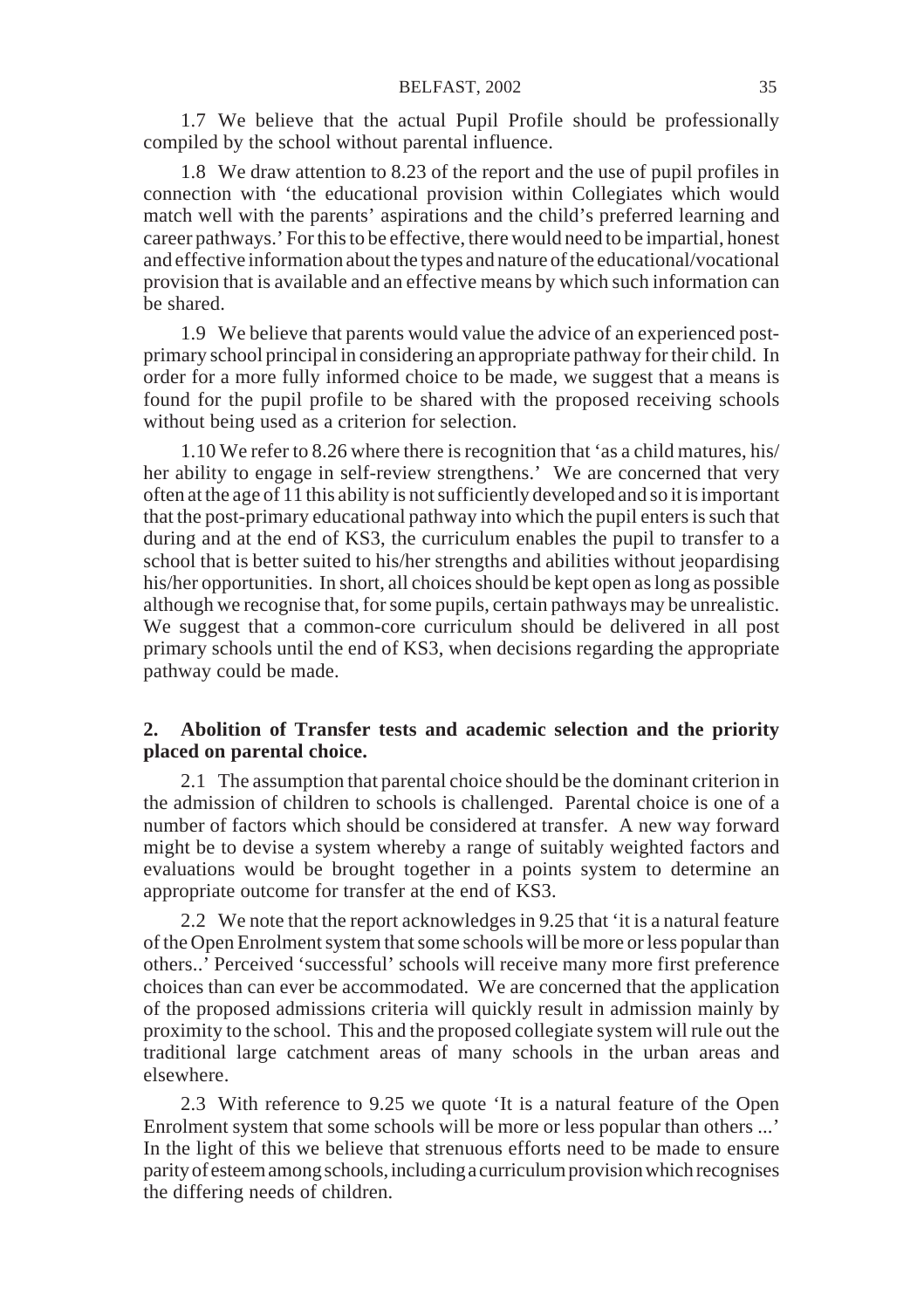2.4 In order to provide a good range of vocational and technological education, it is important that schools, especially from the end of KS3, are adequately resourced in terms of finance, staff and facilities.

2.5 Closely allied to these points is the urgent need to put adequate resources into schools whose pupils demonstrate educational deprivation. This should not be done by the inequitable method of previous TSN schemes. It is important that the funding provided should be additional.

2.6 Regarding the criteria set out in 9.30 we express concern that the principle 'that each young person should be valued equally' appears to be set aside by the criterion 'that children of staff at the school' be given preference over other children.

2.7 We envisage transport problems arising particularly on boundary areas where parents choose a school in a collegiate, which is not in their grouping. Careful local consultation will be necessary to establish that the groupings reflect traditional feeder routes.

2.8 While acknowledging that the process is driven by parental choice, we are concerned that in reality, given the groupings, geography, and community divisions, there is likely to be little choice for many parents

2.9 The grounds and procedures for any process of appeal should be clearly set out. This is particularly important for pupils deprived of a place at the school of their parents' preference through not living near enough to the school.

#### **3. The Collegiate System**

3.1 We welcome the concept of co-operation and co-ordination as against competition, but express concern at the practicalities of delivering these objectives. We consider that the collegiate system as proposed would be impractical. Smaller clusters of schools, co-operating on a voluntary basis, would be more realistic.

3.2 We refer to para 48 (page 22): 'We are convinced that a collegial system of post-primary education would provide the structure and opportunity for schools to co-exist and work together to best serve the educational needs and abilities of all their pupils.' We consider that to facilitate such levels of cooperation, funding of schools should no longer be based chiefly on pupil numbers but on pupil need.

3.3 The planning, management and support systems proposed appear unnecessarily complicated and seem to be creating layer upon layer of bureaucracy. We would be concerned that resources, which should be targeted at improving the delivery of education in the classroom, will be spent on administration.

3.4 We would envisage principals being presented with frequent and impossible dilemmas within the Board of Principals regarding what is best for their school and the demands of collegiate policy.

3.5 We are of the view that centres of learning excellence are engendered, not manufactured.

3.6 Given the proposal to share resources between schools in a collegiate, we are concerned at the safety of pupils moving around between schools. Who will have ownership of these children and be responsible for their protection, safety, pastoral care etc?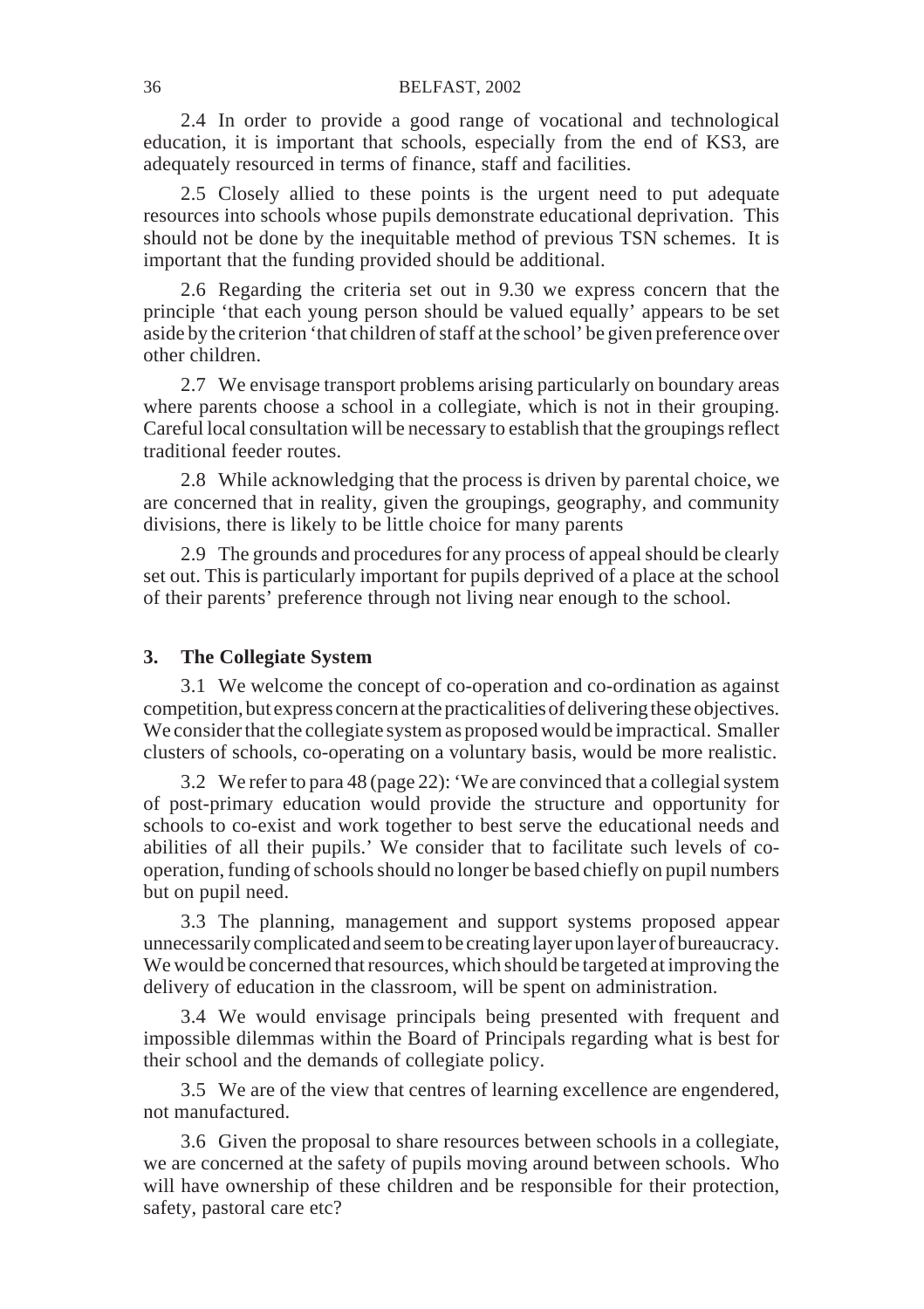3.7 We foresee difficulties arising regarding contracts of staff members who may be relocated to other schools and issues regarding discipline and management of staff.

3.8 We have concerns regarding the responsibility of Boards of Governors who at present have a vital role in the management of schools. In any new proposals the rights and interests of parents, teachers and transferors must be protected.

3.9 We are not clear about the role of Area Boards in the collegiate system particularly in the provision of curriculum support. We believe that the established systems are of great value.

3.10 There are also considerable financial implications, so we question if there will be sufficient positive outcomes to merit all the angst generated in managing a collegial system. We, therefore, express concern as to the benefits and effectiveness of a collegiate system in practice.

3.11 We believe that schools are living communities which generate loyalties and promote a sense of ownership among parents and pupils. This may well be lost in a Collegiate.

3.12 There is a concern, that, in implementing the collegiate system, education is not reduced to 'a screen and a keyboard' and the ethos of schools dissipated.

## **Concluding Comments**

While welcoming the intention to abolish the present method of selection we are very concerned that all possible steps are taken to ensure that the process of change is introduced in a manner that will obtain the maximum possible community support and confidence. Incremental change is therefore important.

- We express deep concern that the proposed criteria for admissions will not, in practice, achieve the objectives as stated in 9.25: 'It is essential that these criteria should be equitable and designed to provide equality of opportunity in support of the best interests of the pupil.'
- In our considered view, there are great difficulties surrounding the effective working of a collegiate system that would need to be resolved before such a proposal could be given a greater measure of support.
- We are also aware of the danger of introducing a system that changes what is already good and care must be taken to encourage and maintain excellence.
- While we have welcomed the intention to abolish the present method of selection, we are very concerned that the proposed replacement should have the maximum possible support from both the general community and those directly involved in education. We consider the proposed changes highly risky given that the proposals are untried and do not follow the customary piloting procedure.
- We are concerned about the short time scale for the proposals to be implemented and are of the view that it is more important to get it right than to get it soon.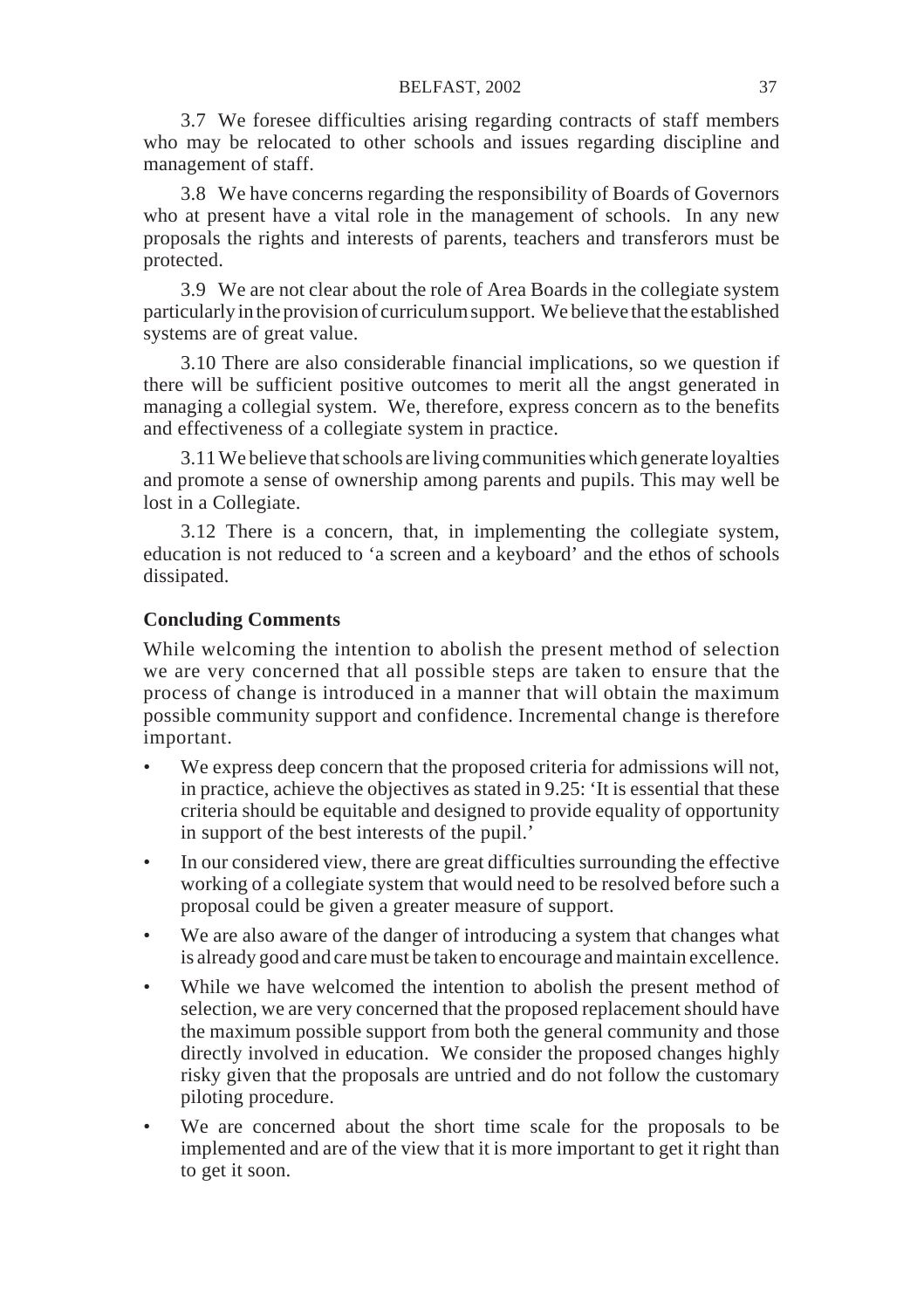# **Recommendations**

- We consider that the end of KS3 is a more appropriate age for informed decisions to be made about the future of educational pathways for a child. (cf Report, 8.26)
- We consider the continuing development of the pupil profile throughout KS3 to be important to facilitate the choice of the most suitable pathway for each pupil. During or at the end of KS3 the pupil should be enabled to transfer to the pathway that is best suited to his/her strengths, abilities and gifts.
- To enable this to function more smoothly we suggest that a common-core curriculum be delivered in all post-primary schools until the end of KS3.
- We believe that, with all urgency, every effort should be made to improve and enhance the ethos and standing of schools that are perceived to be 'less successful' within the system.

Moved by the Rev J McAllister, seconded by the Rev Dr R F S Poots:

1. That the Report be received.

Moved, as an amendment, by the Rev M J R Neilly, seconded by the Rev R Murray:

That the Report be received and that it be sent back to the Board of Education with the request that pars 4 and 5 of the University Education Report, referring to the post of Chaplain of Derryvolgie Halls and Queen's University, be reconsidered.

Moved by the Rev R B Savage, seconded by the Very Rev Dr J W Lockington, and agreed:

That resolution 1 and any amendments be adjourned to the Private Session.

Moved by the Rev J McAllister, seconded by the Rev Dr R F S Poots, and agreed:

2. That the General Board be authorised to act on behalf of the General Assembly in taking any decisions related to the review of the R E Core Syllabus. **State Education**

**Committee**

3. That the Response of the Transferor Representatives' Council to the Report by the Post-Primary Review Body be approved

Moved by the Rev J McAllister, seconded by the Rev Dr D J Watts, and agreed:

4. That the Rev Dr R F S Poots continue as Convener of the State Education Committee.

Moved by the Rev J McAllister, seconded by the Rev Dr R F S Poots, and agreed:

**Church**

5. That the General Assembly thank Sunday Schools and Youth Groups Education for their generous support for the current Building Hope Project 2002 and commend the new Project providing transport for church workers overseas and the refurbishment of the Rostrevor Youth Centre.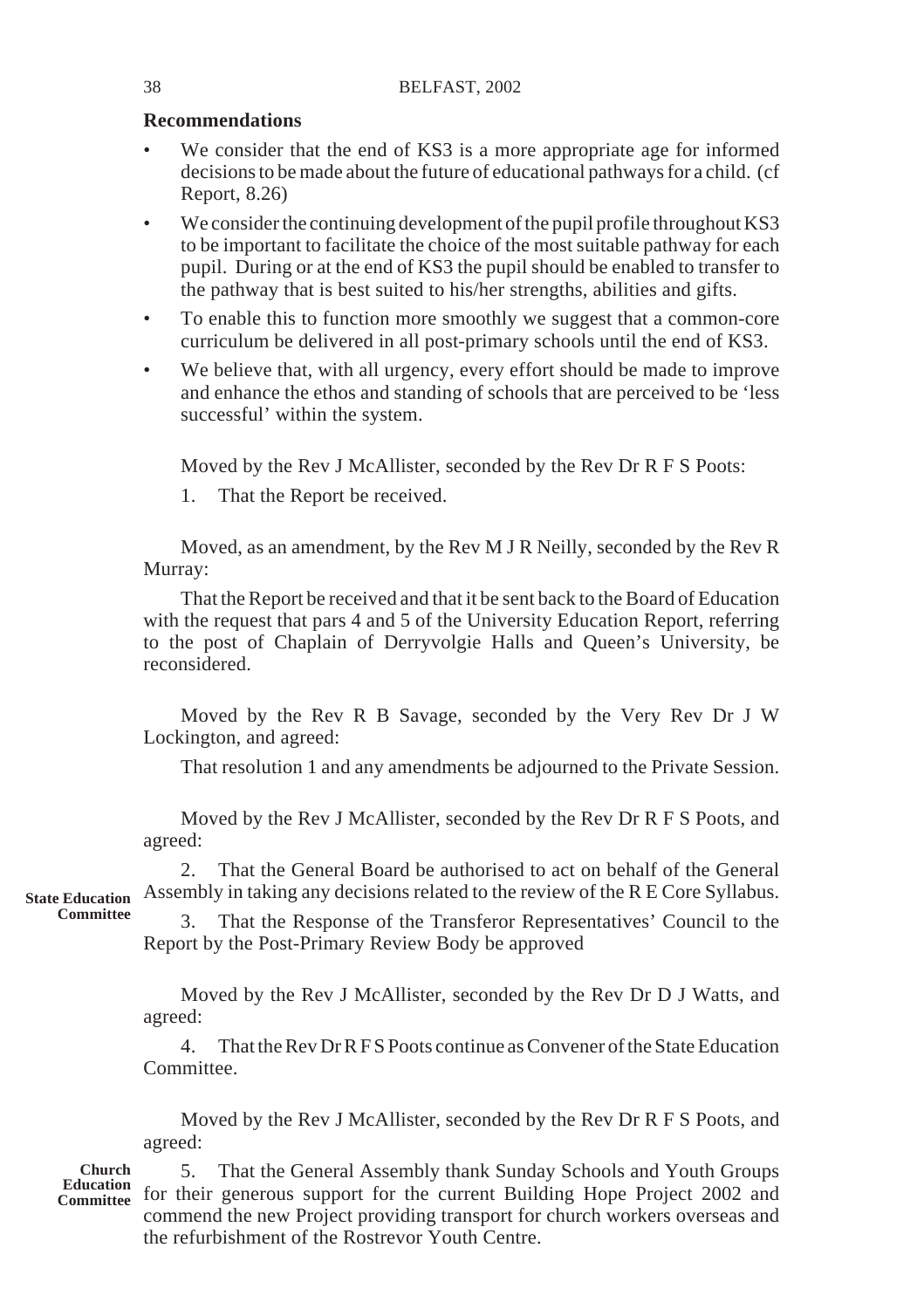6. That the Board of Education, with its associated working committees, **General**for the ensuing year be appointed in accordance with Par 284 of the Code as follows:

**Rev J McAllister, Convener Deputy Clerk, Secretary**

**(a) The Moderator and Clerk of Assembly, the Principal UTC, University Chaplains, Sunday School Organiser, Conveners of RE in Day Schools, Representative on Stranmillis Management, Transferors' Representatives on the NI Area Boards, Deputy Clerk, Revs J McAllister, Dr RFS Poots.**

**(b) Rev RA Patton; R Davidson — Revs RB Thompson, J Curry — Rev JL Keenan; WA Wilson — Dr J Davis; J Wilkinson — Rev H Cubitt; George Beattie — Revs EP Gamble, JKA McIntyre.**

**(c) Rev M Dunn; W Cairns — Rev G Farquhar; GL Gillespie — Rev M Goudy; N Lyttle — Rev B Martin; JL Snodgrass — Rev J Tolland; T Nicholl.**

**(d) Rev JN Seawright; R Manson — Revs Prof JC McCullough, NM Williamson — Rev ME Taylor; WH Hawe.**

**(e) Rev DW Reid; WA McIlwaine — Rev S Stewart; RE Wright — James Cochrane, Mrs M Patterson — Rev AS Thompson; Mrs E Farr.**

**(f) Ian McCracken, AO Buchanan — Rev Denis Campbell; Dr Mary Carson — Rev Nancy Cubitt; Mrs D Holmes-Greer.**

**(g) Rev Dr John Thompson; TJ Shaw, Mrs S Lewis, Mrs R Clements, Mrs L Gibson, Mrs D McKee, Alan S Kennedy, David McClurg.**

- **A. CHURCH EDUCATION COMMITTEE (5) Rev IT McKee, Convener**
- **(a) Moderator and Clerk of Assembly, Deputy Clerk; Revs IT McKee, J McAllister.**
- **(x) Revs Dr SR Jones, WJ Carlisle; Mrs E Pollock, WR Quinn.**
- **(y) Revs ME Taylor, JN Seawright, RA Patton, JA Curry, M Dunn, N Cubitt, M Goudy, B Martin.**
- **B. STATE EDUCATION COMMITTEE (5) Rev Dr RFS Poots, Convener**
- **(a) The Moderator and Clerk of Assembly, Revs Dr RFS Poots, JSB Drennan, IT McKee, J McAllister, Dr TR Buick, Deputy Clerk; J McBride, BT Duffy.**
- **(x) John Magowan, WJ Caves, W Steele, Mrs J Campbell.**
- **(y) Revs GAJ Farquhar, JA Curry, S Stewart, Nancy Cubitt; RE Wright, JL Snodgrass J Wilkinson, Mrs M Patterson.**
- **C. UNIVERSITY EDUCATION COMMITTEE (5)**

**Rev Dr TR Buick, Convener**

- **(a) The Moderator and Clerk of Assembly, Revs IT McKee, J McAllister, TR Buick; Youth Officer, Deputy Clerk, Convener of War Memorial Hostel Committee, Secretary Board of Social Witness.**
- **(x) Rev Prof WP Addley; TJ Shaw, N Todd, Mrs CM Poots.**
- **(y) Revs RA Patton, Alan S. Thompson, Prof JC McCullough, NM Williamson; Mrs M Patterson, Dr Mary Carson, N Lyttle, Mrs E Farr.**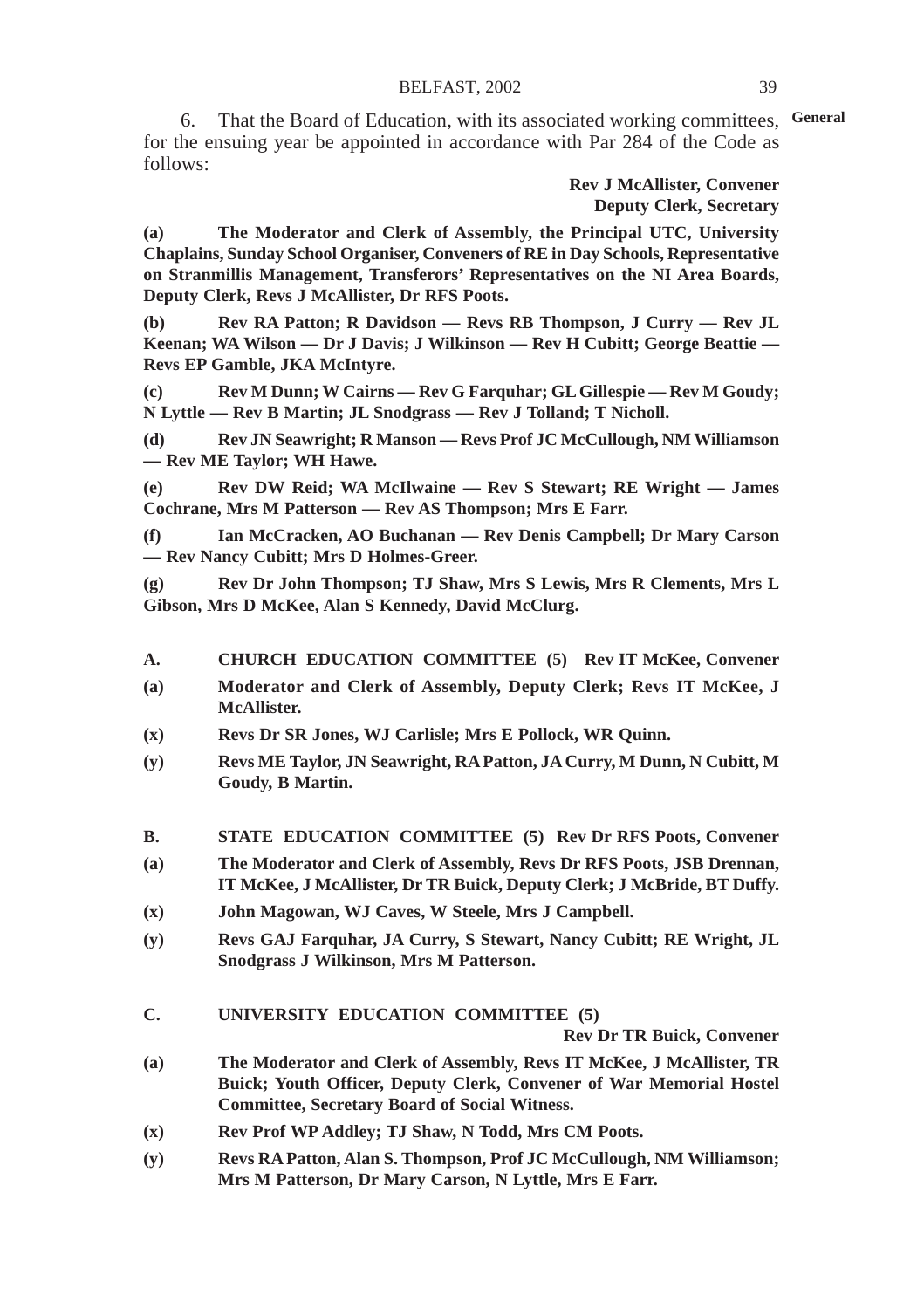## 40 BELFAST, 2002

| <b>UNION</b><br><b>COMMISSION</b>              | The Report of the UNION COMMISSION (Reports pp 67-82) was submitted<br>by the Rev W J Orr.                                                                                                                                                                                                                                    |                                                                                                                                                                                                          |  |  |
|------------------------------------------------|-------------------------------------------------------------------------------------------------------------------------------------------------------------------------------------------------------------------------------------------------------------------------------------------------------------------------------|----------------------------------------------------------------------------------------------------------------------------------------------------------------------------------------------------------|--|--|
|                                                | Moved by the Rev W J Orr, seconded by the Rev C D McClure, and agreed:                                                                                                                                                                                                                                                        |                                                                                                                                                                                                          |  |  |
|                                                | 1.                                                                                                                                                                                                                                                                                                                            | That the Report be received.                                                                                                                                                                             |  |  |
|                                                | agreed:                                                                                                                                                                                                                                                                                                                       | Moved by the Rev Dr D J Watts, seconded by the Rev C D McClure, and                                                                                                                                      |  |  |
|                                                | 2.                                                                                                                                                                                                                                                                                                                            | That the resignation of the Rev W J Orr as Convener of the Union<br>Commission be accepted, that he be thanked for his services, and that the Rev T<br>J Stothers be appointed for 5 years in his place. |  |  |
|                                                |                                                                                                                                                                                                                                                                                                                               | Moved by the Rev W J Orr, seconded by the Rev C D McClure, and agreed:                                                                                                                                   |  |  |
|                                                | 3.                                                                                                                                                                                                                                                                                                                            | That the congregations of First Boardmills, Second Boardmills and<br>Killaney be amalgamated on terms agreed with the Union Commission on 1st July<br>2002, or other suitable date.                      |  |  |
|                                                | 4.                                                                                                                                                                                                                                                                                                                            | That the congregations of First Ray and Second Ray be amalgamated on<br>terms agreed with the Union Commission on 1st July, 2002 or other suitable date.                                                 |  |  |
| <b>Protracted Illness</b><br><b>Guidelines</b> | 5.                                                                                                                                                                                                                                                                                                                            | That the Protracted Illness Guidelines be approved and implemented.                                                                                                                                      |  |  |
| <b>Personnel and</b><br><b>Planning</b>        | That the CMF be authorised to pay grants towards expenses incurred by<br>6.<br>ministers in congregations, up to a limit of £4,900 for ministers residing in<br>Northern Ireland, and $\in 7,200$ for ministers residing in the Republic of Ireland,<br>within the terms of resolution 3, p 70 General Assembly Minutes 1988. |                                                                                                                                                                                                          |  |  |
| General                                        | 7.                                                                                                                                                                                                                                                                                                                            | That the Union Commission, with its associated working committee, be<br>appointed for the ensuing year in accordance with Par 128 of the Code as follows:                                                |  |  |
|                                                |                                                                                                                                                                                                                                                                                                                               | <b>Rev TJ Stothers, Convener</b><br><b>Rev SA Matthews, Secretary</b>                                                                                                                                    |  |  |
|                                                | The Moderator and Clerk of Assembly, Convener and Secretary of Home<br>(a)<br>Mission Committee, Superintendent of the Irish Mission, Conveners of Church<br>Extension, and CMF Committees, Convener of Ministry and Pensions Board, Revs<br>SA Matthews, WJ Orr, TJ Stothers.                                                |                                                                                                                                                                                                          |  |  |
|                                                | $(b*)$                                                                                                                                                                                                                                                                                                                        | Revs SA Matthews, TA McNeely; Albert Maxwell, Wm Grills, Mervyn<br>Spence, Dr Chris Girvan.                                                                                                              |  |  |
|                                                | $(c^*)$<br>Petrie.                                                                                                                                                                                                                                                                                                            | Revs Dr RI Birney, I McClean, TR Graham, WI Hunter; HL Todd, JW                                                                                                                                          |  |  |
|                                                | $(d*)$<br>Hully.                                                                                                                                                                                                                                                                                                              | Revs TV Patterson, Dr I Hart, WJR Robinson; J Wilson, R McClung, L                                                                                                                                       |  |  |
|                                                | $(e^*)$<br>Reid.                                                                                                                                                                                                                                                                                                              | Revs TJ Conway, GD Simpson, Dr J Fell; Mrs L Thompson, R Forbes, TR                                                                                                                                      |  |  |
|                                                | $(f^*)$                                                                                                                                                                                                                                                                                                                       | Revs GJ Mackarel, KJC McConnell, Charles McCurdy, B Brown; Eric<br>Latimer, Miss J Binnie.                                                                                                               |  |  |
|                                                | (g)                                                                                                                                                                                                                                                                                                                           | Revs James Gordon, JI Mairs, JNI McNeely, P Dalzell, DC Porter; Lyle<br>Cubitt, RJ Davidson, W Alexander.                                                                                                |  |  |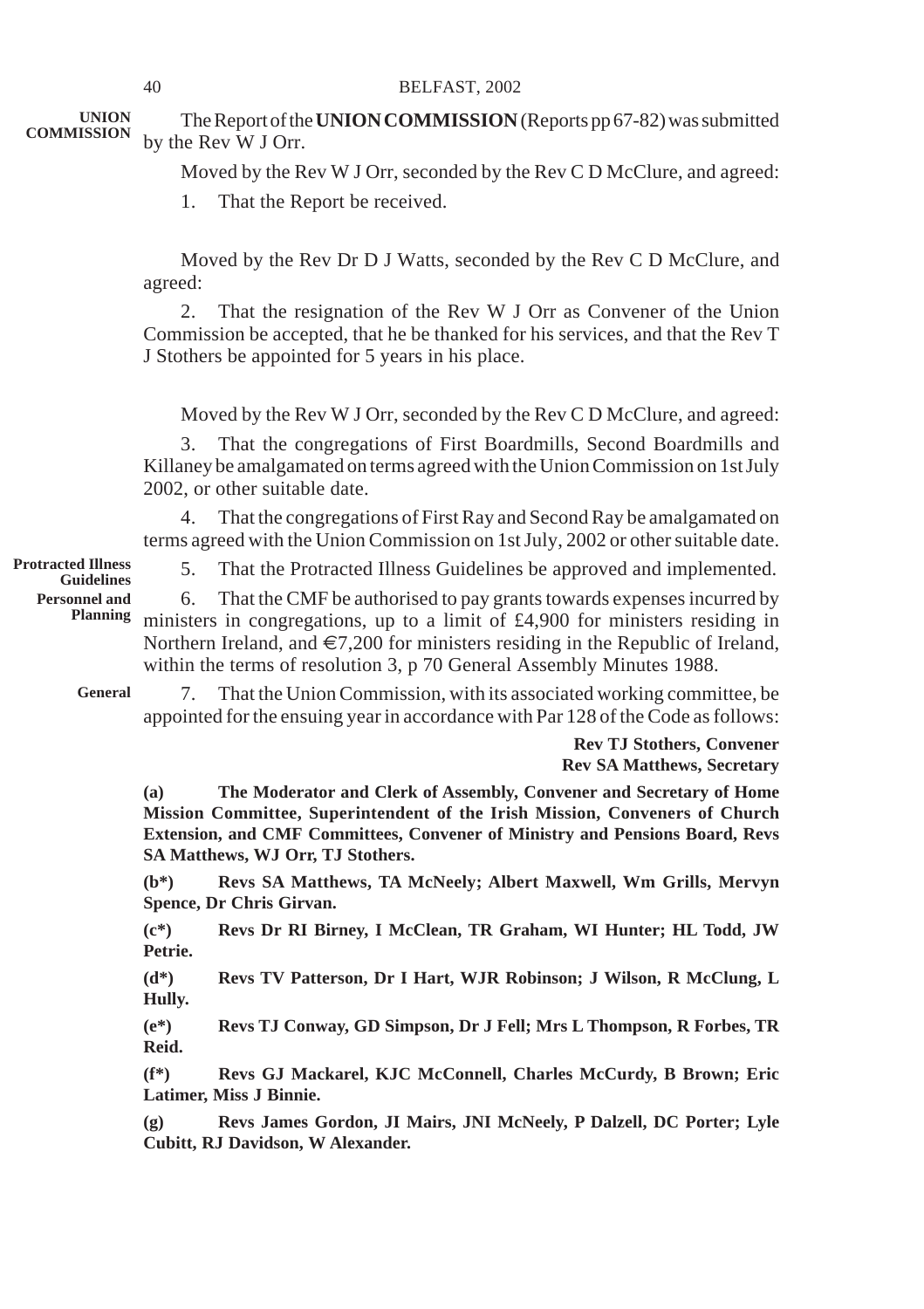**A. PERSONNEL AND PLANNING COMMITTEE (5)**

#### **Rev CD McClure, Convener**

- **(a) The Moderator and Clerk of Assembly, Rev TJ Stothers, Professor of Practical Theology, HM Convener and Secretary, two PWA Representatives, Church Extension representatives, CMF Conveners, Rev CD McClure; Chairman of Union Commission.**
- **(x) Revs TJ McCormick, PT Dalzell; H Smyth, Miss D Shannon.**
- **(y) Revs TV Patterson, Dr Ian Hart, GJ Mackarel, Dr J Fell, TJ Conway, SA Matthews; R McClung, A Maxwell.**

The Report of the **BOARD OF MINISTRY AND PENSIONS** (Reports pp **BOARD OF** 289-294) was submitted by the Rev D S Graham, together with the following **MINISTRY & PENSIONS** Supplementary Report.

# **BOARD OF MINISTRY AND PENSIONS - Supplementary Report**

The Board's Report to the General Assembly refers to the ongoing efforts of the working party currently investigating options for dealing with early retirement on health grounds and with long-term illness.

The working party recognises the need for practical and affordable arrangements to provide support for Ministers afflicted by serious ill-health and is striving to have proposals for consideration before the next General Assembly. In the event of proposals being formulated, the Board believes that it would be beneficial if these could be considered as soon as possible.

Moved by the Rev D S Graham, seconded by Mr J Millar:

1. That the Report be received.

Moved by the Very Rev Dr S Hutchinson, seconded by the Rev W Herron, and agreed:

That resolution 1 and any amendments or additional resolutions be adjourned to the Private Session.

Moved by the Rev D S Graham, seconded by Mr J Millar, and agreed:

2. That the General Board be authorised to act for the General Assembly, during the coming year, in relation to the introduction of any proposed scheme or arrangement to provide financial benefits for Ministers forced to retire early or to be on prolonged absence due to ill-health.

3. That Retired Ministers with pre-1978 service be paid in the current year a special grant, Code Par 315 (5), of £15 per month from Central Ministry Fund. **Central Ministry Fund**

> 4. That the rate of assessment for CMF in 2002 be 21p in the £ of Stipend. 5. That the rate of Assessment for RMF in 2002 be 11p in the £ of Stipend.

**Retired Ministers' Fund Widows of Ministers' Fund**

6. That the rate of Assessment for WMF in 2002 be 7.75p in the £ of Stipend.

**Ministers' Pension Scheme**

7. That, under the provisions of Code Par 223 (3), Rev T V Mawhinney (Second Limavady and Myroe) and Rev A McM Kerr (Aghadowey and Crossgar) be given permission to retire on or after their 64th birthdays and their pensions to be in accordance with the Code and the Rules of the Ministers' Pension Scheme.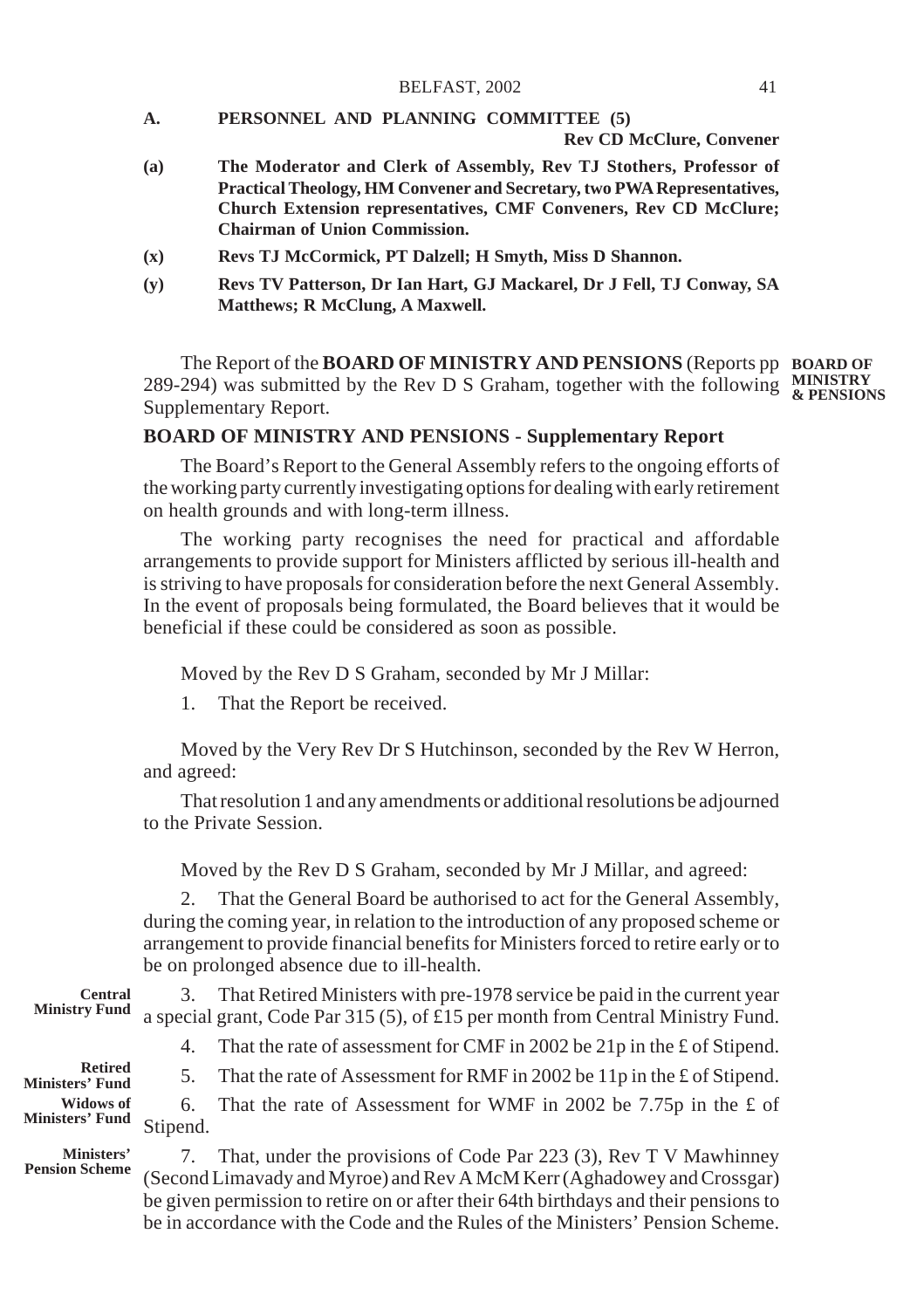8. That the rate of Assessment for the Ministers' Pension Scheme (1978) for 2002 remain at 18.75p in the £ of Stipend as shown in the column 'Stipend paid to the Minister' or as fixed by the Union Commission in the case of a vacancy.

**General**

9. That the retirement of the Rev John McVeigh as Co-Convener of Central Ministry Fund Committee be accepted, that he be thanked for his services, and that the Rev Robert J A Bell be appointed in his place.

10. That the Board of Ministry and Pensions, with its associated working committees, for the ensuing year be appointed in accordance with Par 288 of the Code as follows:

**Rev DS Graham, Convener**

**(a) The Moderator and Clerk of Assembly, Convener of Union Commission, Convener and Secretary Home Mission Committee; Revs DS Graham, DJ Boden, RJA Bell, JL Casement; J Hutcheson, J Millar, N McLaughlin.**

**(b) Rev JT Williamson; WJ Moorhead — A Sleator, N Greenlee — Rev WD McBride; McL Gibson — C Stanfield, J Magee — Revs J Holmes, J Briggs — Rev D Rankin; D Orr.**

**(c) Rev GA Preston; H Coulter — Rev Douglas Armstrong; JB Robinson — Rev R Kelly; L Montgomery — Revs JA Thompson, G Cunningham — FJ Hand, W Hoy.**

**(d) Rev JS Dallas; B Gordon — Rev DJ Boden; William Dale — N Valentine, H McRoberts.**

**(e) Rev D Latimer; F Arbuckle — Rev S Stewart; J Boggs — Rev K Henderson; WC Henderson — Rev DS Graham; Noel Johnston.**

**(f) Rev J Carson; J Hodgins — Rev MR Burnside; T Semple — Rev SW Rea; WC Patterson.**

**A. CENTRAL MINISTRY FUND COMMITTEE (5)**

**Rev RJA Bell; J Hutcheson, Conveners**

- **(a) The Moderator and Clerk of Assembly, Revs J McVeigh, RJA Bell; J Hutcheson; Rev DS Graham; J Millar; Revs DJ Boden, RL Craig, WJ Orr, Deputy Clerk.**
- **(x) Revs D Nesbitt, G Preston; DJ Clements, Adrian Patterson.**
- **(y) Revs J Briggs, MR Burnside, S Stewart, D Armstrong, SW Rea, D Latimer; WJ Moorhead, W Dale.**

**B. COMMITTEE ON RETIREMENTS AND PENSIONS (5)**

**Rev DJ Boden; J Millar, Conveners**

- **(a) The Moderator and Clerk of Assembly, Revs DS Graham, DJ Boden, RJA Bell; J Hutcheson, J Millar, Clerk-Designate.**
- **(x) Sir Eric McDowell, DA Crowe, John McKeown.**
- **(y) Revs MR Burnside, D Armstrong, J Dallas, JT Williamson, WD McBride, R Kelly; N Johnston, H McRoberts.**

**C. RETIRED MINISTERS' HOUSE FUND (5)**

**Rev JL Casement; N McLaughlin, Conveners**

**(a) The Moderator and Clerk of Assembly, Revs JL Casement, DS Graham; N McLaughlin, Financial Secretary**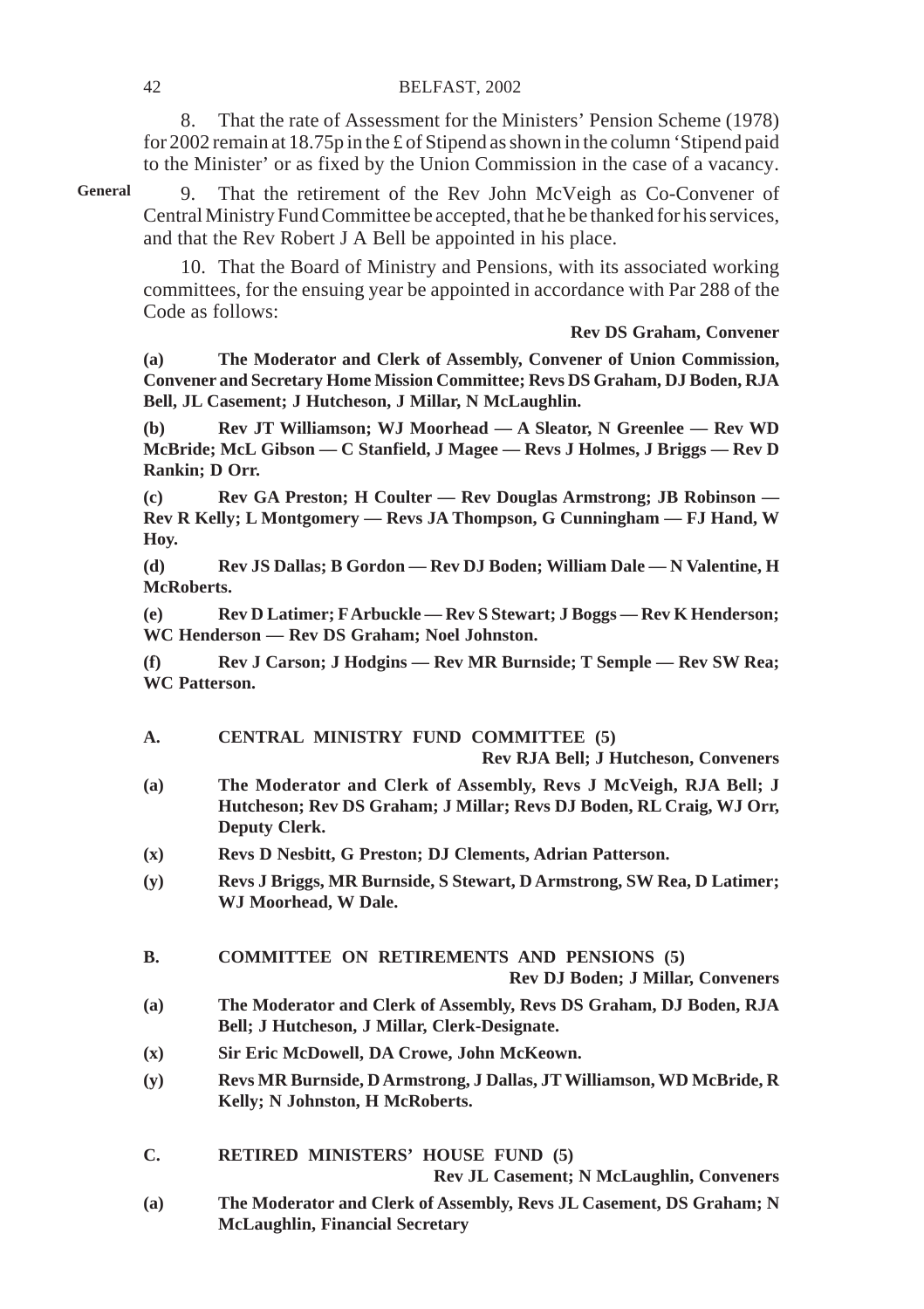**(x) Rev James Clarke; D Carson, EA Jackson.**

**(y) Revs J Briggs, JS Dallas, GA Preston; N Johnston, J Hodgins, JB Robinson.**

The **Overtures anent Pars 326 (1) (b) and 326 (1) (c)** of the Code (Reports  $\frac{0}{n}$  Overtures anent p 294) were submitted by the Rev D S Graham. **Pars. 326(1)(b) & 326(1)(c)**

Moved by the Rev D S Graham, seconded by Mr J Millar, and agreed:

That the Overtures anent Pars 326 (1) (b) and 326(1)(c) of the Code be received and placed on the books.

The Report of the **Ad Hoc Committee on the Tyrone Memorial** (Reports p 301) **Ad Hoc** was submitted by the Rev R Kelly. **Committee on the**

Moved by the Rev R Kelly, seconded by the Rev P T Dalzell, and agreed: **Tyrone Memorial**

1. That the Report be received.

2. That the ad hoc Committee on the Tyrone Memorial be reappointed for a further year as follows:

#### **Rev R Kelly, Convener**

**The Moderator and Clerk of Assembly, Convener of Union Commission, Convener of the Board of Ministry and Pensions, Clerk of the Synod of Derry and Omagh; Revs James Lamont, MG McClelland, Dr Ian Hart, Raymond Kelly, Dr SDH Williamson, TP Fleming, Dr WJ Patterson, JI Davey, Dr IJ Wilson, IJ Patterson, MR Burnside, JA Noble, TWA Greer, KDW Crowe, RIA Allely, RB Savage; J Clarke, H McRoberts, NC Patterson, Ian Kelly, RW Vaughan.**

The sederunt came to a close at 6.20 pm, the Moderator pronouncing the Benediction.

## **FOURTH SESSION**

## **Wednesday, 12th June, 2002 Half past nine o'clock. Forenoon**

The Assembly again convened, the Moderator leading in prayer.

The Report of the **Church and Government Committee** (Reports pp 39-65) **Church and** was submitted by the Very Rev Dr J Dunlop, together with the following Committee Supplementary Report.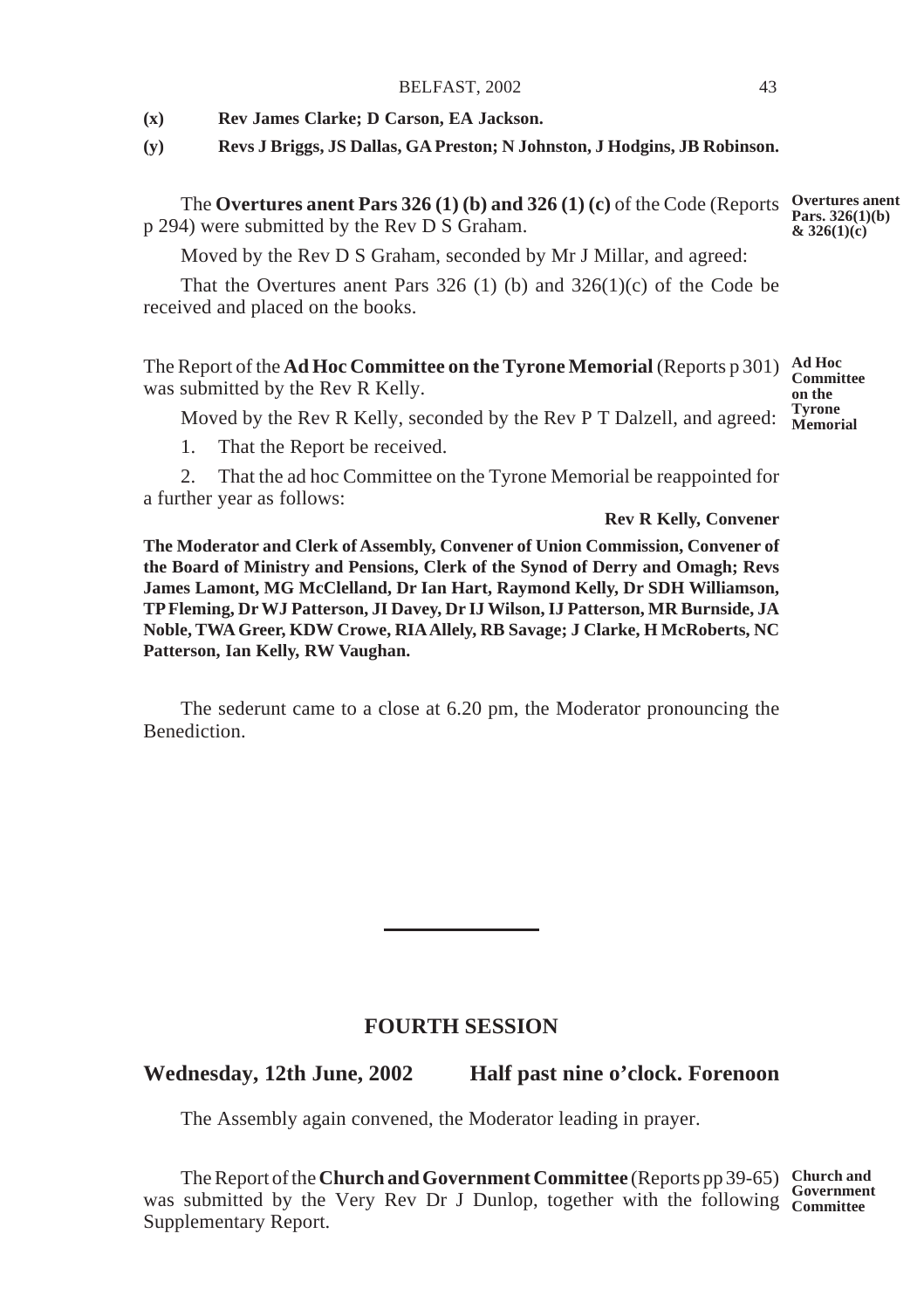#### **CHURCH AND GOVERNMENT COMMITTEE - Supplementary Report**

The Committee notes that over the last few months whereas there have been very serious riots in North Belfast, these have been separated by periods of comparative tranquillity. Parades in various places have also been held without serious disorder, as people have accepted the decisions of the Parades Commission, even when they have not necessarily agreed with the determinations. This indicates that people are quite capable of tolerating their neighbours with whom they may have disagreements, even if they find it difficult to love them. As there are many situations in Northern Ireland with the potential for both compromise and generosity, as well as for serious disorder, it is important that people with influence at all levels of society speak, act and give leadership in ways which are conciliatory and constructive.

Since the Committee has said repeatedly that the building of trust is an important element in the consolidation of the political accommodation represented by the Belfast Agreement, it is a matter of concern that paramilitary groups are engaged in bombings, shootings and assaults, including those on children, and that Republican paramilitary groups appear to be associated with the activities of terrorist groups in Spain and Colombia. This tends to undermine the fragile trust which exists in Ireland.

The "Celtic Tiger" economy has transformed parts of Ireland but it has not improved the economic conditions of everyone. The exclusion of a proportion of the population ought not to be overlooked by the complacency and confidence of the many. The debate which will take place before the second referendum on the Nice Treaty ought to occasion serious debate about the place of Ireland in the European Union.

Moved by the Very Rev Dr J Dunlop, seconded by Mr G McCullagh, and agreed:

1. That the Report be received.

2. That the General Assembly convey their congratulations to Her Majesty the Queen on the celebration of the Golden Jubilee of her accession to the throne and give thanks to God for the service given by her to the United Kingdom and to the Commonwealth.

3. That the General Assembly urge that requests, prayers, intercession and thanksgiving be made for everyone; for the Queen and the President and all those in authority, that we may live our lives in peace and quietness with reverence towards God and proper conduct.

4. That the General Assembly, conscious of the enormous cost paid since 1922 in the murders 336 officers, the injuries sustained by thousands of other officers and the burden borne by their families and the civilian support staff, pay tribute to the service given to the community by the members of the Royal Ulster Constabulary.

5. That the General Assembly convey their good wishes to the Police Service of Northern Ireland and urge all members of the community to give it their warm hearted support and co-operation.

6. That the General Assembly view with concern the partisan way in which the allegations concerning members of the security forces are being investigated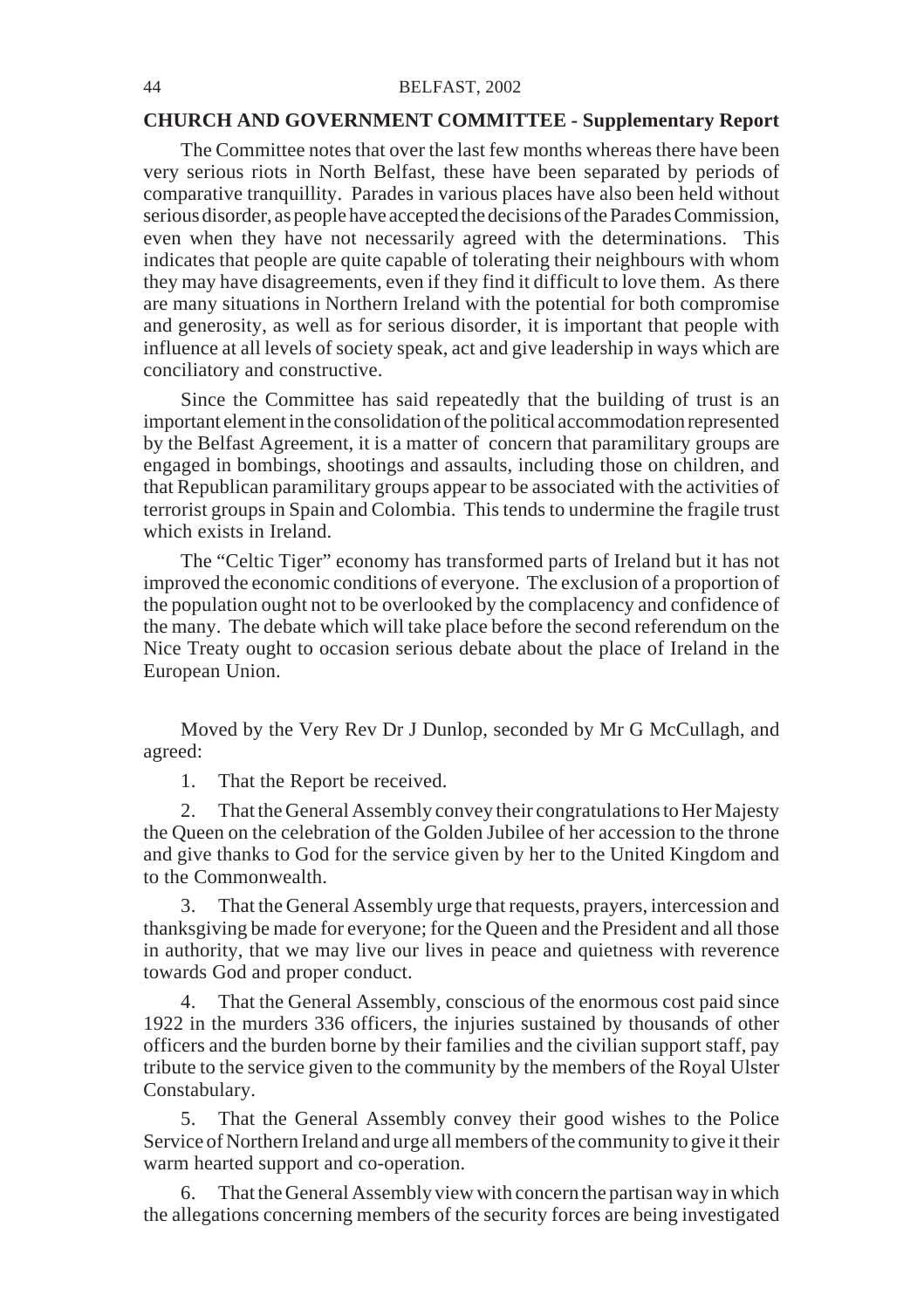and the calls for associated enquiries, while a blind eye is apparently turned to the activities of people who have been or still are associated with terrorist organisations. The General Assembly do not believe that such one sided activity serves the building of trust, nor do they believe that the time is right for a South African style Truth and Reconciliation Commission.

7. That the General Assembly, understanding that we are called to do all that we can to live peaceably with everyone, urge Presbyterians to do all in their power to resolve community tensions at a local level, whether they be caused by interface violence or by disputes associated with parades and protests.

8. That the General Assembly, believing that public life offers an important arena for Christian service, urge members of the Church to consider service to the community as community leaders, local councillors, Dail Deputies, Members of the Legislative Assembly or of Parliament at Westminster.

9. That the General Assembly, aware of the chill factor felt by many minorities, but believing that normal social interaction and engagement among people from different religious, social and political backgrounds serves the well being of the wider community, encourage Presbyterians to reverse the trend to leave mixed areas of housing, which tends to create homogeneous communities of prejudice.

10. That the General Assembly, affirming that everyone is made in the image of God and the consequent importance of respect for human rights as well as our duties to God and to one another, call upon the Human Rights Commissions in Northern Ireland and the Republic of Ireland to give equal weight to Human Rights and our duties to one another.

11. That the General Assembly, affirming that everyone is made in the image of God and that the worth of every human being derives from this fact, welcome the increasing awareness of the importance of equality but ask the Equality Commission to have regard to the importance of diversity and the distinctive contribution which faith communities make to society and to recognise that faith communities are entitled to maintain their ethos and identity.

12. That the General Assembly encourage the Church and Government Committee to continue to relate to the bodies associated with the European Union.

13. That a grant of up to £4,000 be paid from the Incidental Fund to the Church and Government Committee.

#### **Intermission**

The Report of the **GENERAL BOARD** (Reports pp 5-36) was submitted by **GENERAL BOARD** the Very Rev Dr S Hutchinson.

Moved by the Very Rev Dr S Hutchinson, seconded by the Rev D R Baker, and agreed:

1. That the Report be received.

2. That the General Assembly accept the retirement of the Rev Dr R F S **Deputy Clerk**Poots from the position of Deputy Clerk and Assistant General Secretary with effect from 31 August, 2002.

3. That the Rev Dr R F S Poots be thanked for his services as Deputy Clerk of Assembly and Assistant General Secretary 1990-2002.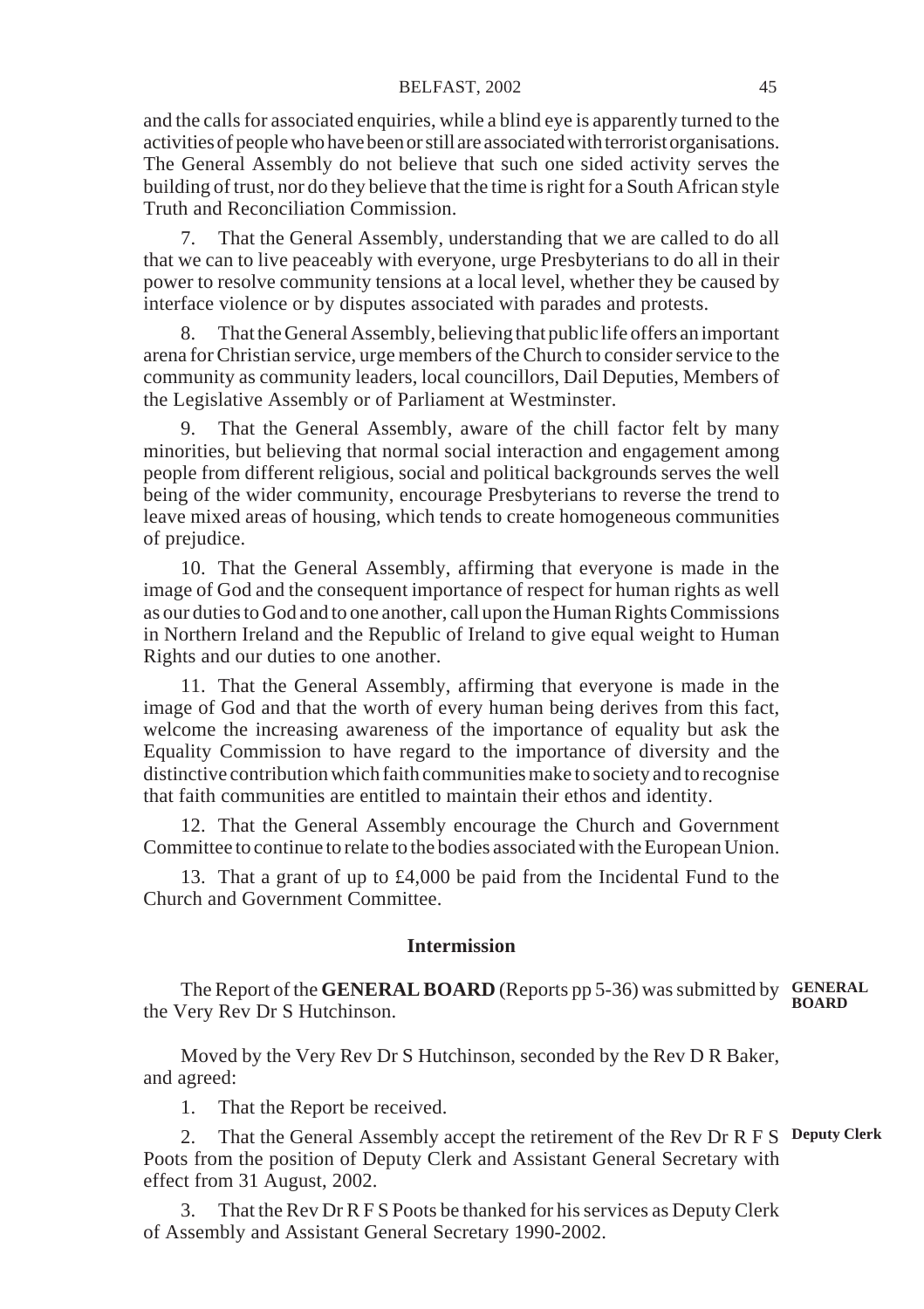4. That the Job Description for the next Deputy Clerk and Assistant General Secretary be approved.

5. That during the year 2002 - 2003 the duties of Deputy Clerk be undertaken by the Rev Dr Donald Watts.

**Synods**

6. That the two historic Synods be advised that it is no longer necessary to continue their formal annual meetings.

7. That those regular Synods that wish be permitted to hold their annual stated meetings during the General Assembly.

8. That, with effect from 2003, the Assembly's Order of Business be altered to allow reasonable time for Synod meetings.

**Doctrine Committee**

9. That the General Assembly encourage discussion throughout the Church of the issues raised by the Doctrine Committee Report on "Ministry", and welcome comments to the Convener by 31 December, 2002.

10. That the Doctrine Committee continue its work on "Ministry Today", including a study of Ordination.

11. That the General Assembly recommend the customary observance of Battle of Britain Sunday and Remembrance Sunday in our congregations, and that the appropriate offerings taken up on those days be given to the Royal Air Force "Wings Appeal" and the Royal British Legion Poppy Appeal.

Business lapsed on Standing Orders (See page 53).

The Assembly engaged in worship conducted by the Moderator, assisted by Mrs T Campbell and the Rev R S Hetherington.

At the request of the Moderator, the Rev Prof James Haire addressed the Assembly.

The sederunt came to a close at 1.10 pm, the Moderator pronouncing the **Benediction** 

## **FIFTH SESSION**

# **Wednesday, 12th June, 2002 Two o'clock. Afternoon**

The Assembly again convened, the Moderator leading in prayer.

The Minutes were taken and corrected.

**Forces Committee**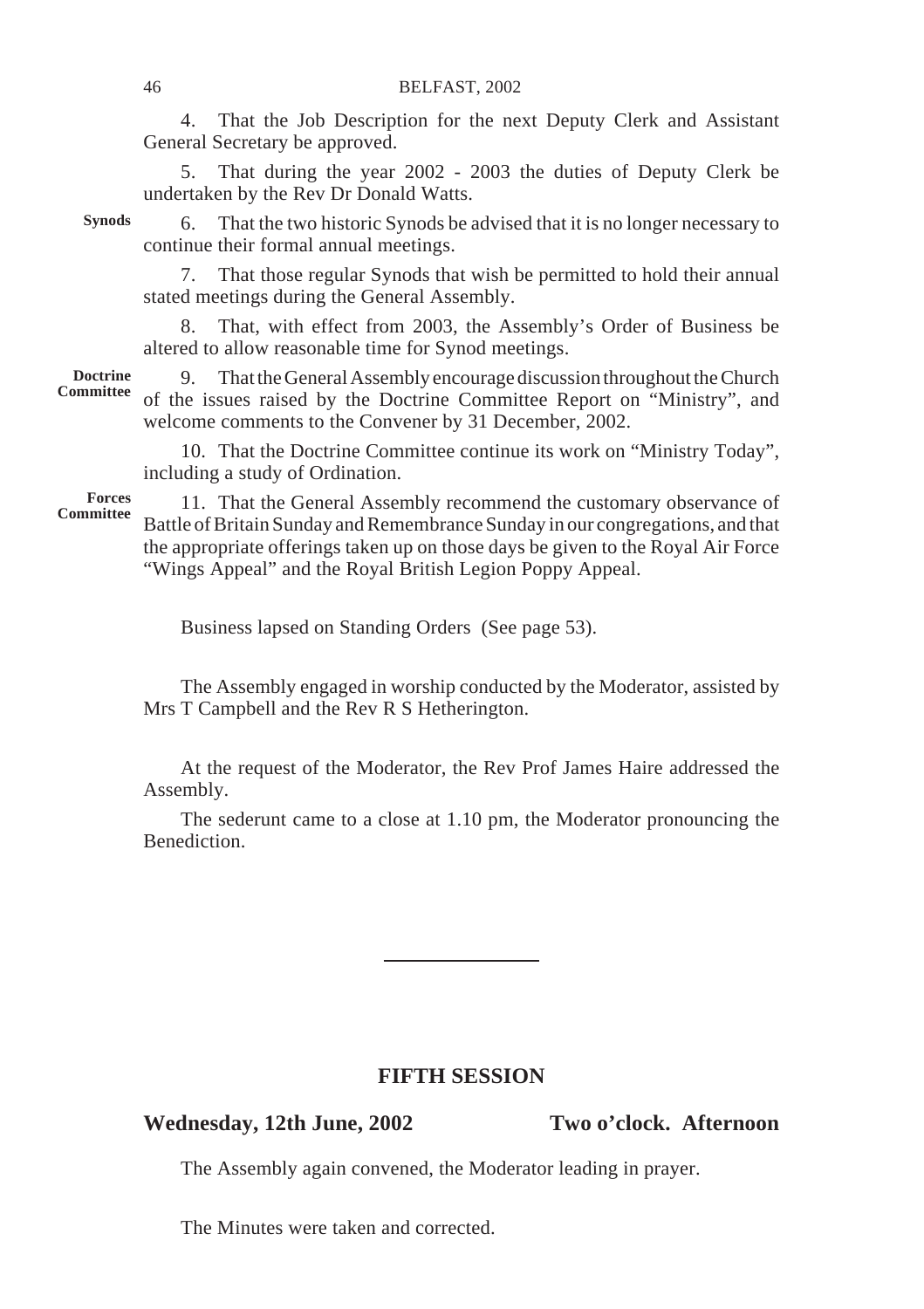The Report of the **SHANKILL ROAD MISSION COMMISSION** (Reports **SHANKILL** pp 218-220) was submitted by the Rev W McB Campbell. **ROAD MISSION COMMISSION**

Moved by the Rev W McB Campbell, seconded by the Rev J S Dallas, and agreed:

1. That the Report be received.

2. That Mr Albert Lofthouse be commended to the prayers of the General Assembly as he continues to work in the lower Shankill.

3. That Mr Ivor Spence be commended to the prayers of the General Assembly as he undertakes the role of Honorary Treasurer.

4. That the Shankill Road Mission Commission be appointed for the ensuing year in accordance with Par 129 of the Code as follows:

> **Rev JS Dallas, Convener Rev WMcB Campbell, Superintendent**

**(a) The Moderator and Clerk of Assembly, Convener Board of Social Witness, Revs WMcB Campbell, JS Dallas; Moderator and Clerk of Belfast South Presbytery, Clerk of Session of Shankill Road Mission Congregation.**

**(x) Revs Dr I Hart, ED Smyth, J T Lamb, K McConnell, GF McKeown, AW Boyd; W Caswell, Miss D Pinkerton.**

Moved by the Rev Dr R F S Poots, seconded by the Rev W McB Campbell, and agreed:

That Notice of Motion be received to rescind the decision of 1998 to appoint, as Trustees of the Shankill Road Mission, the following office-holders provided that such office-holders are for the time being members in full communion of the Presbyterian Church in Ireland:-

The Superintendent of the Shankill Road Mission for the time being;

The Honorary Treasurer of the Shankill Road Mission for the time being;

The Conveners of Commission of the Shankill Road Mission for the time being;

The Clerk of the General Assembly of the Presbyterian Church in Ireland for the time being;

The Financial Secretary of the Presbyterian Church in Ireland for the time being;

The General Assembly's Solicitor of the Presbyterian Church in Ireland for the time being.

The Report of the **BOARD OF SOCIAL WITNESS** (Reports pp 188-216) **BOARD** was submitted by the Rev R Vallely, together with the following Supplementary **OF SOCIAL** Report.

## **Child Protection Monitoring Group**

The Child Protection Monitoring Group is seeking at this year's General Assembly to have in place a Designated Person at Church House/General Assembly level. It is also bringing an overture anent Par 132 of the Code to require ministers and others in posts of mission or ministry in the Church to disclose to the Clerk of the General Assembly any police investigation, summons or conviction for any serious offence.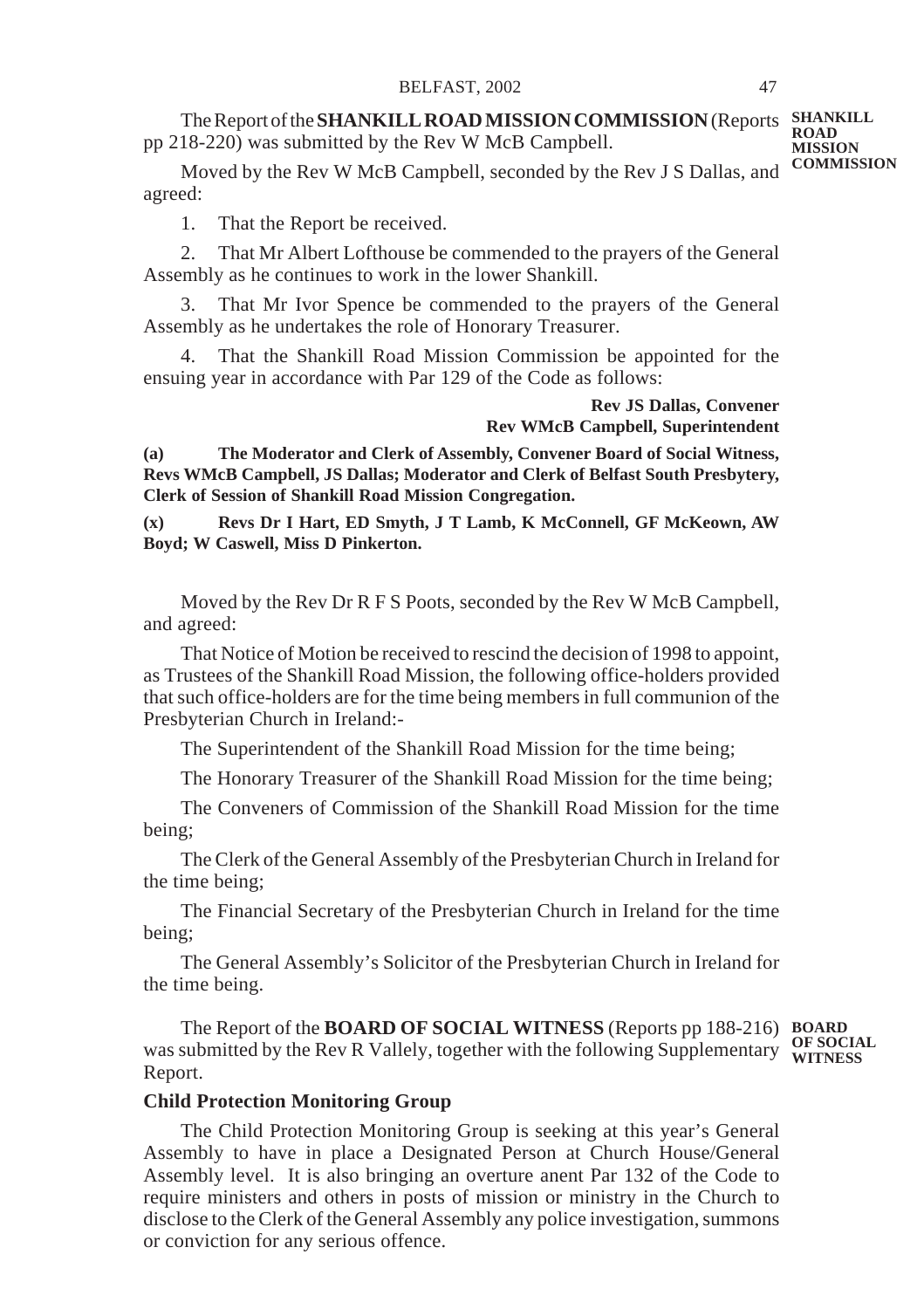#### 48 BELFAST, 2002

In the course of preparing the above resolutions for the Assembly it has become clear that a number of issues surrounding Child Protection, and other sensitive matters, need to be addressed by the Church. Matters needing to be addressed include the availability of good advice to Presbyteries and the Clerk of the General Assembly; the policy and procedures of the Church in dealing with alleged offences committed by persons in posts of ministry or mission; the tension of Presbytery being a court of the church and supplying pastoral care; practical and financial arrangements; support for alleged victims where they are also members of the church; the question of confidentiality.

Further reflection and work is needed in these and other related areas. It is anticipated that a more detailed report and recommendations will be brought to a subsequent Assembly.

## **Kinghan Mission**

1. On 14 September, 2001 Simon Henning was ordained and appointed Assistant and Successor to the present Superintendent. This was a memorable service in Fitzroy Presbyterian Church and was attended by over 400 people including members and friends of the Kinghan Church. So ended our long search to find the person God wanted to take the Church forward when the present Superintendent retires in 2003.

2. Members of the Kinghan Church have been quick to welcome him into their midst and already he is taking part in all the activities of the Church. A major task for him is to learn sign language. Already he has passed level one and hopes to complete level two by this summer.

3. One of his remits during his period of training is to make contact with deaf young people in the 20-30 age group. Few in this age group attend any church. This is a vital part of our mission work. He has been re-establishing links with the deaf department in Jordanstown School and this will provide him an inroad to young deaf people who have no formal church link. He will be involved in deputation on behalf of the Kinghan Church and the Board of Social Witness.

4. Attendance at our Sunday service has been increasing. This may be partly due to a Sunday school being held twice a month alongside the créche. Mrs Anne Rodgers, Lay Assistant, is responsible for this work and it is good to see numbers increasing as parents and grandparents bring children along to Sunday School and créche. The monthly Family Fun Night and Family Service attract church members and those with no church connection from a wide catchment area.

5. Once again we would express our thanks to God for His guidance and the many blessings we are experiencing. Thanks too to the Committee who have had a very busy time during the last years as we were searching for someone to continue the work, and now as we are going through this period of change. We thank the United Appeal Board, and numerous Churches and Church groups for their financial support. Without this generous giving and the prayers of God's people we would not be able to continue and expand this vital part of the Church's work.

6. There are still many deaf people who have no personal relationship with Jesus and the main aim of this Mission, as it was when founded in 1857, is to bring deaf people to Him.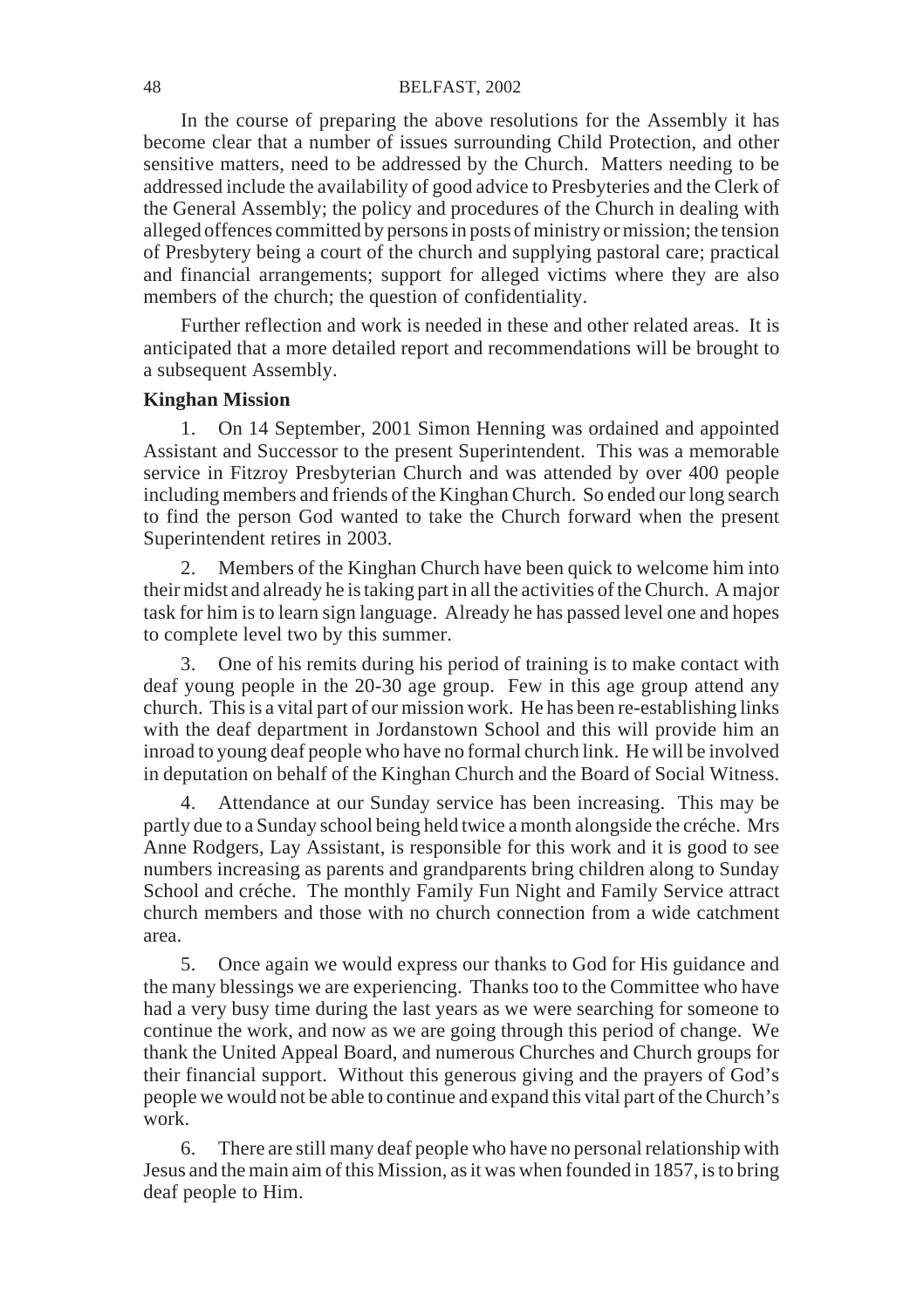#### **Intermission**

Moved by the Rev R Vallely, seconded by the Rev T J McCormick, and agreed:

1. That the Report be received.

2. That the retirement of Mr Norman Chambers as Director of Social Service and Secretary of the Board of Social Witness be accepted as from 31 August, 2002, and that the best thanks of the Assembly be given to Mr Chambers for his faithful service.

3. That the resignation of the Rev Robert Love as Co-Convener of the Addiction and Education Services Committee be accepted, that he be thanked for his services and that the Rev Ian McDonald be appointed in his place.

4. That the Report of the Review of the Panel on Remarriage be sent to Presbyteries for study, comments on its recommendations to be sent to the Secretary of the Board of Social Witness by 31 December, 2002.

5. That the General Assembly oppose the deliberate creation of genetically identical human beings.

6. That the General Assembly believe that reproductive cloning runs counter to the principle that children should be the direct result of the genetic inheritance of both a man and a woman.

7. That the General Assembly are not against therapeutic cloning in principle but oppose the practice of embryos being created to provide stem cells. However, the Assembly encourage further research to harvest stem cells from bone marrow, living human tissue or other adult stem cells.

That the resignation of the Rev Norman Cameron as Convener of the Social Issues and Resources Committee be accepted, that he be thanked for his services and that the Rev R A Liddle be appointed in his place.

9. That Mr Norman Chambers be appointed as the Designated Person for Child Protection at Church House and General Assembly level.

10. That the Child Protection Monitoring Group be given the status of a Working Committee under the Board of Social Witness, the membership to be appointed annually by the Board.

11. That the customary grant made by the Social Issues and Resources Committee, up to a total of £3,000, be met from the Incidental Fund.

12. That the Board of Social Witness, with its associated working committees for the ensuing year, be appointed in accordance with Par 281 of the Code as follows:-

> **Rev R Vallely, Convener Director of Social Service, Secretary**

**(a) The Moderator and Clerk of Assembly, Revs WMcB Campbell, Dr G Grindle, R Vallely; N Chambers, Residential Services Manager, Director of Social Service.**

**(b) Rev WJ Murdock; Miss D Shannon, Mrs A Sinclair — Rev AJ Thompson; J Smart, Mrs D Foster — Rev JR Hyndman; W Keown, Mrs J Davidson — Dr D Patterson, R McCleary, Mrs M Mullan — Rev Dr RJ Greer; Mrs M Hewitson, Mrs E Robinson — Rev J Mattison; J Chestnutt, Mrs E Barry.**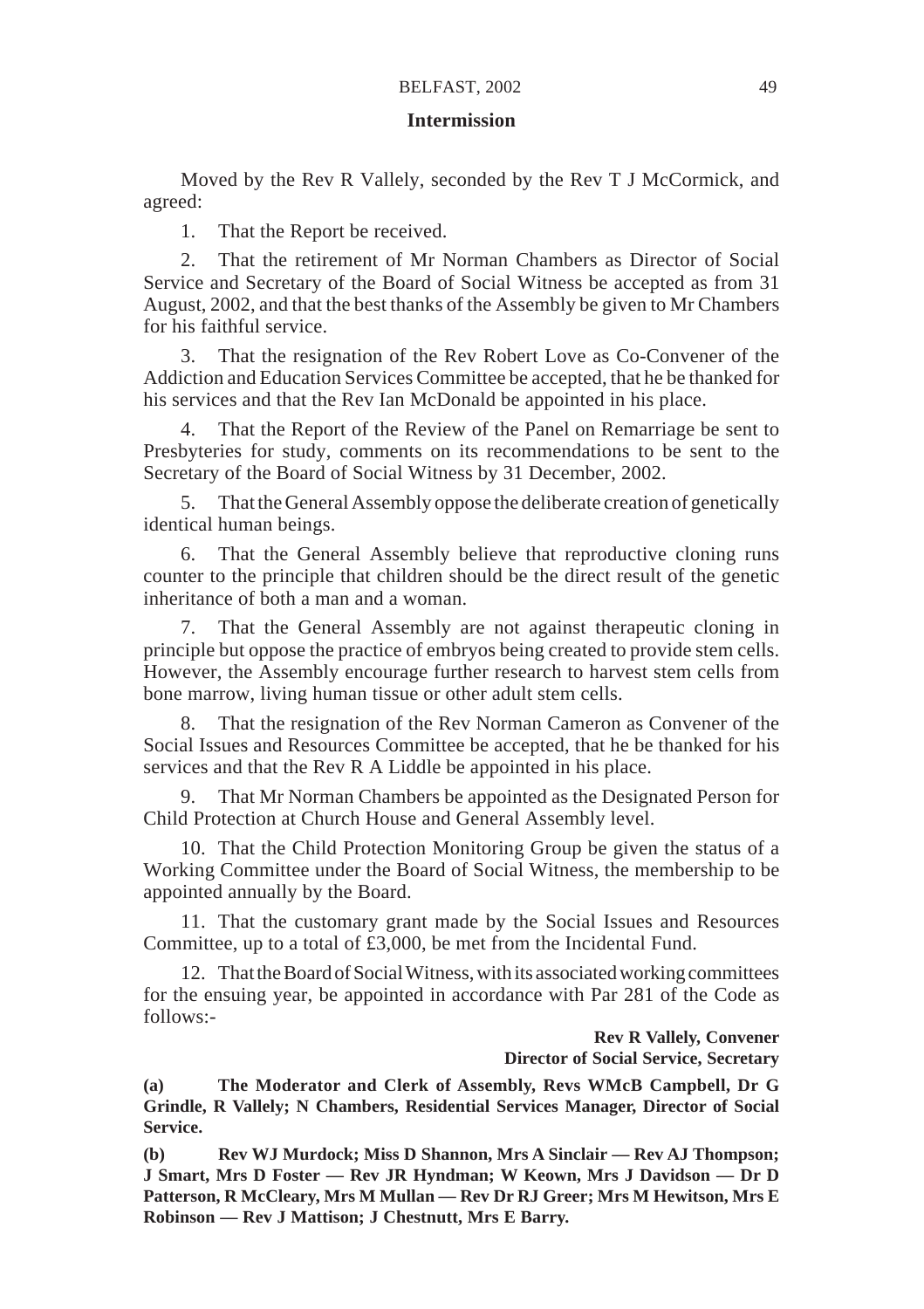**(c) Rev DW Brice; J Todd, Mrs W Bristow — Rev MS Gault; AT Henderson, Mrs Z Vallely — Rev J Coulter; George McIntyre, Mrs I Cairns — Rev M Barr; J Chestnutt, Mrs K Fulton — Rev WJ Sleith; RJ Coulter, Mrs W Dickey.**

**(d) Revs RW Love, TN Hamilton; Mrs B Brennan, — Rev J Braithwaite; J Furphy, Miss JP Gamble — Revs Dr RM Crooks, D Maxwell; Mrs B Stewart.**

**(e) Revs AJA Rosborough, JK McCormick; Mrs M Thompson — Revs DS Irwin, KG Patterson; Mrs V Miller — Rev GD Allen; H Alexander, Mrs M Good — Rev T Coburn; Mrs A Allingham, Mrs E Ross.**

**(f) Rev PA McBride; Mrs E Montgomery, Mrs G Patterson — Rev Dr S Mawhinney; D Boyd, Ms Linda Milligan — Rev GJ Mackarel; Miss F Fleming, W McConkey.**

**(p) Mrs Zoe Vallely, Miss Elizabeth Smyth, Mrs J. Kirk, Mrs Mary Boggs, Mrs Gillian Drennan, Mrs Helen Murdock, Mrs Pearl Johnston.**

## **A. SOCIAL ISSUES AND RESOURCES COMMITTEE (5)**

**Rev RA Liddle, Convener**

- **(a) The Moderator and Clerk of Assembly, Revs NAL Cameron, Committee Convener, R Vallely; Director of Social Service.**
- **(x) Revs Dr RA Russell; Mrs M Anderson, Dr K Moyna Bill.**
- **(y) Revs D Brice, JA Braithwaite, WJ Murdock; Miss E Smyth, Dr D Patterson, Miss D Shannon.**
- **B. ADDICTION AND EDUCATION SERVICES COMMITTEE (5) Revs JA Beattie, IK McDonald, Co-Conveners**
- **(a) The Moderator and Clerk of Assembly, Revs R Vallely, Director of Social Service, Committee Conveners, 1 Rep Duncairn & St Enoch's Church.**
- **(x) Revs Ian McClean, JC Buick; WJ Cairns, Dr L Calderwood.**
- **(y) Revs KG Patterson, GD Allen, AJA Rosborough, AJ Thompson; Mrs Z Vallely, G McIntyre, J Todd, Mrs Wenda Bristow.**
- **C. WAR MEMORIAL HOSTEL COMMITTEE (5) JH Martin, Convener**
- **(a) The Moderator and Clerk of Assembly, Rev R Vallely; Director of Social Service, Committee Convener, Financial Secretary, Convener and Secretary of the Board of Education, Convener of the University Education Committee, Youth Officer.**
- **(x) NJ Chambers, Austin Treacy; Revs T Coburn, RA Patton.**
- **(y) Revs MS Gault, DS Irwin, Dr RM Crooks, WJ Sleith, Miss JP Gamble; A Henderson, Mrs Helen Murdock, Mrs G Drennan.**
- **D. KINGHAN MISSION COMMITTEE (5) Dr Jean McClune, Convener Rev Dr GA Grindle, Superintendent**
- **(a) The Moderator and Clerk of Assembly, Revs Dr GA Grindle, R Vallely, S Henning; Director of Social Service, Kinghan Mission Convener.**
- **(x) Miss F Wright, A Shaw, Mrs Christine Houston.**
- **(y) Revs Dr RM Crooks, J Braithwaite, T Coburn, DS Irwin, M Barr; Mrs Amy Allingham.**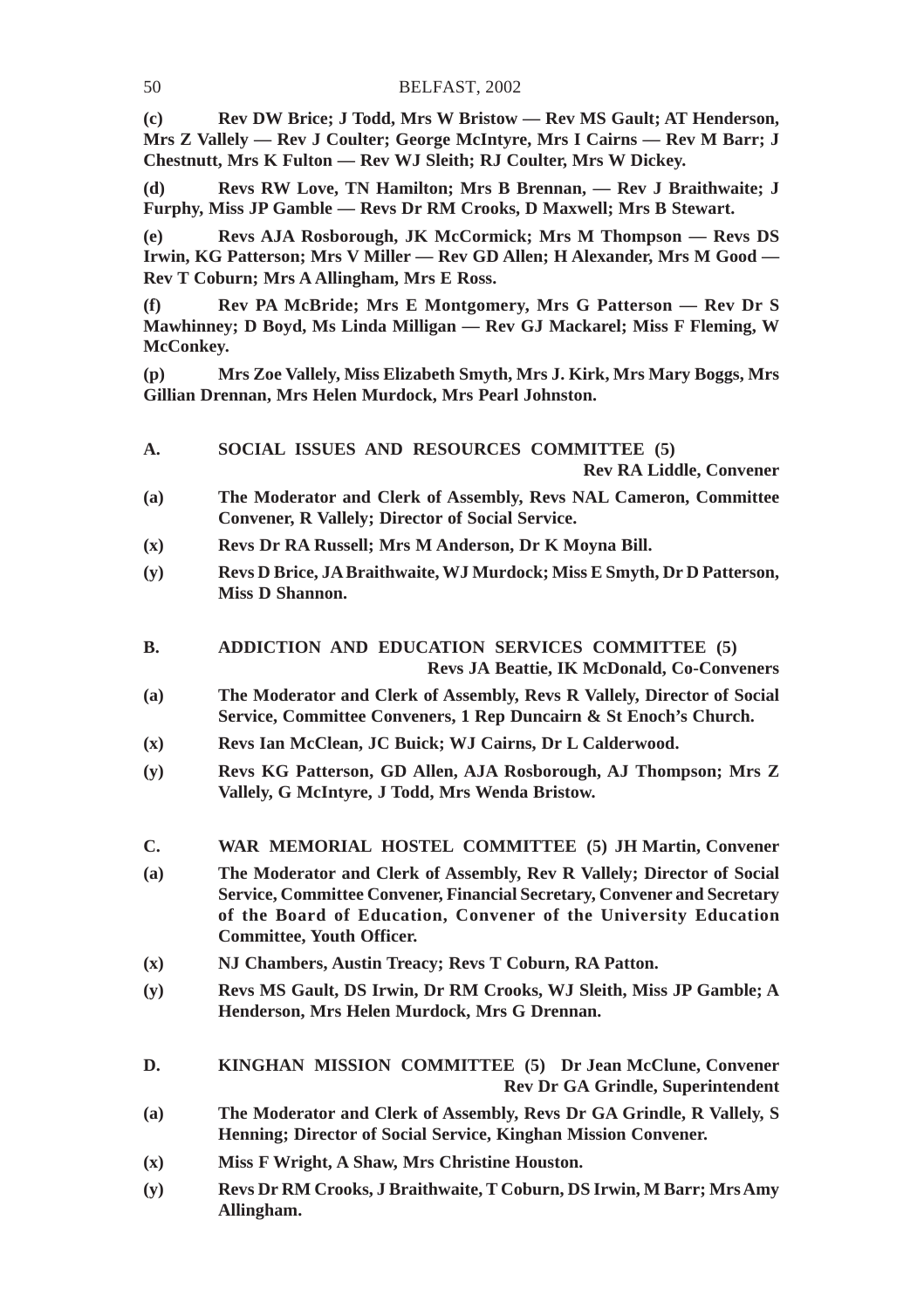#### BELFAST, 2002 51

**E. PRESBYTERIAN RESIDENTIAL TRUST COMMITTEE (5) Rev TJ McCormick, Convener**

**Mrs Linda Wray, Secretary**

- **(a) The Moderator and Clerk of Assembly, Revs R Vallely, TJ McCormick; Director of Social Service, Residential Services Manager.**
- **(x) Rev J Noble; Miss H McMillen, J Nelson.**
- **(y) Rev MS Gault; Mrs E Barry, Miss F Fleming, Mrs P Johnston, Mrs Z Vallely, Mrs A Allingham.**
- **F. MARRIAGE AND THE FAMILY COMMITTEE (5)**

**Mrs R Simpson, Convener**

- **(a) The Moderator, Clerk, Deputy Clerk, Convener of the Board, Secretary of the Board, Youth Secretary, Rev Dr RM Crooks, Director of Social Service, Professor of Practical Theology.**
- **(x) Mrs Irene Millar, Mrs Christine Finlay, Dr Paul Gray. Revs Maurice Wade, JW McAuley; Mrs G Compton.**
- **(y) Revs J Braithwaite, DS Irwin, Jean Mackarel; Mrs Mary Boggs, Mrs E Montgomery, Mrs E Barry.**

The **Overture anent Par 132(4)** of the Code (Reports p 217) was submitted **Overture anent** by the Rev N A L Cameron. **Par. 132(4)**

Moved by the Rev N A L Cameron, seconded by the Very Rev Dr S Hutchinson, and agreed:

That the Overture be received and placed on the books.

Moved by the Rev N A L Cameron, seconded by the Very Rev Dr S Hutchinson and agreed:

That the Overture be made an Interim Act.

The Report of the **YOUTH BOARD** (Reports pp 221-228) was submitted by **YOUTH BOARD**the Rev R J Hyndman, together with the following Supplementary Report.

The Rev Ian McNie completes seven years as Convener of the Youth Centres Committee. The Youth Board records its sincere gratitude to him for his hard work, wisdom and commitment to the development of buildings and ministry of the centres.

Moved by the Rev R J Hyndman, seconded by the Rev J P Moxen, and agreed:

1. That the Report be received.

2. That the Revs R J Hyndman, Dr William Crawley, John Peacock and Mr Trevor Long be appointed as representatives on the Youth Link NI Council and the Board of Management of the Churches Youth Service Council.

- 3. That the following grant be paid from the Incidental Fund:
	- Youth Link NI £6500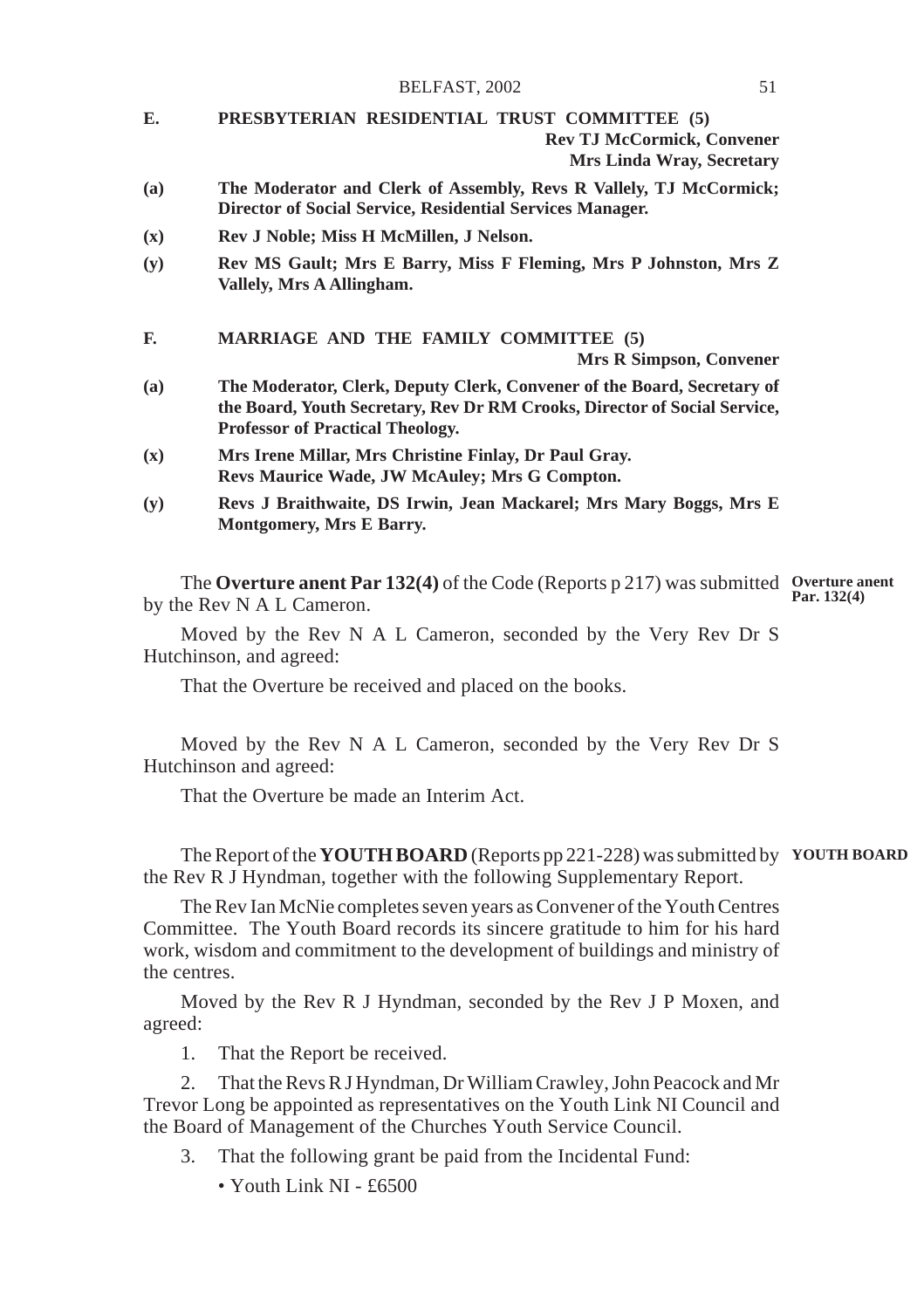4. That the resignation of the Rev Philip McConnell as Convener of the Youth Events Committee be accepted, that he be thanked for his services and that the Rev E J Hyndman be appointed in his place.

5. That the resignation of the Rev Ian McNie as Convener of the Youth Centres Committee be accepted, that he be thanked for his services and that the Rev Robin L Brown be appointed in his place.

6. That the Youth Board, with its associated working committees, for the ensuing year, be appointed in accordance with Par 283 of the Code as follows:

> **Rev RJ Hyndman, Convener Miss R Stirling, Secretary**

**(a) The Moderator and Clerk of Assembly, Convener of Evangelism and Resourcing Christians for Ministry Committees, Education Board Secretary, Sunday School Organiser, University Chaplains, Rev RJ Hyndman, Youth Officer.**

**(b) Revs AM Bates, GJ Kennedy — Rev JWP McConnell; Allen Foster — Rev. M Stanfield; Nathan Conkey — S Macfarlane, E Poots — Rev I Harbinson; Miss Diane Johnston — M Peacock, Miss E Wallace.**

**(c) Revs AWT Brown, MJR Neilly — M Wylie, R Logan — Revs CJ Aitcheson, JG Johnston — Rev EJ Hyndman; S Tweed — Rev PE Dickinson; Mrs L Dunlop.**

**(d) Rev IK McDonald; Miss J Nelson — Rev T Wilson; Miss H Murray — Rev J Peacock; G Hamilton.**

**(e) Rev D Hagan; K McCrossan — Rev Dr C Glass; Wm Semple — Rev JR Burnett; Miss M Guy — Revs JH Flaherty, RA McLernon.**

**(f) Revs A Carson, JG Jones — Revs Andrew Smith, Keith McCrory — Kieran Kelly, Miss P Patton.**

**(g) Miss A Morrow, Mrs Elaine Hamill, Mrs Pauline McCorriston, Mrs Margaret McCreedy, Mrs R McKnight, Miss Anne Houston, Mrs Maureen Blake, Mrs Heather Carey, Miss Fiona Livingstone, Mrs Gillian Graham, Mrs Karen Black, Mrs Ellen Wilmont, Ivan Ferris, Reuben McCormick, Trevor Long, William Burnison, Christiaan Hofstra, David Pattison, T Bruce; Rev RS Stockman.**

- **A. YOUTH EVENTS COMMITTEE (5) Rev EJ Hyndman, Convener**
- **(a) The Moderator and Clerk of Assembly; Revs RJ Hyndman, EJ Hyndman, JWP McConnell; Youth Officer, Sunday School Organiser.**
- **(x) Alan Meban, Shane Tucker, Martin Hull.**
- **(y) Revs AM Bates, AJMcL Smith, J Burnett; Michael Wylie, Stephen Macfarlane, Kieran Kelly.**

## **B. YOUTH TRAINING AND RESOURCES COMMITTEE (5)**

**Rev Jonathan Moxen, Convener**

- **(a) The Moderator and Clerk of Assembly; Revs RJ Hyndman, David Stanfield, Jonathan Moxen; Youth Officer, Youth Development Officers.**
- **(x) Revs D Montgomery, Dr William Crawley; Paul Bowman, Paul Brown.**
- **(y) Revs Dr C Glass, M Stanfield, J Peacock, K McCrory, JG Jones; Miss P Patton, Miss D Johnston, Mrs Lorna Dunlop.**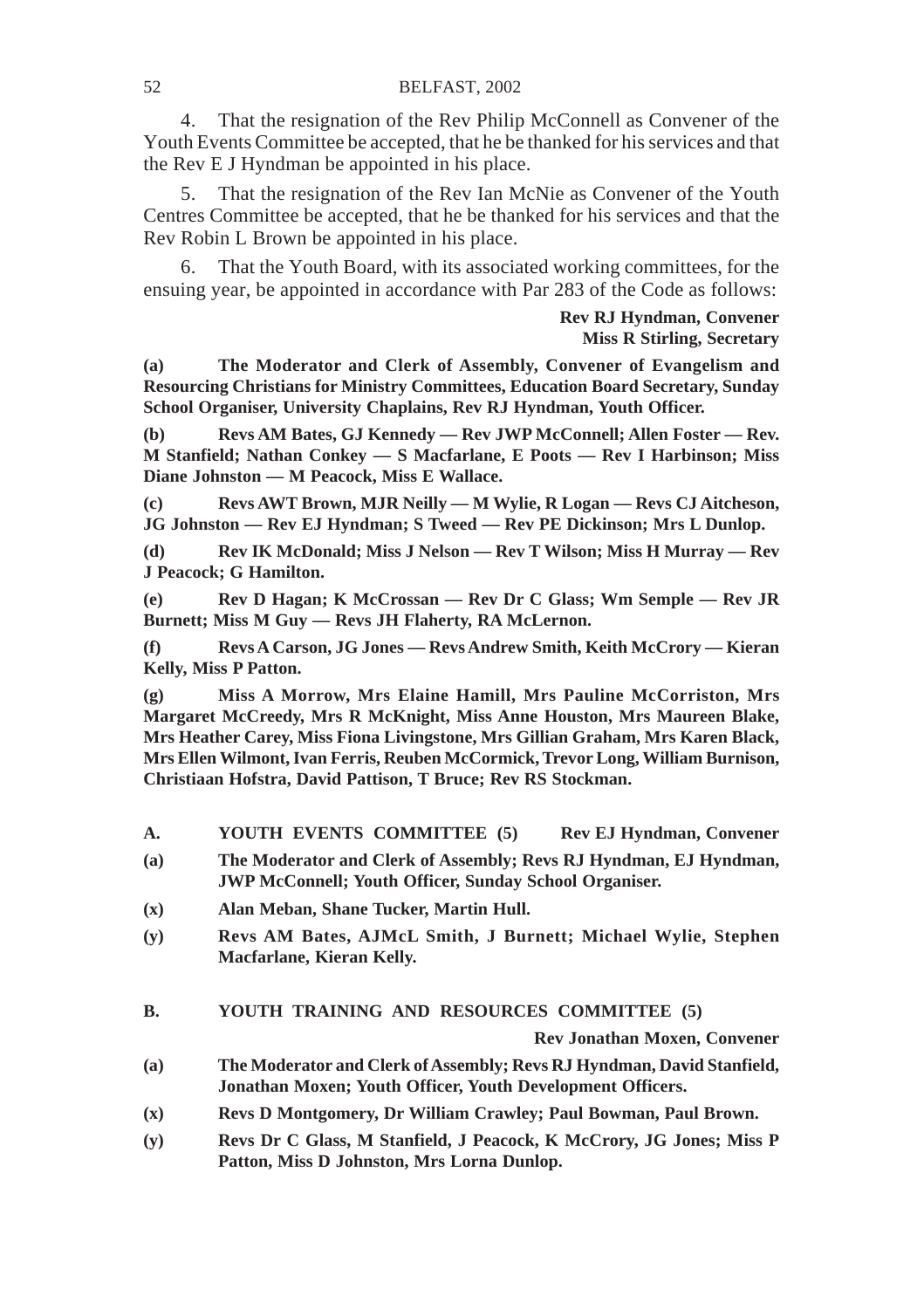#### BELFAST, 2002 53

- **C. YOUTH HOME MISSION COMMITTEE (5) Rev DJ Paul, Convener**
- **(a) The Moderator and Clerk of Assembly; Revs RJ Hyndman, DJ Paul; Youth Officer, Youth Development Officers, Evangelism Promoter.**
- **(x) Rev W Sinclair, Miss Louise McDowell, David Laney.**
- **(y) Revs GJ Kennedy, JH Flaherty, TD Hagan, PE Dickinson, MJR Neilly; Nathan Conkey.**
- **D. YOUTH OVERSEAS COMMITTEE (5) Rev PC Lyle, Convener**
- **(a) The Moderator and Clerk of Assembly; Revs RJ Hyndman, PC Lyle; Youth Officer, Overseas Board Representative.**
- **(x) Revs Cheryl Reid, D Rankin; Mrs M Trueman, Mark Welsh.**
- **(y) Revs RA McLernon, A Carson, AJMcL Smith; TJ Wilson, IK McDonald, JWP McConnell; Keith McCrossan, Pamela Patton.**
- **E. YOUTH CENTRES COMMITTEE (5) Rev RL Brown, Convener**
- **(a) The Moderator and Clerk of Assembly; Revs RJ Hyndman, RL Brown, DIJ McNie; Youth Officer, Centre Director, Convener Youth Training and Resources Committee, Youth Board Development Officer.**
- **(x) Rev B McMillen; C Graham, Mrs S Maginnis, Miss Jacqui Stronge.**
- **(y) Revs JG Johnston, AWT Brown, CJ Aitcheson, I Harbinson; M Peacock, Stephen Tweed, Miss H Murray, E Poots.**

**GENERAL BOARD -** Debate Resumed (See page46)

#### **GENERAL BOARD**

Moved by the Very Rev Dr S Hutchinson, seconded by the Rev D R Baker, and agreed:

12. That the General Assembly recommend that congregations continue to support the work of the UDR/Royal Irish Regiment Benevolent Fund by taking up an offering on the last Sunday in April or some other appropriate Sunday.

13. That the greetings of the General Assembly be sent to our chaplains serving with the Regular Forces.

14. That the General Assembly note the various openings becoming available for chaplaincy work in the Regular Forces and commend these opportunities for service to our younger ministers.

15. That the General Assembly commend the work done by our part time chaplains in the Territorial Army, the Army Cadet Force and by Officiating Chaplains to our Garrisons and Stations.

16. That the General Assembly encourage the work of Peace Agents in **Peace and** Presbyteries and Congregations. **Peacemaking Committee**

17. That a grant of up to £2,500 be made available from the Incidental Fund to the Peace and Peacemaking Committee.

18. That a grant of up to £3,000 be made available from the Incidental Fund to the Conciliation Panel. **Conciliation**

19. That the General Assembly adopt the recommendations of the Recognised **Recognised** Ministries Committee on Ministers and Licentiates without Charge. **Ministries Committee**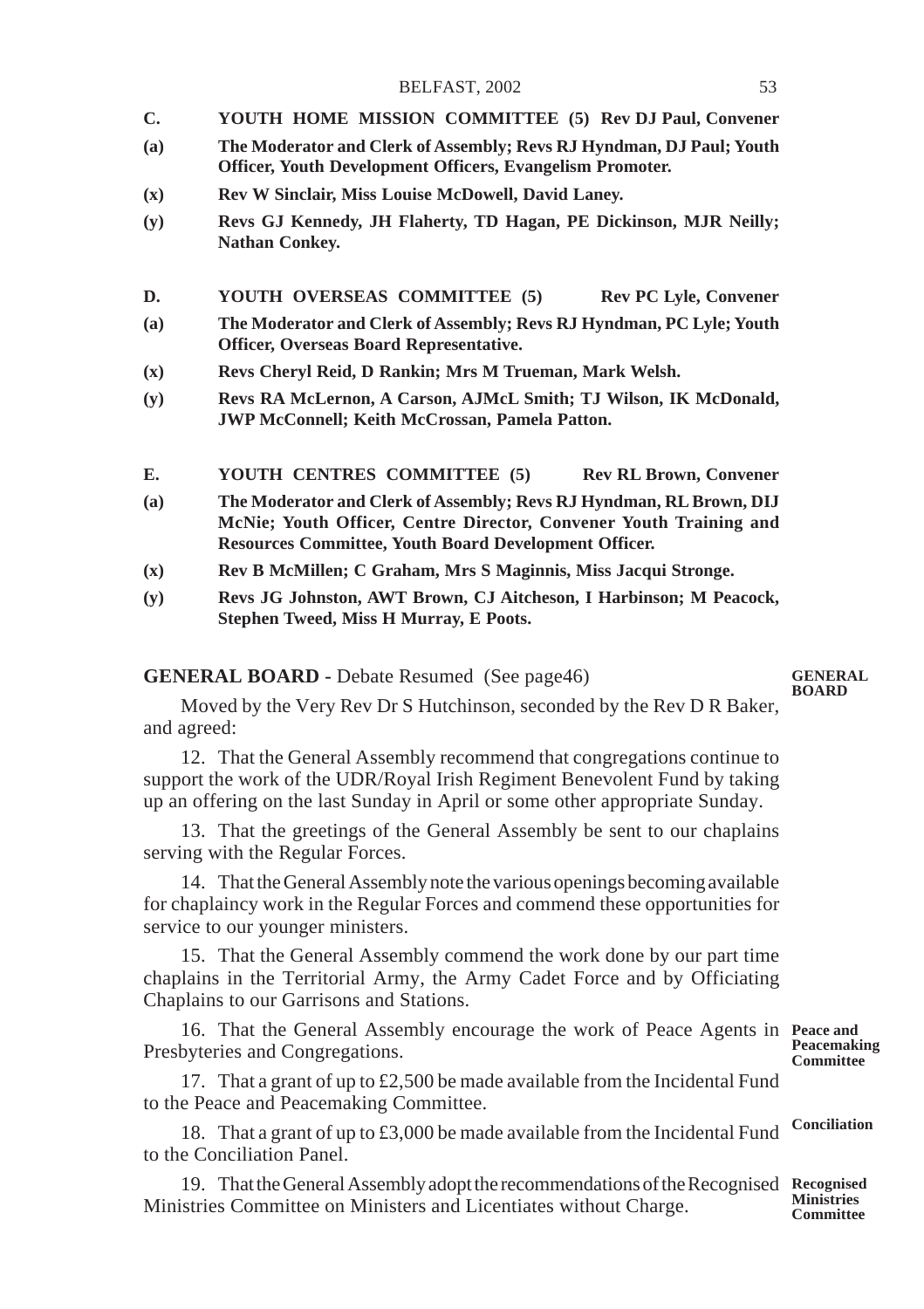## 54 BELFAST, 2002

**Visitations**

20. That the sub-committee on Visitations be thanked and discharged.

21. That the General Board initiate a review process on an ongoing basis and report to the General Assembly within three years, after which overtures to amend the Code should be prepared.

**General**

22. That the General Board, with its associated working committees for the ensuing year, be appointed in accordance with Par 272 of the Code as follows:

#### **The Clerk, Convener**

**(a) Moderator, and Clerk of Assembly, preceding three Moderators and former Clerks of Assembly, Clerks of Synods and Assembly Conveners of Commissions and Boards.**

**(b) Revs Dr RA Russell, J Gordon; WJ McClelland, J McIntyre — Revs Dr J Thompson, FAC Wilson; WJ Hamilton, WH Scott — Revs Dr James Harper, RE Boggs; DH Browne, Mrs I McBride — Revs JI Davey, R Lockhart; RDT Gibson, Miss E McConnell — Revs IJ Patterson, J Holmes; RA McCracken, J Hudson — Revs SA Finlay, Dr DJ McGaughey; E McWilliams, H McGaffin.**

**(c) Revs JJ Andrews, B McManus; J Petrie, Mrs A Erwin — Revs WJ Johnstone, Dr JW Lockington; Mrs E Love, RJ McDowell — Revs Ivan Hunter, TP Fleming; I Smyth, P McGonigle — Revs HB Wallace, N McClean; RH Gault, RD McConaghie — Revs WD Weir, B Kennaway; IJ Liddle, Mrs AB Wilson.**

**(d) Revs TC Morrison, JR Dickinson; M Whittle, JH McDowell — Revs RT Anderson, WPH Erskine; Dr RM Nicholl, Miss Mary Angus — Revs John McVeigh, Dr R Savage; AJ Morrow, Miss VJ Wilson.**

**(e) Revs Dr J Fell, Dr SDH Williamson; JA Emery, A Craig —Revs S Stewart, J Clarke; B Douglas, Wm Taylor — Revs JF Murdoch, JR Burnett; WC Henderson, TR Reid — Revs JB McCormick, NW McAuley; R Stewart, EM Carroll.**

**(f) Revs Brian Brown, NE Dorrans; AO Buchanan, Mervyn McKean — Revs JG Faris, FP Sellar; Joan Cowle, Wm Harper — Revs David Moore, A McCullough; G McConkey, A McAdoo.**

**(g) Revs RMcM Mackay, Dr DR Purce, CJC McMullen; Mrs G Irwin, Mrs K Mawhinney, Mrs Maureen Patterson, Mrs Z Vallely, Mrs R Cowan, Miss E Drysdale, Mrs M Thompson, HS McCullough, Aubrey McMurtry, S McKinney, Mrs Alison Harbison, Mrs C Poynton, Mrs H Jess, D McCleery, WH Henry.**

**A. CHURCH AND GOVERNMENT COMMITTEE (5)**

**Rev Dr John Dunlop; George McCullagh, Conveners**

- **(a) The Moderator, preceding Moderator, Clerk, former Clerks, and Deputy Clerk of Assembly, Moderator-Designate, Forces Convener, Peace and Peacemaking Convener, Rev Dr John Dunlop; George McCullagh.**
- **(x) Rev Lesley E Carroll, Colin Gamble; Miss Heather Morrow, Mrs Serena Blair.**
- **(y) Revs James Gordon, Dr Joseph Fell, Brian Kennaway, Joseph Andrews, John R Dickinson; James A Emery, Tom R Reid, George McConkey.**
- **B. MODERATOR'S ADVISORY COMMITTEE (5) The Clerk, Convener**
- **(a) The Moderator, preceding three Moderators, Clerk, former Clerks, and Deputy Clerk of Assembly, Clerks of Synods, Conveners of Church and Government Committee, Head of Personnel, Information Officer.**
- **(x) Revs Dr DH Allen, Dr GMcK Eagleson; MA Morrow, QC, N Chambers.**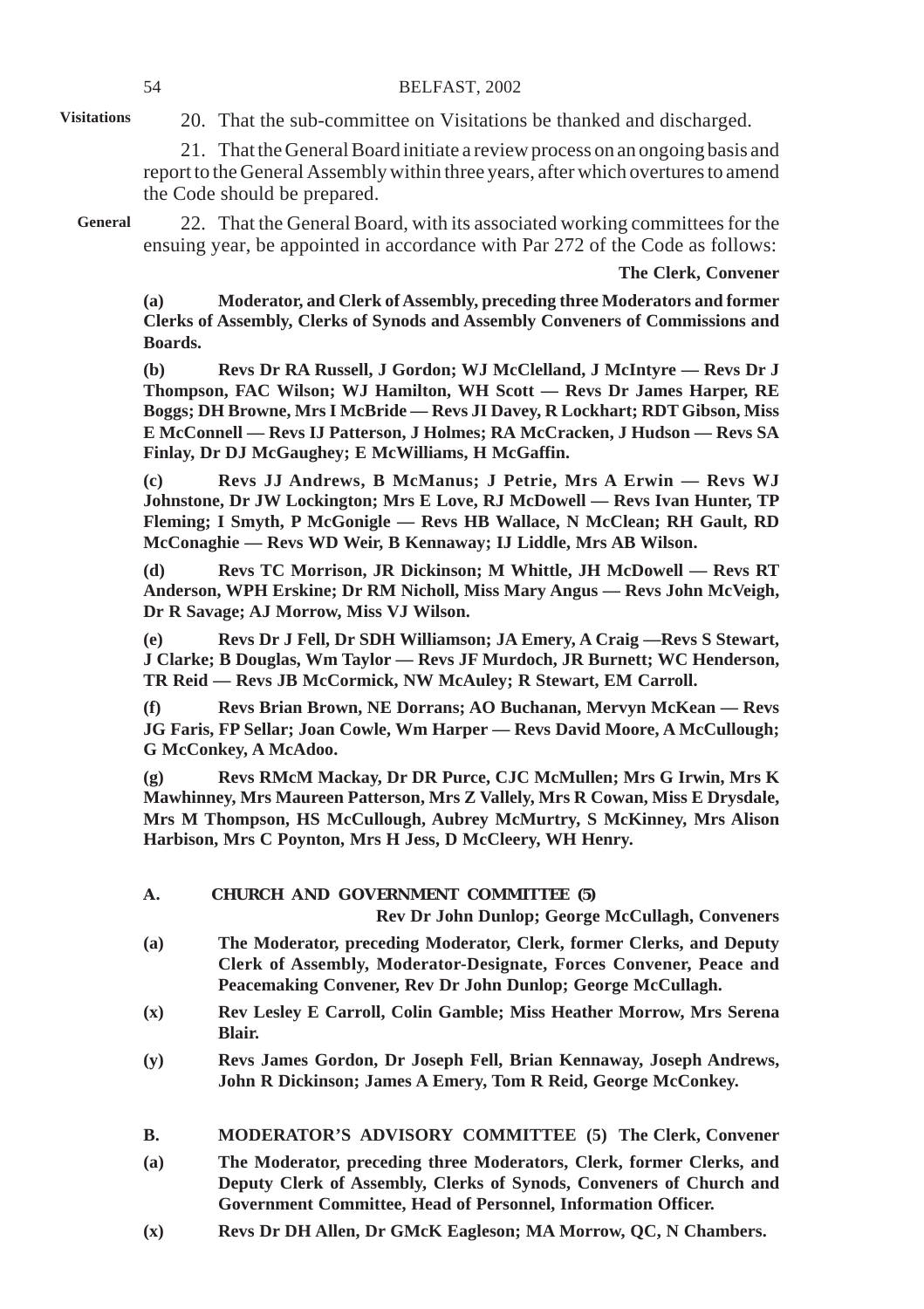- **(y) Revs JJ Andrews, JR Dickinson, Dr Joseph Thompson, IJ Patterson, Dr J Fell, WD Weir; RDT Gibson, RA McCracken.**
- **C. DOCTRINE COMMITTEE (5) Principal, UTC, Convener**
- **(a) The Moderator and Clerk of Assembly, the General Assembly's Theological Professors.**
- **(x) Revs D Bradley, Prof RFG Holmes; Dr RJ Rodgers, Dr N Smith.**
- **(y) Revs NW McAuley, TP Fleming, Dr Joseph Thompson, Dr JW Lockington, JG Faris, FP Sellar, John McVeigh, IJ Patterson.**
- **D. FORCES COMMITTEE (5) Rev S van Os, Convener**
- **(a) The Moderator and Clerk of Assembly, Rev S van Os.**
- **(x) Revs. PP Campbell, Prof JP Taylor; S Agnew.**
- **(y) Revs Dr J Fell, JJ Andrews, RT Anderson, B Kennaway, WD Weir; WH Scott.**
- **E. CHAPLAINS COMMITTEE (5) Dr RJ Rodgers, Convener**
- **(a) The Moderator and Clerk of Assembly, Conveners of Church and Government Committee, Convener of Social Issues and Resources Committee; Dr RJ Rodgers.**
- **(x) Revs BCG Black, Dr RFS Poots; RDT Gibson, Miss M. Cromie.**
- **(y) Revs RT Anderson, J Gordon, WPH Erskine, Dr J Fell, B. Kennaway, SA Finlay; Mrs A Erwin, J Petrie.**
- **F. RECOGNISED MINISTRIES COMMITTEE (5) The Clerk, Convener**
- **(a) The Moderator, Clerk of Assembly, Convener of Doctrine Committee, Convener of Union Commission, Clerk Designate.**
- **(x) Revs IT McKee, Dr RFS Poots, RB Savage; S Agnew.**
- **(y) Revs WJ Johnstone, WD Weir, JI Davey, Dr J Fell, WPH Erskine, Dr Joseph Thompson, JJ Andrews; Miss VJ Wilson.**
- **G. PEACE & PEACEMAKING COMMITTEE (5)**

**Rev DR Baker, Convener**

- **(a) The Moderator and Clerk of Assembly; Rev DR Baker, Youth for Peace Programme Officer.**
- **(x) Revs JI Thompson, D Murphy; Mrs B Reid, Wm Brown.**
- **(y) Revs J Burnett, J Gordon; TR Reid, G McConkey, R Gibson, Miss VJ Wilson, Mrs A Erwin, M Whittle.**

The **Overtures anent Pars 65(2) and 97 (h)** of the Code (Reports p 37) were **Overtures anent** submitted by the Very Rev Dr S Hutchinson. **Pars 65(2) and 97(h)**

Moved by the Very Rev Dr S Hutchinson, seconded by the Rev Dr R F S Poots:

That the Overture anent Par 65 (2) of the Code, having lain on the books for one year, be enacted as the law of the Church.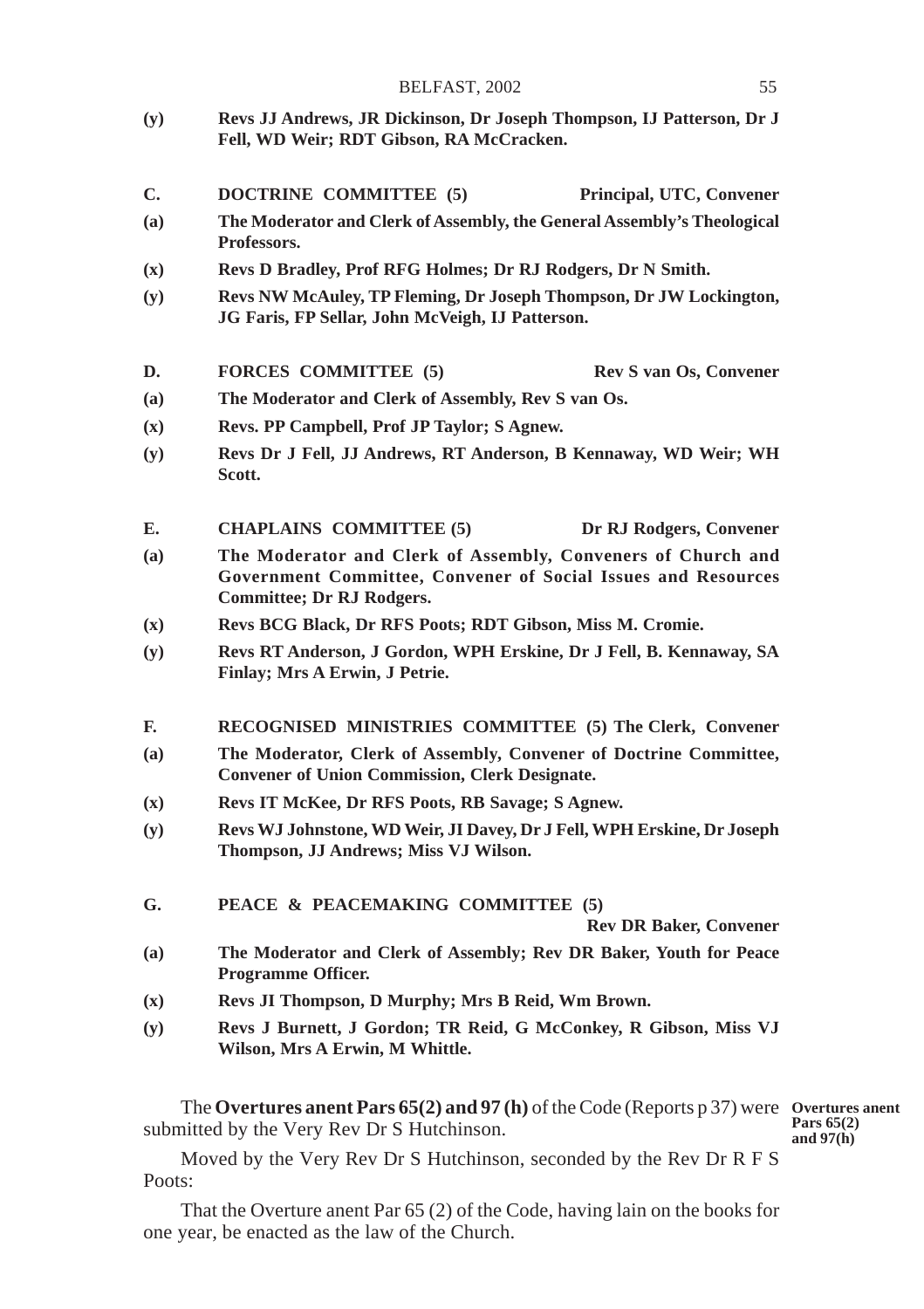Moved as an amendment by the Rev Dr D J Watts, seconded by Mr A J Rankin:

It is hereby overtured to the General Assembly to enact that in Par 65 (2) of the Code the words "from among its members" be deleted, and that the words "from among the ministers or ruling elders under its jurisdiction" be substituted in their place.

On being put, the amendment was declared passed.

On being put as substantive motion, was passed.

Moved by the Very Rev Dr S Hutchinson, seconded by the Rev Dr R F S Poots:

That the Overture anent Par 97 (h) of the Code, having lain on the books for one year, be enacted as the law of the Church.

Moved as an amendment by the Rev Dr D J Watts, seconded by Mr A J Rankin:

It is hereby overtured to the General Assembly to enact that a new subparagraph (iii) be inserted in Par 97(h) of the Code as follows: "(iii) Clerks of Presbytery or Synod, being ministers without charge or ruling elders;

And that the present sub-paragraph (iii) be re-numbered as (iv).

On being put, the amendment was declared passed.

On being put as substantive motion, was passed.

The **Overtures anent Pars 90(1) and 95(d)** of the Code (Reports p 37) were and 95(d) submitted by the Very Rev Dr S Hutchinson. **Overtures anent Pars 90(1)**

> Moved by the Very Rev Dr S Hutchinson, seconded by the Rev Dr D J Watts, and agreed:

> That the Overtures anent Pars 90(1) and 95(d) of the Code be received and placed on the books.

The **Overture anent Par 193(1)(c)** of the Code (Reports p 37) was submitted by the Very Rev Dr S Hutchinson. **Overture anent Par 193(1)(c)**

Moved by the Very Rev Dr S Hutchinson, seconded by the Rev Dr D J Watts, and agreed:

That the Overture anent Par 193(1)(c) of the Code be received and that, under Par 111 of the Code, it be made the rule of the Church.

Moved by the Rev S J Millar, seconded by the Rev P P Campbell and agreed:

That the **Memorial of the Presbytery of Templepatrick** (Reports p 38) and the **Memorial of the Presbytery of Dublin and Munster** (Reports pp 38-39) be taken as items  $27(a)$  and  $27(b)$ . (See page 65) **Memorials**

> The sederunt came to a close at 5.35 pm, the Moderator pronouncing the **Benediction**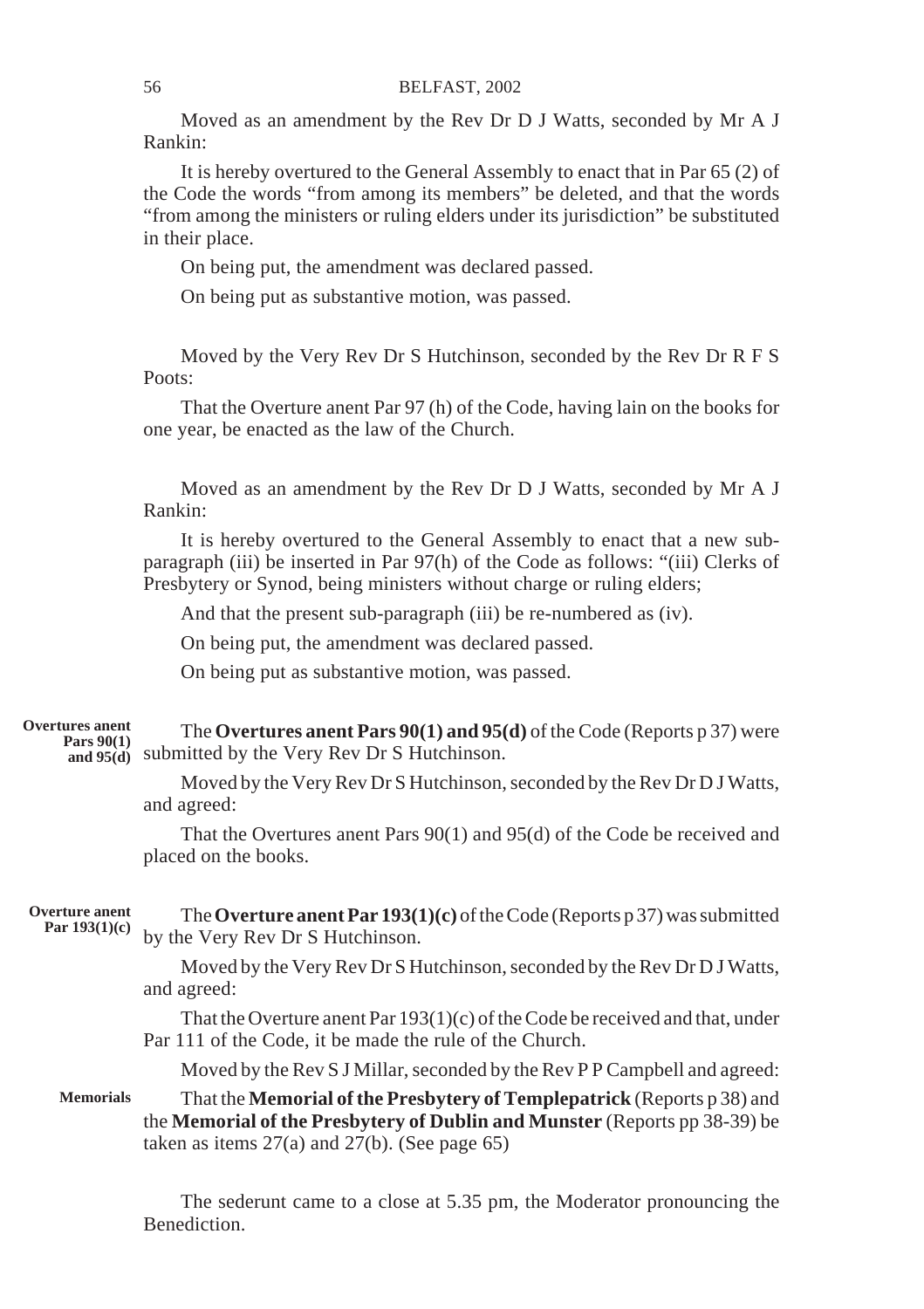On Wednesday evening, 12th June 2002, a Rally, conducted by the Moderator, took place at 7.45 pm. After worship the Moderator welcomed Licentiates and expressed thanks to recently retired Ministers.

At the request of the Moderator, the Rev Prof James Haire addressed the Assembly.

The sederunt came to a close at 9.30 pm, the Moderator pronouncing the Benediction.

## **SIXTH SESSION**

**Thursday, 13th June, 2002 Half past nine o'clock. Forenoon**

The Assembly again convened, the Moderator leading in prayer.

The Report of the **BOARD OF STUDIES AND CHRISTIAN TRAINING BOARD OF** (Reports pp 248-262) was submitted by the Very Rev Dr A W G Brown. **STUDIES & CHRISTIAN TRAINING**

Moved by the Very Rev Dr A W G Brown, seconded by the Rev G Connor, and agreed:

1. That the Report be received.

2. That the thanks of the General Assembly be extended to the Rev Professor J C McCullough for his services as Principal of Union Theological College 1998 - 2002.

3. That the General Assembly note with pleasure and gratitude the recent upturn in numbers of those making application for ordained ministry, and encourage ministers and Kirk Sessions to identify suitably-gifted members so that this welcome increase may be sustained.

That the following candidates, their nominations having been sustained by the Board of Studies and Christian Training, be accepted as students for the Ordained Ministry and placed under the care of their Presbyteries:

| Michael R J Anderson | Drumbo                   | Dromore          |
|----------------------|--------------------------|------------------|
| Nigel D Craig        | 1st Newtownards          | Ards             |
| Colin I Dickson      | <b>Shore Street</b>      | Ards             |
| William J Knox       | <b>Wellington Street</b> | Ballymena        |
| J Emerson McDowell   | Hazelbank                | Coleraine        |
| Colin McKibbin       | Hillsborough             | Dromore          |
| Leslie A Patterson   | Edengrove                | Down             |
| Nigel J E Reid       | Sion Mills               | Derry & Strabane |
| Heather M Rendell    | Ballycarry               | Carrickfergus    |
| Mark J Welsh         | Knock                    | East Belfast     |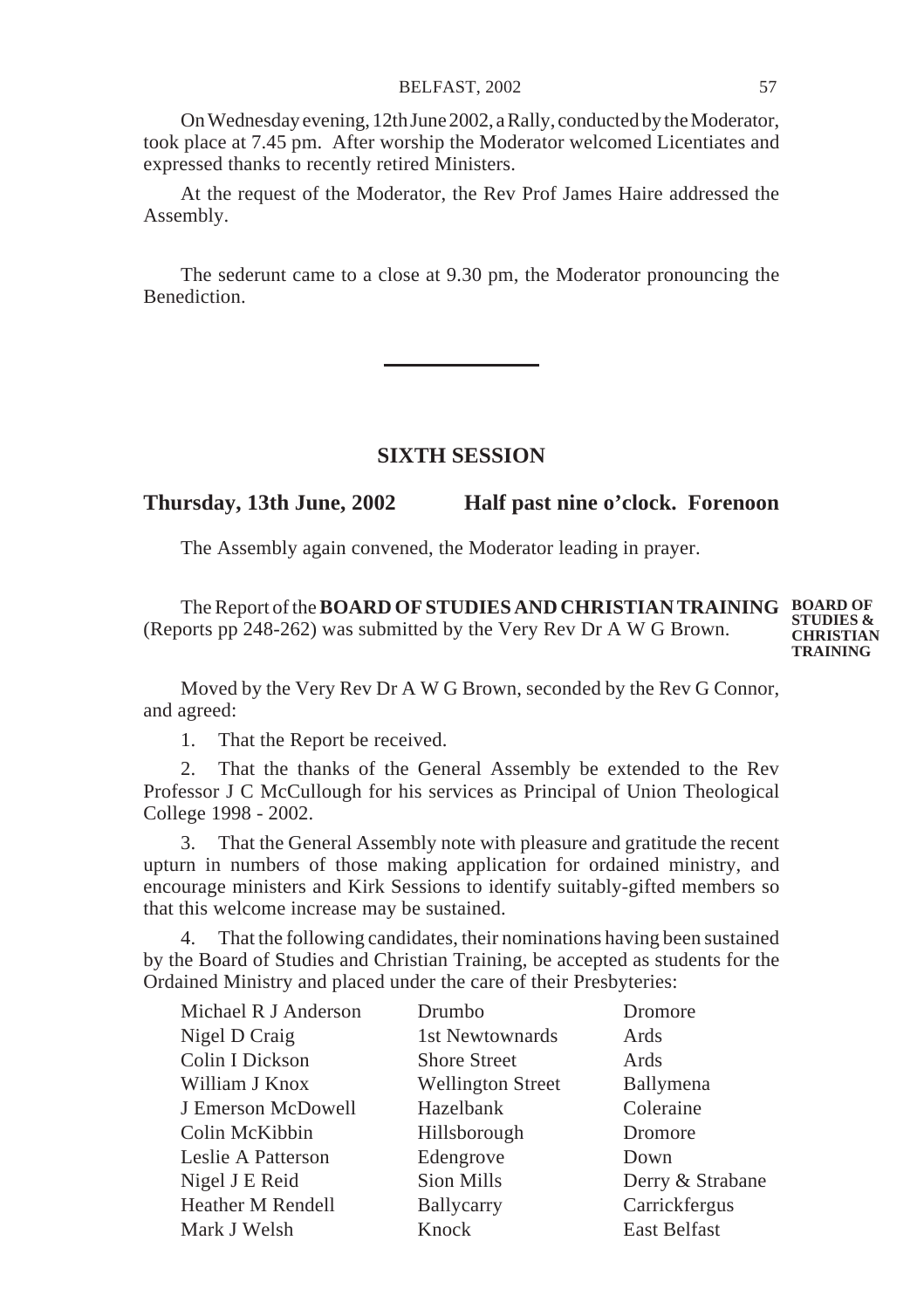5. That the General Assembly approve the revised Job Description of the Director of Ministerial Students and commend the Rev Harry Robinson to the prayers of the Church as he undertakes this role.

6. That the assessment for the Ministerial Development Programme in 2002 be 0.75p per £ of stipend.

7. That the General Assembly accept the resignation of the Rev George Moore as Joint Convener of the Students' Bursary Fund, and that he be thanked for his services.

8. That the General Assembly encourage the use of the new literature, including the new Gift Aid envelope, drawn up by the Students' Bursary Fund Committee for use at services of installation, ordination etc within Northern Ireland.

9. That the Students' Bursary Fund Committee become, with immediate effect, a Committee of the Board of Studies and Christian Training, appointed annually by it and reporting directly to it.

10. That the following grants be paid from the Incidental Fund:

| June Summer School & Phase I Interview | £1,200 |
|----------------------------------------|--------|
| Pre-Term College Retreat               | £1,355 |
| Applicants' Study Day                  | £260   |
| <b>Licentiate Courses</b>              | £650   |
| Meetings for students and spouses      | £400   |
| Honoraria for External Examiners       | £300   |
| <b>Teaching Communication Skills</b>   |        |
| for students outside Ireland           | £85    |
| TOTAL                                  | £4.250 |

11. That the Board of Studies and Christian Training, together with the appropriate working committees for the ensuing year, be appointed in accordance with Par 285 of the Code as follows:-

#### **Rev Dr AWG Brown, Convener**

**(a) The Moderator and Clerk of Assembly, Professors in UTC, and two student representatives, University Chaplains, Secretary of the HM Committee, Revs JH Robinson, Dr AWG Brown.**

**(b) Revs JNI McNeely, TWD Johnston — Revs CG Harris, JWP McConnell — Revs RA Moffett, WA Abernethy — Rev GBS Gibson; JNC Walsh, — Revs CD McClure, DM Rodgers — Revs B McMillen, Dr MA Barry.**

**(c) Revs JD McGaughey, D Murphy — Rev SP Moore; Dr NH Smith — Rev DS Mackay; Dr JH Gillespie — Revs DIJ McNie, RJ Gilkinson — Revs J Brackenridge, WJ Sleith.**

**(d) Rev TD Gribben; Mrs H Murdock — Rev Dr WD Patton; O McAuley — Rev W McKeown; WF McConnell.**

**(e) Revs RW Gaston, J Hutchinson — Revs Dr WJH McKee, James Clarke — Rev RI Abraham; Miss M Guy — Revs NW McAuley, T Conway.**

**(f) Revs J Lamont, PA McBride — Revs Dr G Millar, F Sellar, — Revs Nancy Cubitt, A McCullough.**

**(g) Mrs M Robinson; Revs JH McIntyre, JG Kennedy, GAJ Farquhar, ATF Johnston, Dr SDH Williamson, ML Johnston, GE Best, DT Moore.**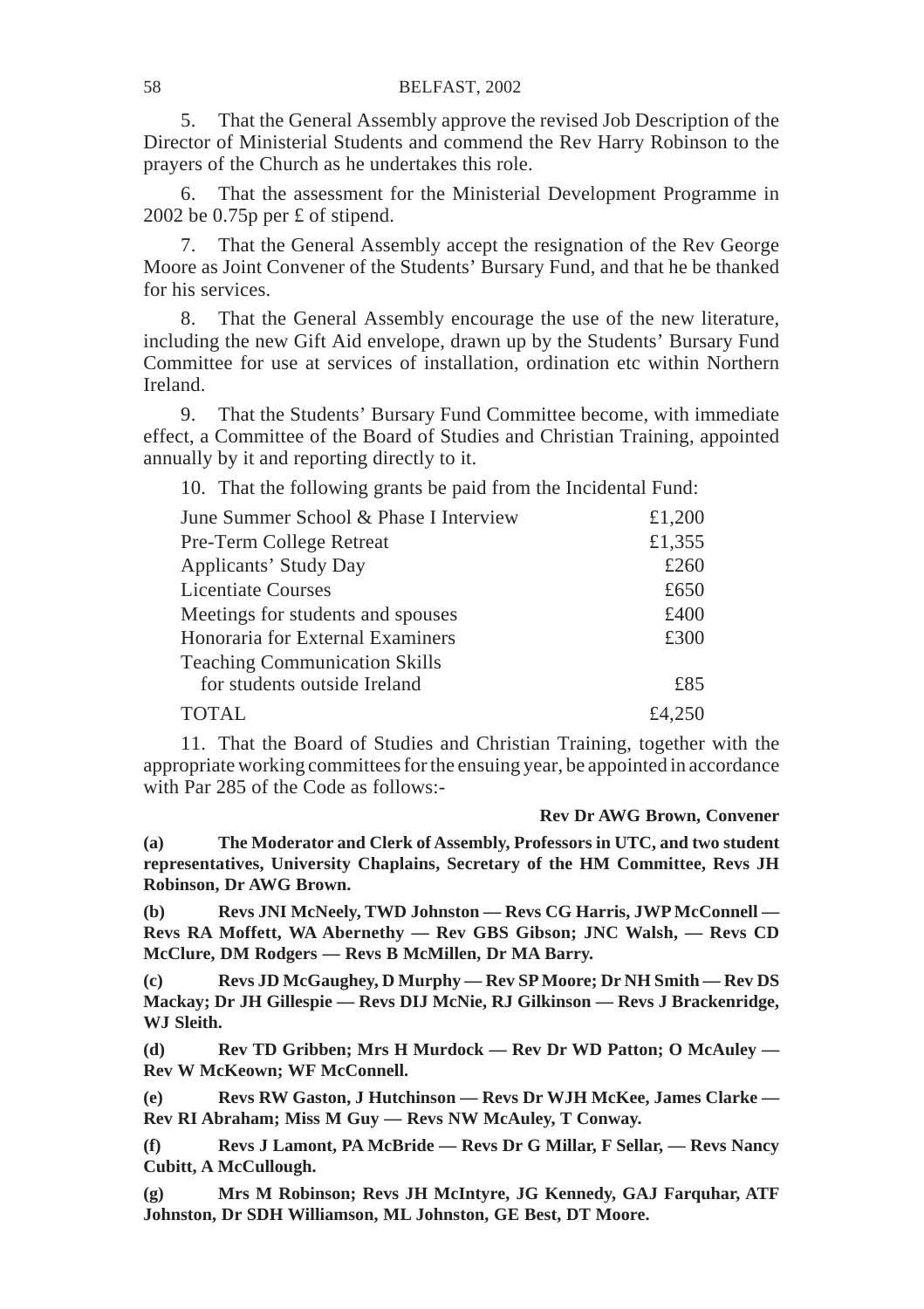**A. COMMITTEE ON MINISTERIAL STUDIES (5)**

**Rev SP Moore, Convener**

- **(a) The Moderator and Clerk of Assembly, Principal UTC, Education Secretary, Convener of Reception of Ministers and Licentiates Committee, Rev JH Robinson; Convener of Students' Bursary Fund Committee, Rev Dr AWG Brown, Committee Convener.**
- **(x) Revs GR Stockdale, AJMcL Smith, Prof WP Addley, Prof LS Kirkpatrick.**
- **(y) Revs CD McClure, RA Moffett, JNI McNeely, DS Mackay, JWP McConnell, TWD Johnston; NW McAuley; Dr JH Gillespie.**
- **B. COLLEGE AND MAGEE MANAGEMENT COMMITTEE (4) Rev Graham Connor, Convener**
- **(a) The Moderator and Clerk of Assembly, the Principal UTC.**
- **(fac) Revs Prof JC McCullough, Prof SN Williams, Prof LS Kirkpatrick, WDF Marshall.**
- **(x) Dr TD Alexander, D Clements; Revs GBS Gibson, SP Moore, Graham Connor, Dr AWG Brown.**
- **C. COMMITTEE ON RESOURCING CHRISTIANS FOR MINISTRY (5) Rev Dr RM Crooks, Convener**
- **(a) The Moderator and Clerk of Assembly, Education Secretary, Youth Secretary, Professor of Practical Theology, Sunday School Organiser, Director of Christian Training, Superintendent Irish Mission, Convener of Evangelism Committee, Director of Social Service, Rev Dr RM Crooks, Board Convener, Director of Ministerial Students.**
- **(x) Revs IA McKay, G Aitcheson, J Coulter; Colin Millar.**
- **(y) Revs JD McGaughey, RJ Gilkinson, JNI McNeely, WA Abernethy, B McMillen, DJ Hutchinson, A.A. McCullough; Dr J Gillespie.**
- **D. RECEPTION OF MINISTERS AND LICENTIATES COMMITTEE (5) Rev RB Savage, Convener**
- **(a) The Moderator and Clerk of Assembly, Deputy Clerk, Principal UTC, Revs R Herron, Dr AWG Brown, RB Savage, JH Robinson, Convener of the Committee on Studies.**
- **(x) Revs Dr DH Allen, WTJ Richardson, Dr JB Moore, DS McIlwrath.**
- **(y) Revs J Brackenridge, James Clarke, TD Gribben, W McKeown, TWD Johnston, NW McAuley, DM Rodgers, Mrs H Murdock.**

The Report of the **UNITED APPEAL BOARD** (Reports pp 282-288) was **UNITED** submitted by Mr H Stewart.

**APPEAL BOARD**

Moved by Mr H Stewart, seconded by the Rev T D Gribben, and agreed:

1. That the Report be received.

2. That the United Appeal Board be given permission to include an amount for contingencies of £160,000 for the year 2003.

3. That the United Appeal for 2003 be as set out in Schedules III and IV.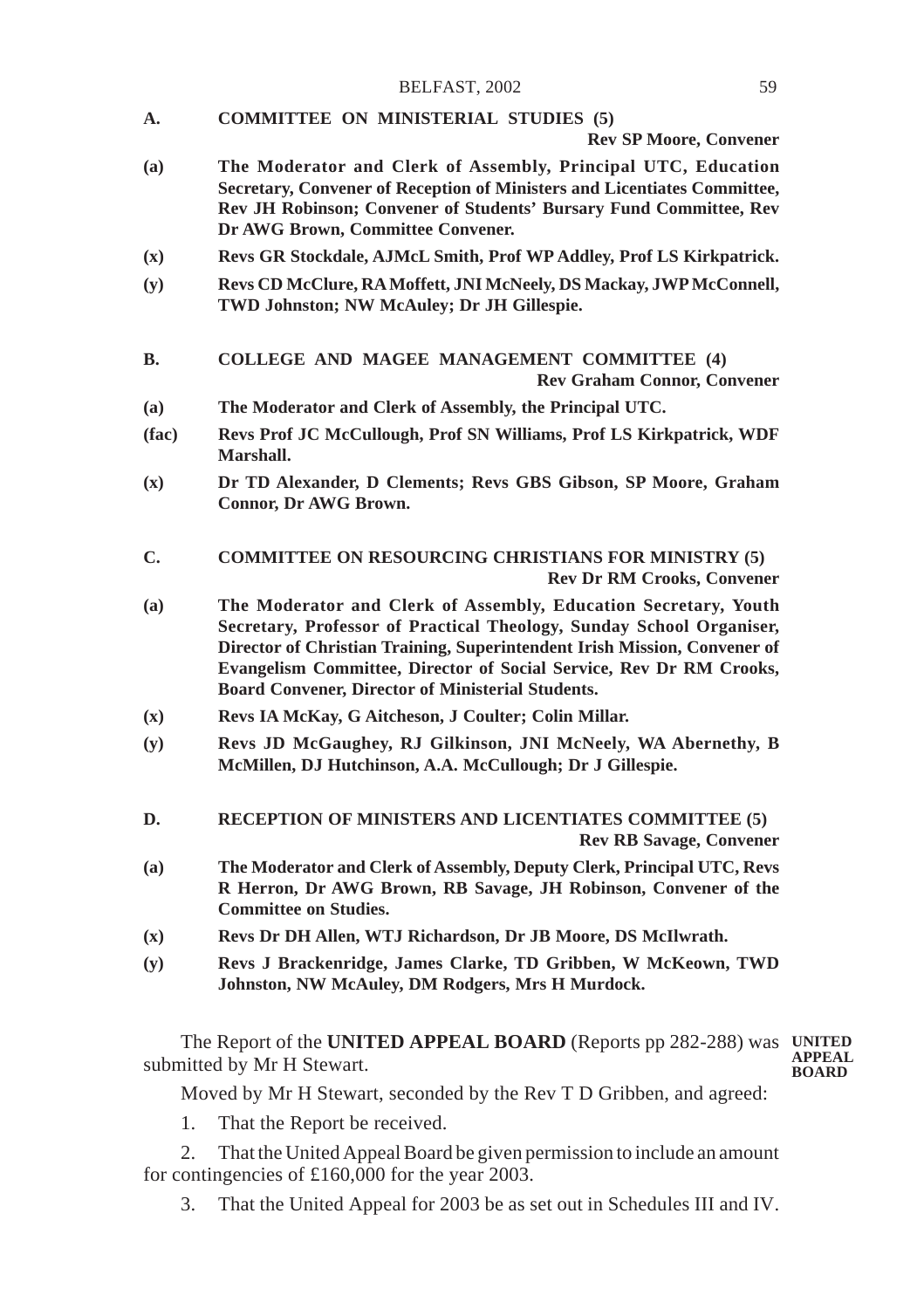4. That the United Appeal Board for the ensuing year be appointed in accordance with Par 287 of the Code as follows:

**MH Stewart, Convener The Clerk, Secretary**

- **(a) The Moderator and Clerk of Assembly; MH Stewart.**
- **(b\*) Revs B McMillen, WL Haslett; B McClean, Noel Greenlee.**
- **(c\*) Rev GA Preston; RW Vaughan, MH Stewart, V McLean.**
- **(d\*) Revs SE Hughes, V Sinclair, JR Lambe; J McKibben.**
- **(e\*) Revs PG McCrea, Dr SDH Williamson, TV Mawhinney; JA Patterson.**
- **(f\*) Revs J Drennan, JG Jones, A Boal; Norman Watt.**
- **(g) Revs D Clarke, TD Gribben, J Lamont, Rev G McClelland; Mrs O Marshall, J Clarke.**

## **Intermission**

The Minutes were taken and corrected.

The Report of the **OVERSEAS BOARD** (Reports pp 132-158) was submitted by the Rev Dr R J T McMullan. **OVERSEAS BOARD**

> Moved by the Rev Dr R J T McMullan, seconded by the Very Rev Dr S J Dixon, and agreed:

1. That the Report be received.

Moved by the Very Rev Dr J Ross, seconded by the Very Rev Dr S J Dixon, and agreed:

2. That the retirement of the Rev Dr R J T McMullan as Secretary to the Overseas Board be accepted as from 31 August, 2002 and that the best thanks of the General Assembly be given to Dr McMullan for his outstandingly notable service.

Moved by the Rev Dr R J T McMullan, seconded by the Very Rev Dr S J Dixon, and agreed:

3. That the report on Globalisation, Mission and the Kingdom of God in Paras 10-17, together with additional material and questions, be sent down to Presbyteries for discussion and report to the Overseas Board Secretary by 31 December 2002, and that the General Assembly encourage the Overseas Board to examine the implications of the globalisation phenomena for the mission of Jesus Christ so that the priorities of our Church in World Mission into the 21st Century will be clearly set out.

4. That the General Assembly request the Board to examine the consequences of religious conflict for communities of people in its partner Church areas, and to provide spiritual and material support for communities affected by such religious conflict.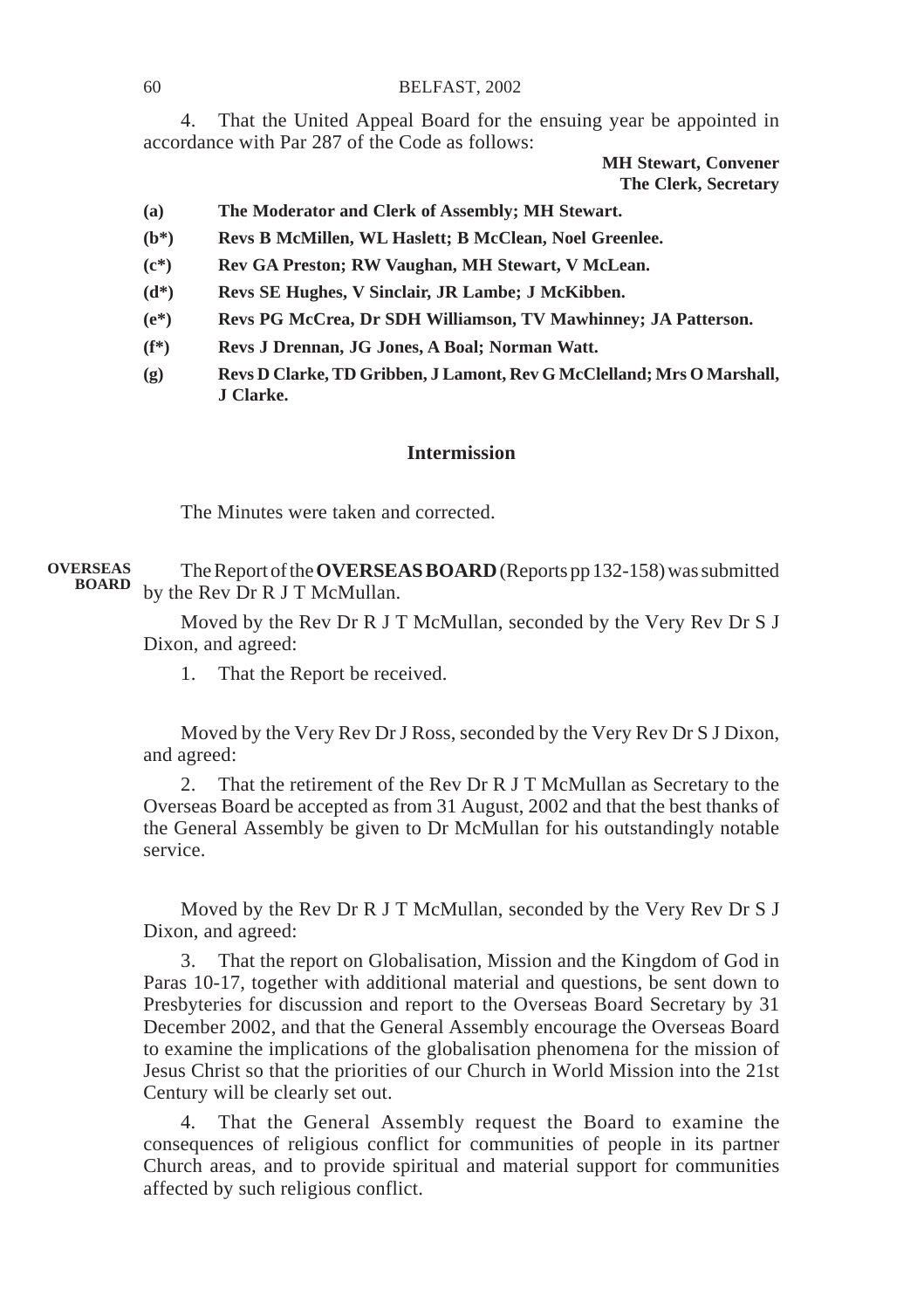#### BELFAST, 2002 61

5. That the General Assembly call upon our people to pray for our partner Churches in Indonesia, India and Pakistan as they seek to fulfil their calling in mission and evangelism in situations of community tension and conflict, and as they work for peace and reconciliation among their people.

6. That the General Assembly pray for a peaceful solution to the civil strife and conflict in Nepal, and for the United Mission to Nepal as it prepares for a radical change in its mode of service to the people of Nepal in the name and spirit of Jesus Christ.

7. That the General Assembly encourage our partner Churches in Europe and the Presbyterian Church in Ireland to seek appropriate ways to present the Good News of Jesus Christ to people who live in our post-Christian, post-modern and post-Communist societies.

8. That the General Assembly rejoice at the growth of the Churches in Kenya, Malawi, Sudan and Zambia, encourage prayer for the people of these lands who live in times of political uncertainty, economic hardship, social problems and in some cases civil war, and for the Church as it seeks to minister to the needs of its people in the name of Jesus Christ.

9. That the General Assembly call upon all our people to pray with the people in the Middle East, that a just and lasting settlement of the continuing conflict may be reached and that righteousness, peace and healing may abound in a desperate situation.

Business lapsed on Standing Orders (See page 71).

The Assembly engaged in worship conducted by the Moderator, assisted by Mrs T Campbell and the Rev C J C McMullen.

At the request of the Moderator, the Rev Prof James Haire addressed the Assembly.

The sederunt came to a close at 1.10 pm, the Moderator pronouncing the Benediction.

## **SEVENTH SESSION**

**Thursday, 13th June, 2002 Two o'clock. Afternoon**

## **In Private**

The Assembly again convened, the Moderator leading in prayer.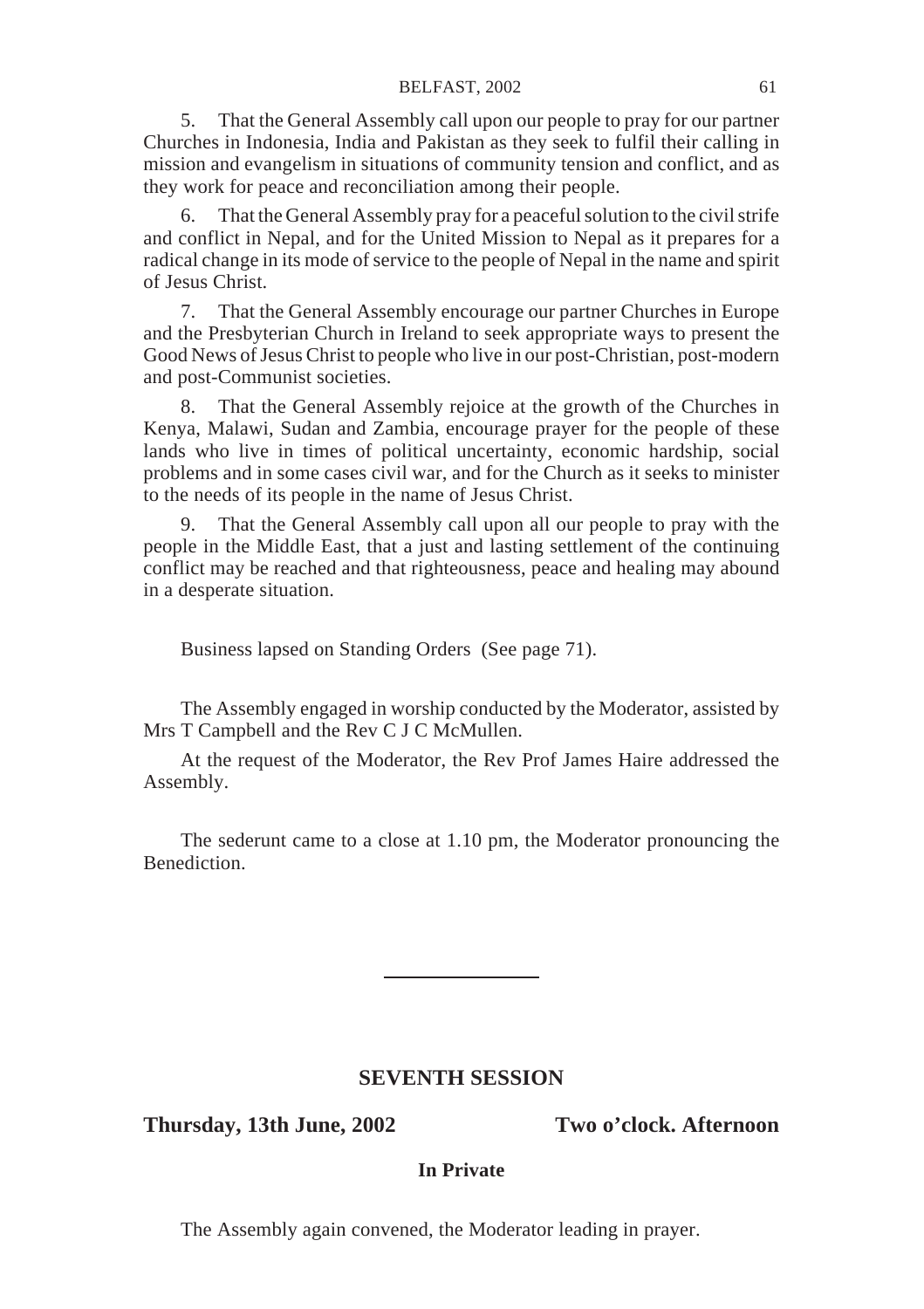#### 62 BELFAST, 2002

**Committee on the Reception of Ministers and Licentiates** The Report of the **Committee on the Reception of Ministers and Licentiates** (Reports p 263) was submitted by the Rev R B Savage. Moved by the Rev R B Savage, seconded by the Very Rev Dr D H Allen, and agreed:

1. That the Report be received.

The **Memorial of the Rev Dr Paul Swinn** (Reports p 264) was submitted by the Rev R B Savage. **Memorial of the Rev Dr Paul Swinn**

> Moved by the Rev R B Savage, seconded by the Very Rev Dr D H Allen, and agreed:

> That the Memorial be received and its prayer granted on condition that he be ineligible to receive a Call to a congregation for a period of five years without having first served a one year assistantship.

The Report of the **JUDICIAL COMMISSION** (Reports p 66) was submitted by the Very Rev Dr S Hutchinson. **JUDICIAL COMMISSION**

> Moved by the Very Rev Dr S Hutchinson, seconded by Mr M A Morrow, QC, and agreed:

1. That the Report be received.

2. That the General Assembly accept the retirement of Mr Victor Arnold from the Judicial Commission, and that Mr Noel Valentine be appointed in his place.

**BOARD OF MINISTRY AND PENSIONS** - Debate Resumed (See page 41) **BOARD OF** Moved by the Rev D S Graham, seconded by Mr J Millar and agreed: **MINISTRY AND PENSIONS**

1. That the Report be received.

Moved by Mr J Millar, seconded by the Rev S A Matthews and agreed:

2a. That the General Board be authorised to act on behalf of the General Assembly during the coming year in any matter arising from an application from the Rev F A C Wilson under Par 222 (3) of the Code.

**BOARD OF EDUCATION** - Debate Resumed (See page 38) **BOARD OF EDUCATION**

Moved by the Rev J McAllister, seconded by the Rev Dr R F S Poots:

1. That the Report be received.

Moved, as an amendment, by the Rev M J R Neilly, seconded by the Rev R Murray:

That the Report be received and that it be sent back to the Board of Education with the request that pars 4 and 5 of the University Education Report, referring to the post of Chaplain of Derryvolgie Halls and Queen's University, be reconsidered.

On being put, the amendment was declared lost.

The original resolution, being put, was passed.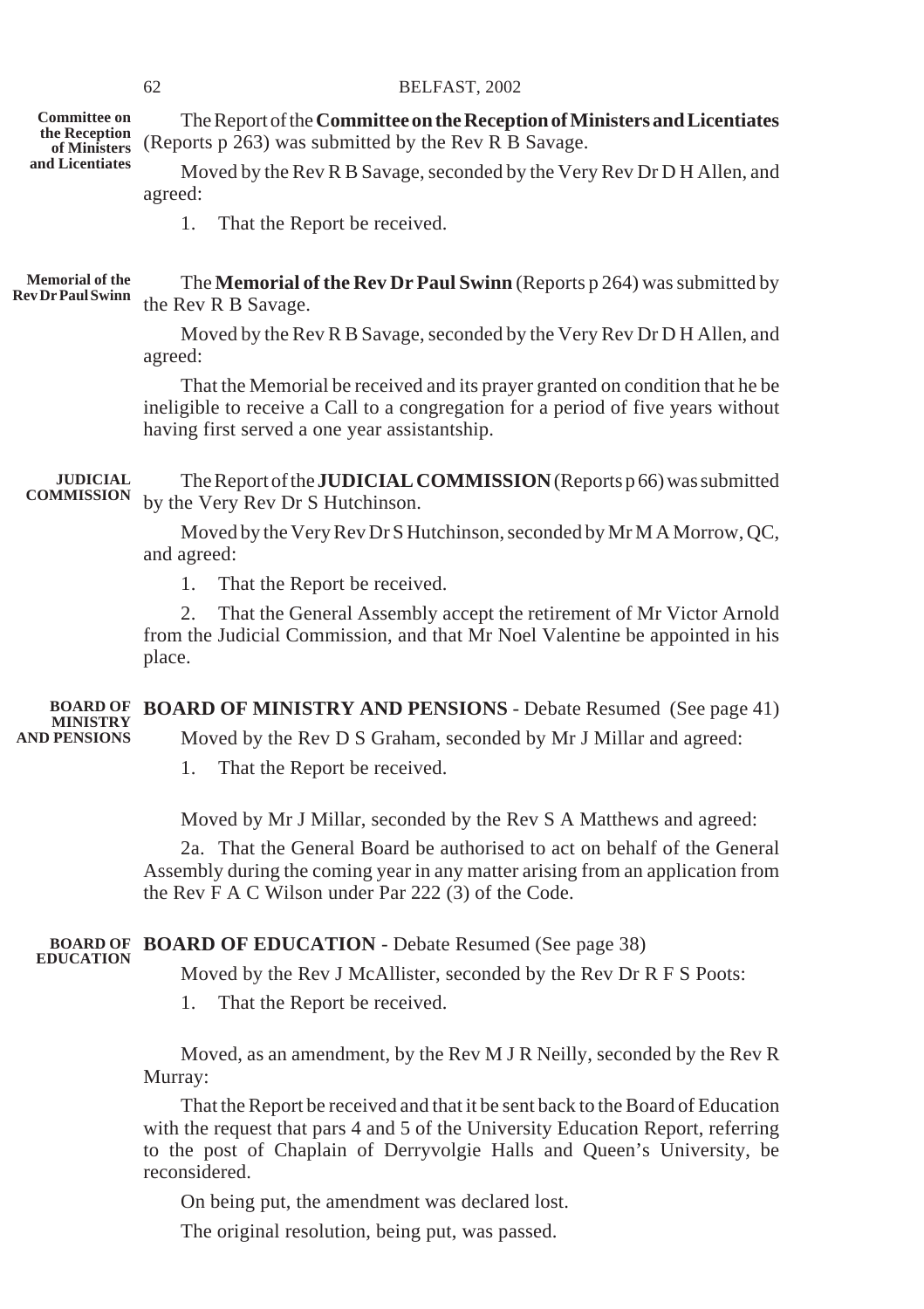## **Intermission**

## **In Public**

The Report of the **BOARD OF MISSION IN IRELAND** (Reports pp 159- **BOARD OF** 183) was submitted by the Very Rev Dr D H Allen. **MISSION IN IRELAND**

Moved by the Very Rev Dr D H Allen, seconded by the Rev Dr R F S Poots, and agreed:

1. That the Report be received.

2. That the General Assembly permit the Board of Mission in Ireland to Irish Mission make grants to communicant members of the Presbyterian Church in Ireland working in non-Presbyterian situations and seeking help under the terms of the Tentmaking Ministries Scheme. **Committee**

That the resignation of Mr Douglas Cowan as Convener of the Irish Mission Committee be accepted, that he be thanked for his services, and that the Rev R A Patton be appointed in his place.

4. That the General Assembly commend the work of the Director of **Evangelism** Evangelism and encourage Ministers, Kirk Sessions and congregations to make use of this gifted service. **Committee**

5. That the General Assembly encourage congregations to support Bible Sunday on 8 December, 2002.

6. That the General Assembly congratulate the Directors of the Presbyterian **Presbyterian** Mutual Society Limited for the success of the Society and urge congregations and individuals to make use of the lending facilities offered through the Society.

7. That the General Assembly appoint the Conveners of the Board of Home Mission Mission in Ireland, the Home Mission Convener, the Rev Dr D J Watts, Mrs C Poynton and the Rev S G Anketell to the Alternating Ministries Scheme Committee.

8. That the General Assembly approve an extension of ministry in Alternating Ministry Schemes at the discretion of the Board of Mission in Ireland.

9. That the Board of Mission in Ireland be authorised to set up an Historic Churches Advisory Committee as set out in the report.

10. That the report on the Status of Deaconesses in the Courts of the Church be sent down to Presbyteries for consideration and report to Rev Dr D J Watts by 31 December, 2002.

11. That the Rev George Moffett continue as Co-Convener of the Church **Church** Extension Committee for one further year.

12. That the Board of Mission in Ireland, with its associated working **General**Committees for the ensuing year, be appointed in accordance with Par 280 of the Code as follows:

> **Revs Dr DH Allen, Dr JB Moore, Conveners Deputy Clerk, Rev DJ Temple; Mrs M Myers, Secretaries**

**(a) The Moderator and Clerk of Assembly, President, Home Vice-President, and Executive Secretary of PWA, Irish Mission Superintendent, Convener and Secretary of the Social Witness Board, the Conveners of the Education, Studies and**

**Mutual Society**

**Committee**

**Extension Committee**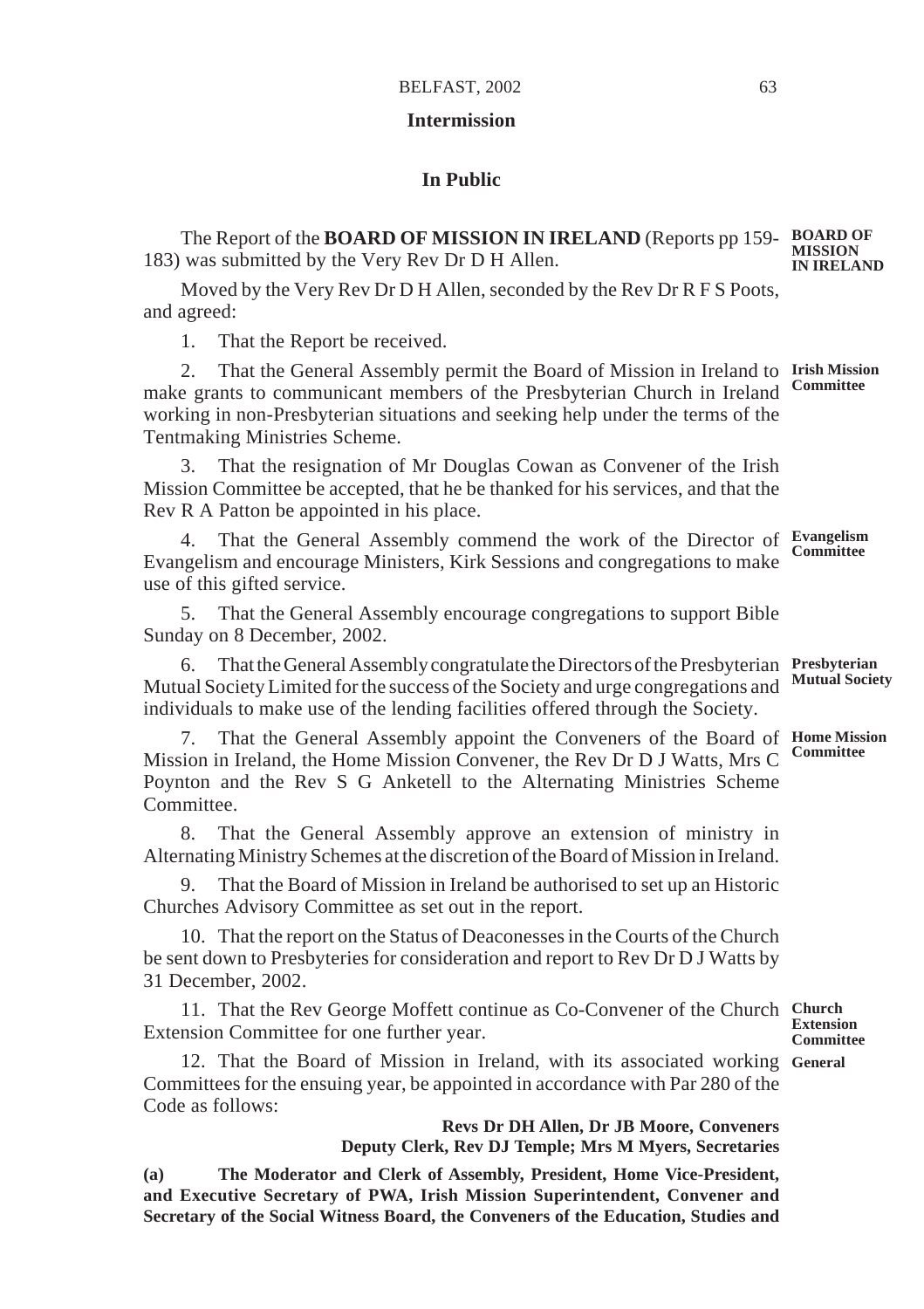#### 64 BELFAST, 2002

**Christian Training, Youth and Inter-Church Relations Board and the Union Commission and the Central Ministry Fund Committee, the Presbyterian Mutual Society Agent, two Young Women's Group representatives, two Youth Board representatives, two deaconess representatives, the Conveners and Secretaries of the Board, Rev Dr RFS Poots.**

**(b) Rev CW Megaw; RG Beers, Mrs J Richardson — Revs BA McDonald, BA Small; Mrs M Dowds — Revs S Armstrong, TW Gordon; Mrs L Moore — Rev WJ Henry; I McCullagh, Mrs H Jess — Revs AA Cole, J Hagan; Mrs A Harbinson — Revs Dr DJ McGaughey, FJ Gibson; Mrs J Kirk.**

**(c) Rev SW Dickinson; J McWhirter, Miss H Nicholl — Revs RJ McCullough, TJ Stothers; Mrs I Wallace — Rev Mark Goudy; Dr JH Gillespie, Mrs M Quinn — Rev ST Carson; RH McIvor, Mrs M Gault — Revs G Moore, T Pollock; Mrs HW Montgomery.**

**(d) Revs ID Neish, RS Hetherington; Miss J Gwyn — Rev DJ McKelvey; G Houston, Miss Mary Angus — Rev R Beggs; A Spence, Mrs Irene Younge.**

**(e) Revs Dr R Kane, DJ. Hutchinson; Mrs M McCloskey — Rev J McGregor, DJ Paul; Mrs M Docherty — Rev RI Abraham; JA Patterson, Miss J Patterson — Revs Dr KO Patterson, PG McCrea; Mrs Pearl Ewing.**

**(f) Revs J Lamont, W.A. McCully; Mrs M Dorrans — Revs John Woodside, SS Johnston; Mrs C Poynton — Rev N Cubitt; Mrs G Oliver; RJ McConkey.**

**(p) Mrs Jane McClure, Mrs E Greenlee, Mrs Hilary Jess, Mrs Amanda Blair, Mrs B Thompson, Mrs Margaret Clarke, Mrs M Weir.**

| A. | <b>HOME MISSION (7)</b> |  |
|----|-------------------------|--|
|----|-------------------------|--|

**Rev RL Craig, Convener Deputy Clerk, Secretary**

- **(a) The Moderator and Clerk of Assembly; PWA President, Home Vice President, PWA Home Treasurer, PWA Executive Secretary, HM Treasurer, Irish Mission Superintendent; PMS Representative; Revs RL Craig, Dr JB Moore, Dr DH Allen, Dr RFS Poots; Mrs C Poynton, Deputy Clerk.**
- **(x) Revs JD Woodside, JG Faris, WA Watson, N McClean.**
- **(y) Revs ID Neish, PG McCrea, RS Hetherington, WJ Henry, SS Johnston; Miss J Gwyn, Mrs M McCloskey, JA Patterson.**

### **B. CHURCH EXTENSION COMMITTEE (7)**

**Rev G Moffett; Brian Knox, Conveners Deputy Clerk, Secretary**

- **(a) The Moderator and Clerk of Assembly; PWA President, Home Vice President, PWA Executive Secretary; Revs Dr JB Moore, Dr DH Allen, DJ Temple, G Moffett, Dr RFS Poots, Deputy Clerk; Brian Knox.**
- **(x) JH Martin, J Sloan, Mrs Rosemary Thompson, Cyril Cavan.**
- **(y) Revs Dr R Kane, TJ Stothers, J Lamont, M Goudy; J McWhirter, Mrs B Thompson, RH McIvor, Mrs H Jess.**
- **C. COMMITTEE ON EVANGELISM (5) Rev WJ Parkes, Convener**
- **(a) The Moderator and Clerk of Assembly, Board Conveners, Board Secretaries, Convener of Committee on Christian Training, Superintendent of City Mission; Rev WJ Parkes, Director of Evangelism.**
- **(x) Revs AW Boyd, HE Lewis; John McKibben, C Matthews.**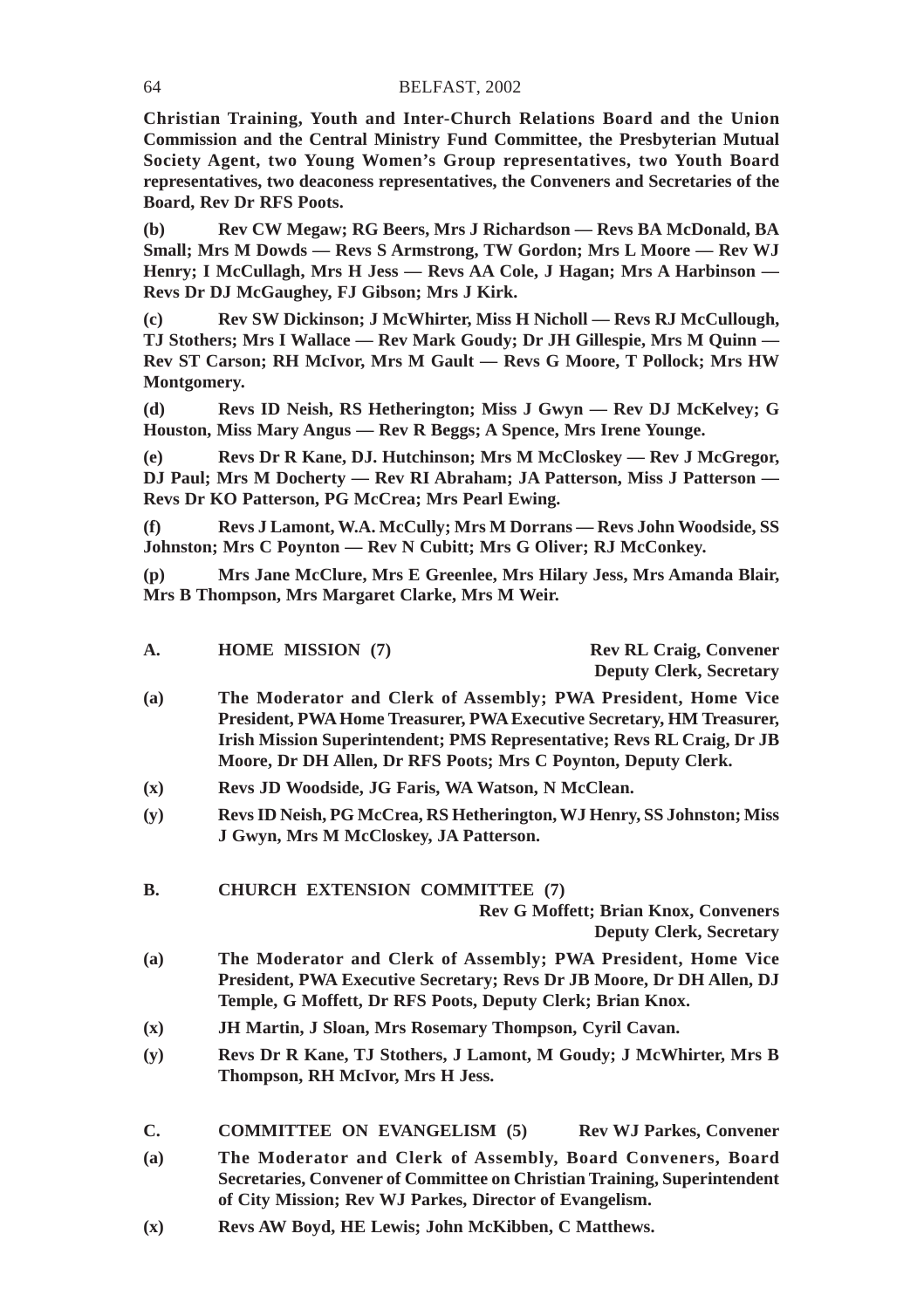|     | BELFAST, 2002                                                                                                                                                                                              | 65                                                                     |  |
|-----|------------------------------------------------------------------------------------------------------------------------------------------------------------------------------------------------------------|------------------------------------------------------------------------|--|
| (y) | Revs WJ Henry, RS Hetherington, RJ McCullough, DJ Paul, PG McCrea,<br>Dr DJ McGaughey; Mrs J Kirk, Dr JH Gillespie.                                                                                        |                                                                        |  |
| D.  | IRISH MISSION (5)                                                                                                                                                                                          | <b>Rev RA Patton, Convener</b><br><b>Rev DJ Temple, Superintendent</b> |  |
| (a) | The Moderator and Clerk of Assembly, Revs RA Patton, Dr DH Allen, Dr<br>JB Moore, Board Secretaries, Conveners Home Mission, Evangelism,<br>Secretaries, Home Mission, PWA, Youth, City Mission, DC Cowan. |                                                                        |  |
| (x) | Revs RIA Allely, G Trueman; DF Adair, JS Mills.                                                                                                                                                            |                                                                        |  |
| (y) | Revs J Woodside, SS Johnston, G Moore, WJ Henry, RJ McCullough, RS<br>Hetherington; Mrs M Dorrans, Mrs Irene Younge.                                                                                       |                                                                        |  |
| Е.  | DIVINE HEALING COMMITTEE (5)                                                                                                                                                                               | <b>Rev Dr SDH Williamson, Convener</b>                                 |  |
| (a) | The Moderator and Clerk of Assembly, Revs Dr DH Allen, Dr JB Moore, Dr<br>SDH Williamson; Director of Social Service, Board Secretaries.                                                                   |                                                                        |  |
| (x) | Revs Dr Ruth Patterson; Dr Margaret AF Wallace, Mrs AJ Giffen.                                                                                                                                             |                                                                        |  |
| (y) | Revs C Megaw, Dr R Kane, T Pollock, Nancy Cubitt; Mrs M McCloskey,<br>Mrs M Dorrans.                                                                                                                       |                                                                        |  |

The **Memorial of the Presbytery of Templepatrick** (Reports p 38) was **Memorial of** submitted by the Rev P P Campbell. **the Presbytery of Templepatrick**

Moved by the Rev P P Campbell, seconded by the Rev S J Millar, and agreed:

That the Memorial be received and its prayer granted, and that the matter also be referred to Dail Eireann.

Moved by the Rev W T Bingham, seconded by the Rev T D Gribben, and passed:

That the debate on the **Memorial of the Presbytery of Dublin and Munster Memorial** (Reports p 38-39) be adjourned to Friday.

**of the Presbytery of Dublin and Munster**

Voting: For 41 Against 36 (See page 74)

The sederunt came to a close at 6.10 pm, the Moderator pronouncing the Benediction.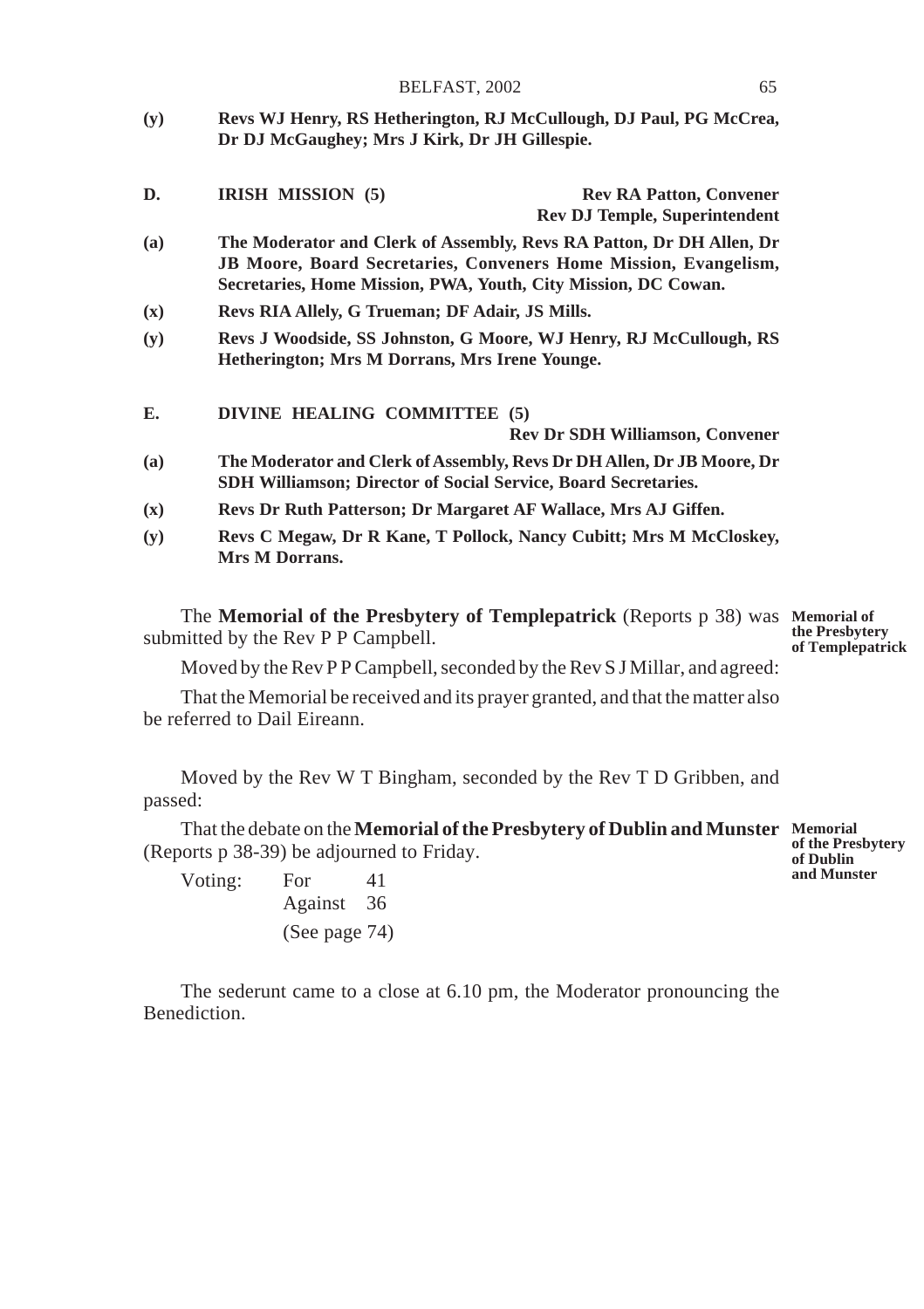# **EIGHTH SESSION**

## **Friday, 14th June, 2002 Half past nine o'clock. Forenoon**

The Assembly again convened, the Moderator leading in prayer.

The Report of the **TRUSTEES** (Reports pp295-300) was submitted by Mr W Ervin, CBE. **TRUSTEES**

Moved by Mr W Ervin, CBE, seconded by Mr J Millar, OBE, and agreed:

1. That the Report be received.

2. That the recommendation regarding the Mrs A M Davidson Trust be adopted.

3. That the recommendation regarding the Sir Wm V McCleery Trust be adopted.

4. That the recommendation regarding the Miss Irene Scott Trust be adopted.

5. That the recommendation regarding the Miss Ida Mary McGeown Trust be adopted.

6. That in accordance with the Will of the late John Getty the following be constituted as the Committee for the "direction and management of the application" of the income from the Getty Bequest:

Very Rev Dr S Hutchinson, Very Rev Dr T J Simpson, Revs J McAllister, OBE, W D F Marshall, R J A Bell, W J Orr; Mr Wilson Ervin, CBE, Sir Eric McDowell, Mr David Bell, CB, Mr A T Ross, Mr John Millar, OBE, Mr J I Bill, OBE.

7. That, as soon as practicable, the Trustees of the Presbyterian Church in Ireland cease to be Trustees of The Ministers' Pension Scheme (1978), The Presbyterian Church in Ireland Pensions and Life Assurance Plan and The Overseas/Irish Mission/PWA Pension Scheme.

8. That the Executive Committee of the Trustees of the Presbyterian Church in Ireland be authorised to act for the General Assembly in the appointment and removal of 'Employer' Nominated Trustees of The Ministers' Pension Scheme (1978), The Presbyterian Church in Ireland Pensions and Life Assurance Plan and The Overseas/Irish Mission/PWA Pension Scheme.

9. That the Trustees of each of The Ministers' Pension Scheme (1978), The Presbyterian Church in Ireland Pensions and Life Assurance Plan and The Overseas/Irish Mission/PWA Pension Scheme consist of 5 'Employer' Nominated Trustees, the Convener or other nominee of the appropriate Board and, when appropriate, 3 Member Nominated Trustees.

10. That the Trustees of each of The Ministers' Pension Scheme (1978), The Presbyterian Church in Ireland Pensions and Life Assurance Plan and The Overseas/Irish Mission/PWA Pension Scheme liaise with the appropriate Boards to introduce Member Nominated Trustees when the Regulations require.

The Assembly proceeded to consider the appointment of a new Trustee.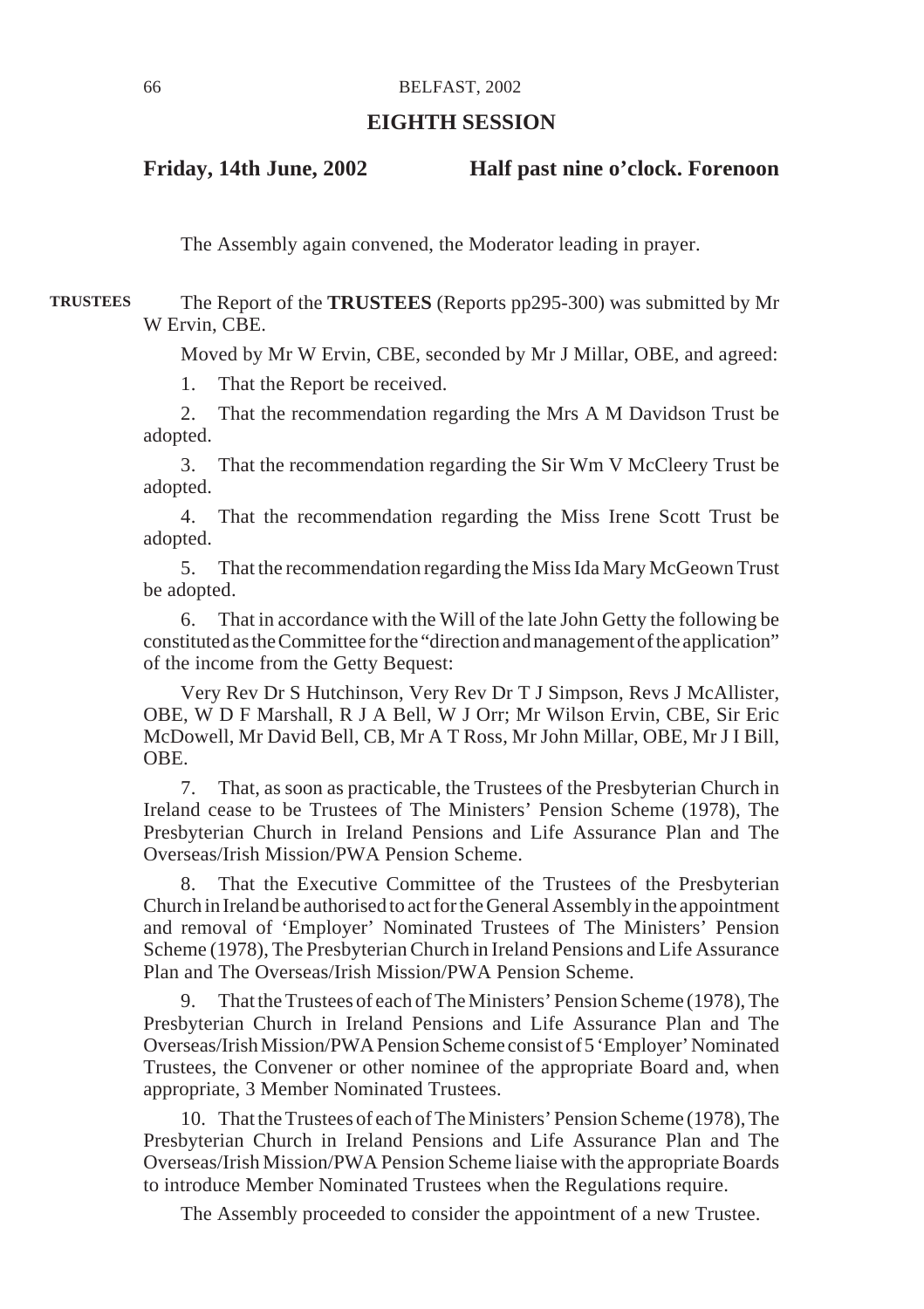A nomination having been received from the Trustees Executive Committee, **New Trustee** it was moved by Mr W Ervin, CBE, seconded by Mr J Millar, OBE, and unanimously resolved:

That Rev Dr Donald Watts be, and is hereby nominated and appointed by the General Assembly as a Trustee of the Presbyterian Church in Ireland in room of Very Rev Dr A J Weir, deceased, and of the due appointment of Rev Dr Donald Watts as a said Trustee attestation is made by the signature of the Moderator of the General Assembly and of the Clerk of the General Assembly in accordance with the provisions of the Irish Presbyterian Church Act, 1871.

RUSSELL I BIRNEY Moderator of the General Assembly of the Presbyterian Church in Ireland SAMUEL HUTCHINSON Clerk of the General Assembly of the Presbyterian Church in Ireland 14 June, 2002

The Report of the **COMMISSION ON TRUSTS** (Reports p 265) was **COMMISSION** submitted by Mr A J Rankin. **ON TRUSTS**

Moved by Mr A J Rankin, seconded by the Rev Dr R F S Poots, and agreed:

1. That the Report be received.

2. That the Commission on Trusts for the ensuing year be appointed in accordance with Par 130 of the Code as follows:-

**AJ Rankin, Convener**

**(a) The Moderator and Clerk; AJ Rankin.**

**(g) Revs D Clarke, Dr TJ Simpson, RJA Bell, Dr RFS Poots, WS Marrs, Deputy Clerk, JW Russell, WH Henry, Mrs O Marshall.**

The Report of the **BOARD OF FINANCE AND ADMINISTRATION BOARD OF** (Reports pp 266-281) was submitted by Mr D F Adair.

Moved by Mr D F Adair, seconded by Mr D Lamb, and agreed:

1. That the Report be received.

2. That the Board of Finance and Administration continue to consult with the Trustees of the Presbyterian Church in Ireland, and that the Board be hereby requested and authorised to

(i) introduce guidance notes and provide training, where appropriate, to Board and Committee members to make them aware of their responsibilities in entering into contracts;

(ii) obtain suitable indemnity cover for Board and Committee members;

(iii) investigate, and if thought appropriate after consultation with the Trustees, create a Company Limited by Guarantee under the name "Presbyterian Church in Ireland" to execute particular contracts on behalf of the Church.

3. That the retirement of Mr T H Cochrane, JP, as Deputy Financial Secretary, be noted and that he be thanked for his services.

4. That Ernst and Young LLP be appointed as auditors for all Committees, Boards, Trusts, Commissions and Agencies of the General Assembly for the year 2002.

**FINANCE AND ADMIN-ISTRATION**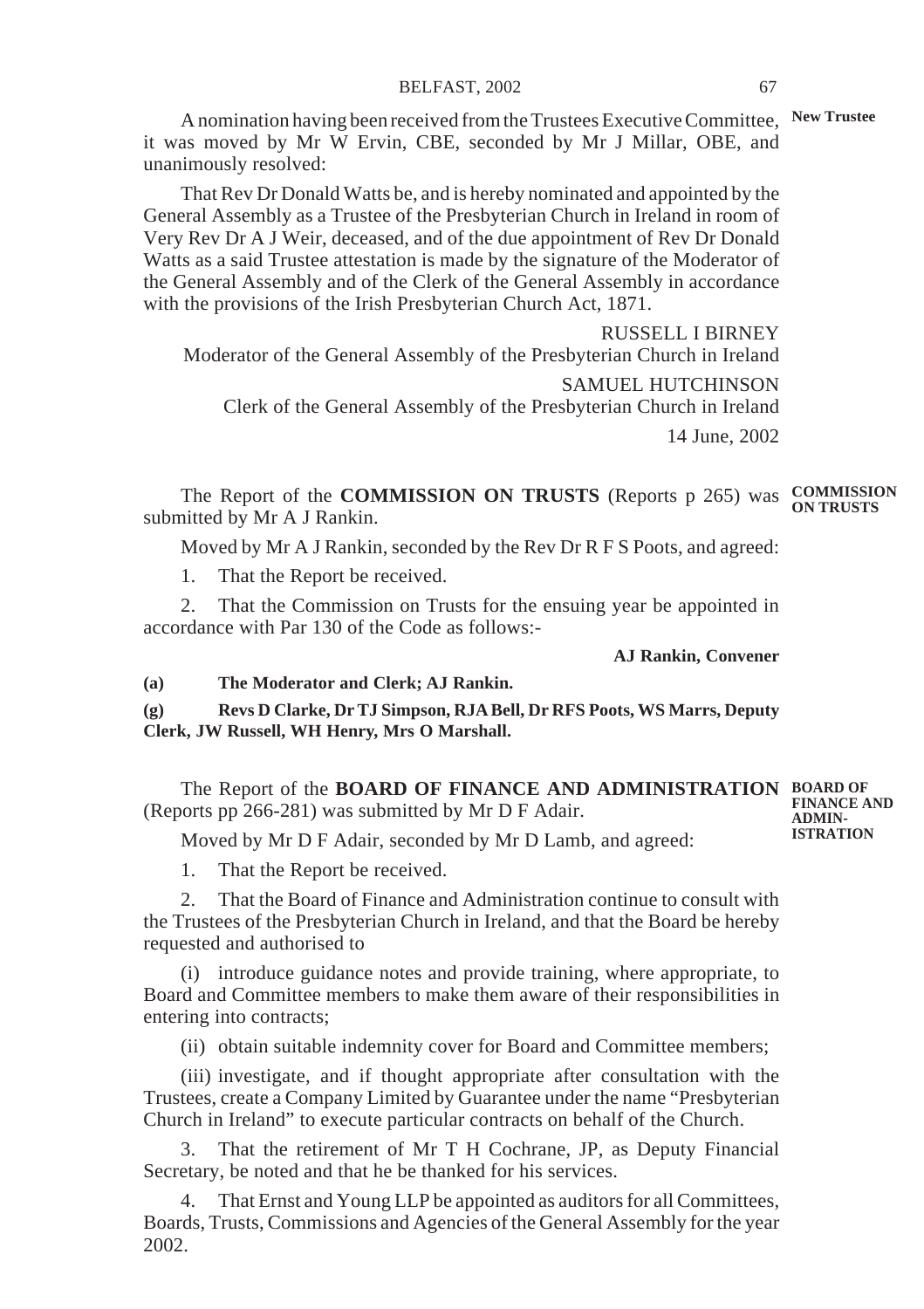5. That the assessment for the Incidental Fund for 2002 be 5.00p in the £ of stipend.

6. That the Board of Finance and Administration, with its associated working committees for the ensuing year, be appointed in accordance with Par 286 of the Code as follows:

**DF Adair, Convener**

**(a) The Moderator and Clerk of Assembly; DF Adair.**

**(b) Rev JT Williamson; D Johnston — Rev TA McNeely; N Greenlee — Rev Dr J Harper; R Courtenay — Rev MG McClelland; M McMaster — Revs IJ Patterson, SA Matthews — Revs D Rankin, EP Gamble.**

**(c) Rev WF Dickey; W Alexander — D Tomb, F Picton — Rev R Kelly; H Stewart — Rev KDW Crowe; J McMullan — Rev JH MacConnell; CRA Davis.**

**(d) Rev ML Johnston; J Clarke — Rev WI Hull; M Fitch — M Cairnduff, N Valentine.**

**(e) Rev Dr SDH Williamson; S Clyde — Rev DS Irwin; Samuel Kelly — Wilfrid Steele, Norman Morrison — Rev Dr AN Kerr; E Carroll.**

**(f) Rev WA McCully; Alan Speer — Arthur Jordan, J Gregg — W Carleton, T Semple.**

- **(g) Mrs Maureen Patterson, Mrs G Irwin, J Petrie.**
- **A. COMMITTEE ON FINANCE AND STAFFING (5) D Lamb, Convener**
- **(a) The Moderator and Clerk of Assembly, Head of Personnel; D Lamb, DF Adair.**
- **(x) Rev Dr J Fell; Mrs E Armstrong, JF McMahon, A Treacy.**
- **(y) Revs JT Williamson, W. Steele, Dr J Harper, JH MacConnell, KDW Crowe; N Valentine, D Tomb, M Fitch.**
- **B.** INCIDENTAL FUND COMMITTEE (5) M Fitch, Convener
- **(a) The Moderator and Clerk of Assembly; Financial Secretary, M Fitch, DF Adair.**
- **(x) Rev RIA Allely; B McClean, RB Lyons, TG Swan.**
- **(y) Revs R Kelly, KDW Crowe, W Alexander, Dr J Harper, Dr SDH Williamson, D Rankin; M Cairnduff, J Clarke.**
- **C. ASSEMBLY BUILDINGS COMMITTEE (5) Rev RIA Allely, Convener**
- **(a) The Moderator and Clerk of Assembly, Arrangements Committee Convener, Board Convener, J Kelly; Rev RIA Allely.**
- **(x) Rev HJ Honeyford; Mrs J Moran, WJ Cairns, B Smyth.**
- **(y) Revs TA McNeely, JH MacConnell, R Kelly, JT Williamson, MG McClelland, AN Kerr; CRA Davis, J Clarke.**

The Report of the **INTER-CHURCH RELATIONS BOARD** (Reports pp 119-131) was submitted by the Rev R Herron. **INTER-CHURCH RELATIONS BOARD**

## **Intermission**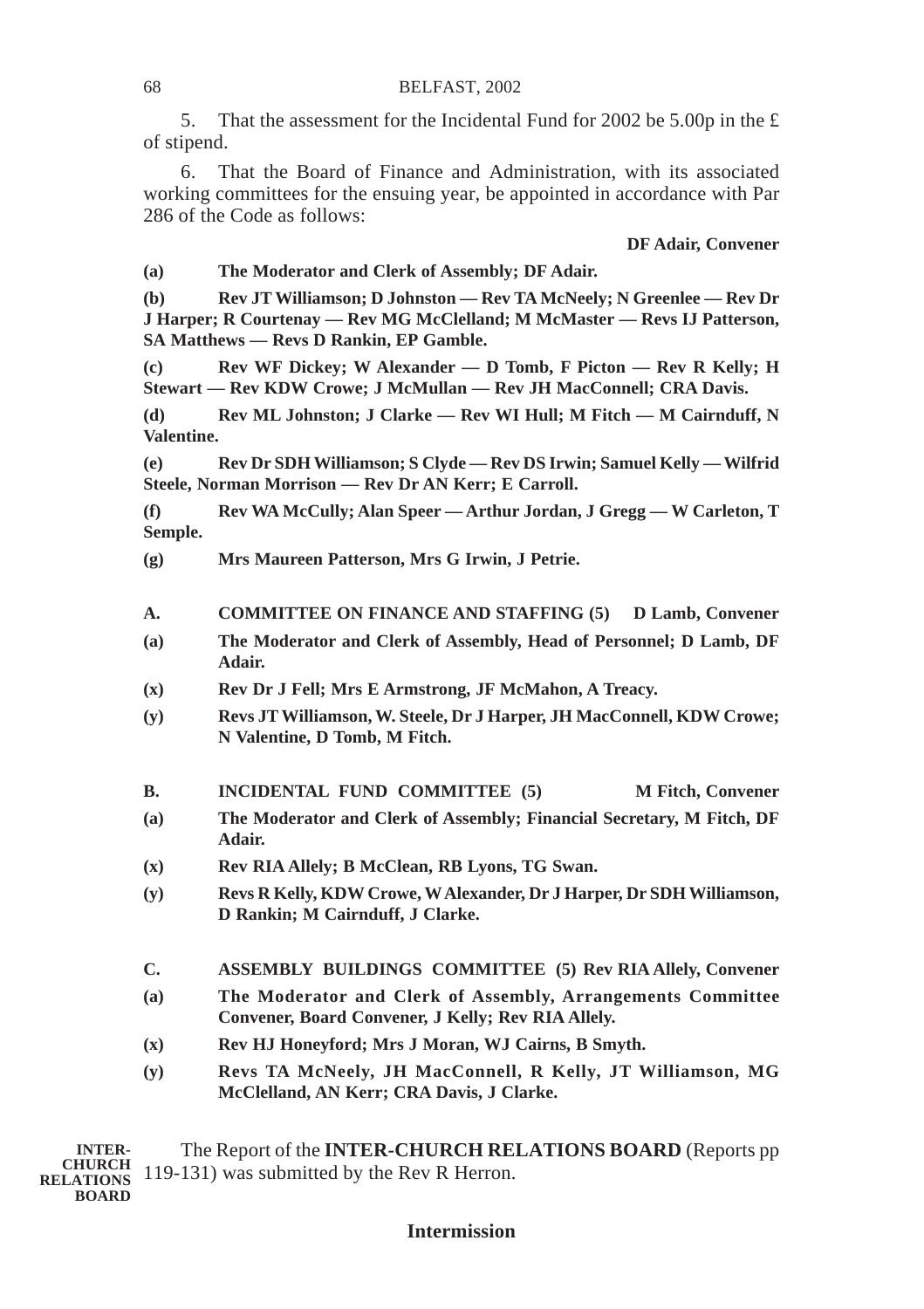Moved by the Rev R Herron, seconded by the Rev Dr R J G Gray, and agreed:

1. That the Report be received and that par 3, p 121 (Irish Church Relations Committee) be referred back so that the Assembly may be made aware of the basis on which the ICC accepted the Church of the Cherubim and Seraphim into membership.

2. That the following appointments be made:

To the Irish Council of Churches - Revs S Anketell, S J Campbell, L E Carroll, R Cobain; Mrs P Crossley; Revs A D Davidson, G A J Farquhar; Miss D Gilmour; Revs Dr R J G Gray, R Herron, Dr S Hutchinson; Mrs M Irwin; Revs D B Knox, C D McClure, D Nesbitt; Mr J A Patterson; Rev H Robinson; Mr I Scott, Mrs E Sheppard; Rev Dr D J Watts.

To the Irish Inter-Church Committee - Revs A D Davidson, Dr D J Watts.

3. That the resignation of the Rev A D Davidson as Convener of the Irish Church Relations Committee be accepted, that he be thanked for his services, and that the Rev L E Carroll be appointed in his place.

4. That the Rev G Farquhar and the Rev K Crowe be appointed as delegates World Church to the European Area Council of WARC to be held in Oradea, Romania, 18-23 August 2002. **Relations**

5. That the Revs Dr D J Watts, Prof J C McCullough and Miss Heather Morrow be appointed to attend the 12th Assembly of CEC to be held in Trondheim, Norway, 25 June - 2 July 2003.

6. That the Rt Rev Dr R I Birney, Revs A D Davidson, S E Hughes, and Miss Louise Matthews be appointed to attend the 24th General Council of WARC to be held in Accra, Ghana, 30 July - 13 August 2004.

7. That the General Assembly encourage the use of fairly traded products within the Presbyterian Church in Ireland and advocate the use of fairly traded tea, coffee, and other products within Church House and also at presbytery and congregational events. **World Development**

8. That the General Assembly urge all congregations to be aware of and **Race Relations** offer hospitality to refugees and asylum-seekers resident in their areas.

9. That Sunday, 8 September 2002 be recognised as Racial Justice Sunday.

|  | 10. That the following grants be made from the Incidental Fund: |  |  |  |  |  |
|--|-----------------------------------------------------------------|--|--|--|--|--|
|--|-----------------------------------------------------------------|--|--|--|--|--|

| Irish Council of Churches                                 | £16,400 |  |
|-----------------------------------------------------------|---------|--|
| Irish Inter-Church Meeting                                |         |  |
| Conference of European Churches                           | £3,434  |  |
| Leuenberg Consultation                                    | £1,000  |  |
| World Alliance of Reformed Churches                       | £10,030 |  |
| World Alliance of Reformed Churches' General Council Fund | £1,000  |  |
| Race Relations Grants:                                    |         |  |
| (i) Diakonia Council of Churches, Durban, South Africa    | £1,500  |  |
| (Vuleka Trust)                                            |         |  |
| (ii) Churches Council for Racial Justice                  | £400    |  |
| (iii) Multi-Cultural Resource Centre, Belfast             | £350    |  |
| (iv) Northern Ireland Council for Ethnic Minorities       | £350    |  |
| (v) Irish Refugee Council                                 | £400    |  |
| <b>Environmental Panel</b>                                |         |  |
| General Work of the Board                                 | £5.000  |  |

#### **Irish Church Relations**

**General**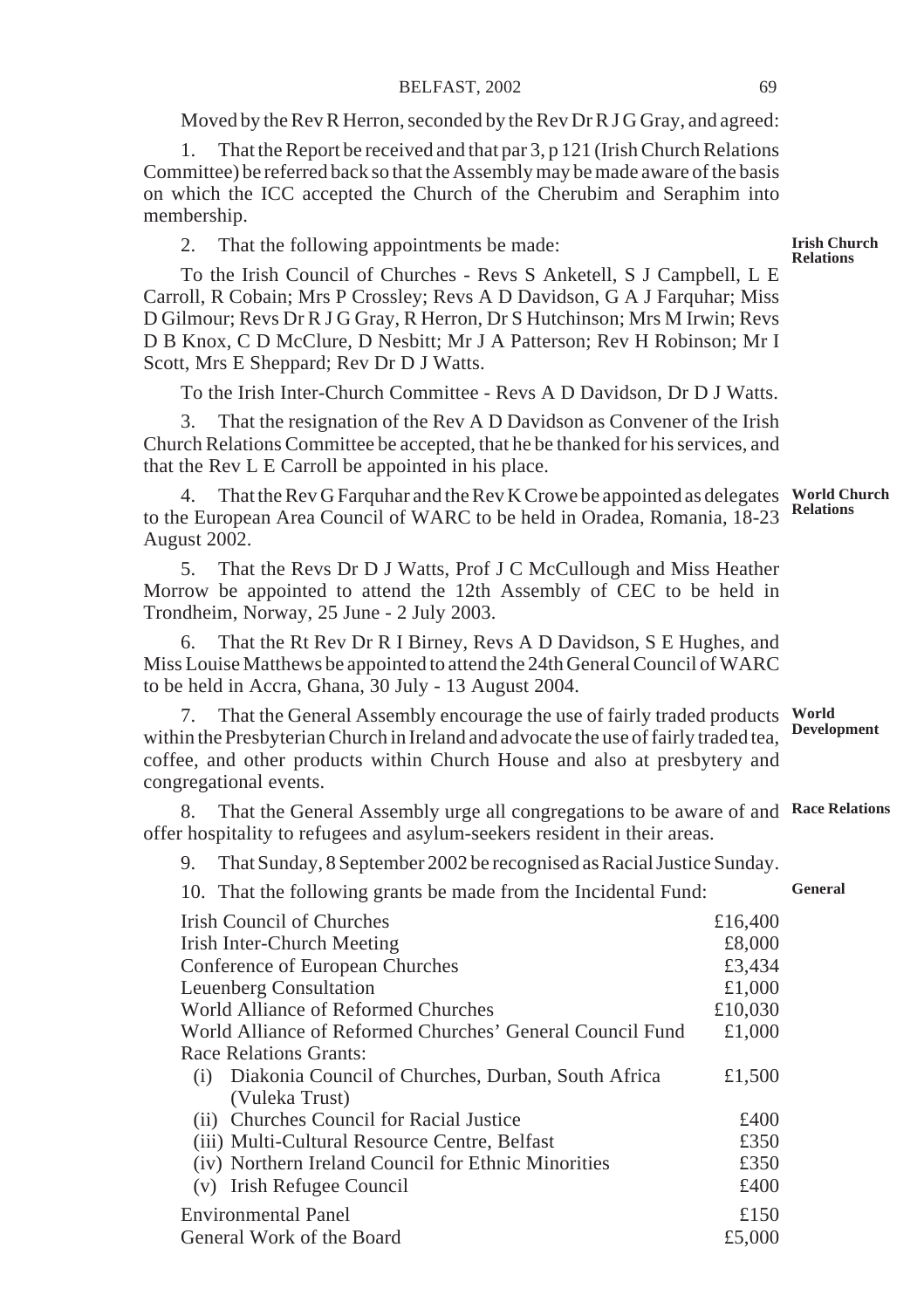Moved by the Rev Dr D J Watts, seconded by the Rev Dr R J G Gray, and agreed:

11. That the resignation of the Rev Robert Herron as Convener of the Inter-Church Relations Board be accepted, that he be thanked for his services, and that the Rev A D Davidson be appointed in his place.

Moved by the Rev R Herron, seconded by the Rev Dr R J G Gray, and agreed:

12.That the Inter-Church Relations Board, with its associated working Committees, be appointed for the ensuing year in accordance with Par 278 of the Code as follows:

#### **Rev AD Davidson, Convener**

**(a) The Moderator, Clerk of Assembly, Revs R Herron, AD Davidson, Conveners and Secretaries of the Home Mission Committee and Overseas Board, Professor of Systematic Theology at the Union Theological College, Superintendent of the Irish Mission, Overseas Board Representative, the Youth Officer.**

**(b) Rev WT Cordner; Mrs FM Watts — Revs AD Davidson, JA Curry — Rev Dr WJ Patterson; I Adair — Revs DJ Bruce, Dr RJG Gray — Revs CD McClure, R Murray — Revs JM Wade, AL Kirk.**

**(c) Rev WB Boyd; S Davison — Revs GAJ Farquhar, FA Bradley — Revs JG Johnston, F Russell — Revs AC Rankin, JT Magowan — Rev D Bannerman; RJ Coulter.**

**(d) Rev JK Doherty; W Crawford — Revs Dr DC Irwin, KNE Newell — J McVeigh; AJ Kilgore.**

**(e) Revs David Latimer, GP Young — Revs SJ Gray, DS Irwin — Rev ES McDowell; Mrs CA Trimble — Rev TWA Greer; Miss B Miller.**

**(f) Rev MCA Gray; G Vance — Revs AV Martin, Denis Campbell — Rev David Nesbitt; W McConkey.**

- **(g) Revs J Gordon, SJ Millar, DB Knox, N McAuley; Mrs P Crossley, D Hewitt.**
- **A. WORLD DEVELOPMENT COMMITTEE (5)**

**Mrs H McCall, Convener**

- **(a) Moderator, Clerk of Assembly, Rev AD Davidson; PWA Executive Secretary, Mrs H McCall; Overseas Board Representative.**
- **(x) Rev MCA Gray; J Doherty, A. McCreary, Mrs Sheila Phillips.**
- **(y) Revs Dr WJ Patterson, WT Cordner, CD McClure, D Nesbitt, JT Magowan, DS Irwin, Denis Campbell; Mrs. FM Watts.**
- **B. IRISH CHURCH RELATIONS COMMITTEE (5)**

**Rev Lesley Carroll, Convener**

- **(a) Moderator and Clerk of Assembly, Revs AD Davidson, Lesley Carroll.**
- **(x) Revs J Brackenridge, AR Bill; M Hunter, Miss D Gilmour.**
- **(y) Revs D Bannerman, GP Young, CD McClure, Dr DC Irwin, TWA Greer, KNE Newell, R Murray, J McVeigh.**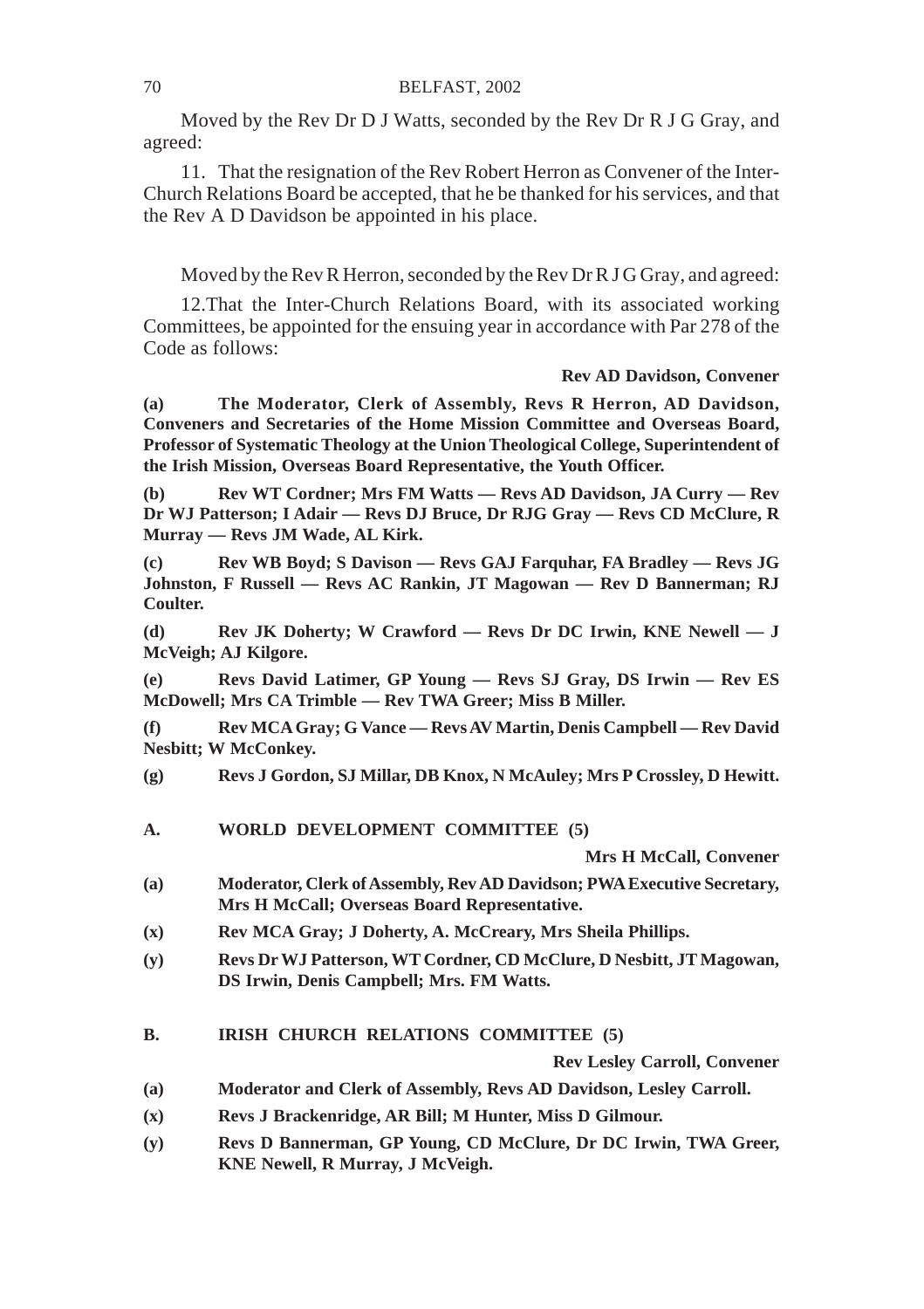## **C. WORLD CHURCH RELATIONS COMMITTEE (5)**

**Rev GAJ Farquhar, Convener**

- **(a) Moderator and Clerk of Assembly, Revs AD Davidson, GAJ Farquhar, Overseas Board Representative.**
- **(x) Revs SE Hughes, WJA Sleith; Mrs M Irwin, Miss A Taylor.**
- **(y) Revs FA Bradley, AC Rankin, D Bannerman, CD McClure, Denis Campbell, AD Davidson, WB Boyd; A Kilgore.**
- **D. RACE RELATIONS COMMITTEE (5)**

**Rev Dr RJG Gray, Convener**

- **(a) Moderator and Clerk of Assembly, Overseas Board Secretaries, Revs AD Davidson, Dr RJG Gray.**
- **(x) D Boyd, Ms Fee Ching Leong; Revs A Boal, K Meyer.**
- **(y) Revs D. Latimer, FA Bradley, F Russell, GAJ Farquhar, Denis Campbell; W Crawford, AJ Kilgore, RJ Coulter.**

The Report of the **Assembly Conference Committee** (Reports pp 302-303) **Assembly** was submitted by the Rev T D Gribben. **Conference Committee**

Moved by the Rev T D Gribben, seconded by the Rev J H Robinson, and agreed:

1. That the Report be received.

2. That the General Assembly approve the holding of the Residential Assembly Conference in August 2004, rather than in August 2003.

3. That the Rev J H Robinson be appointed Co-Convener of the Residential Assembly Conference Committee.

4. That the ad hoc Committee for the Residential Assembly Conference be reappointed for a further year as follows :

#### **Revs TD Gribben, JH Robinson, Co-Conveners**

**The Moderator and Clerk of Assembly; Revs TD Gribben, JH Robinson.**

**Revs Dr MA Barry, H Boyce, MR Burnside, G Connor, R Hill, RJ Hyndman, KA McBride, Dr JG Millar, DJ Montgomery, SW Rea, AJMcL Smith, IF Smith; Dr D Alexander, Mrs R Craig, Miss A Houston, S Lynas, S McDowell, Mrs M Myers, Miss C Reid, D Thomson.**

#### **OVERSEAS BOARD** - Debate Resumed (See page 61)

#### **OVERSEAS BOARD**

Moved by the Rev Dr R J T McMullan, seconded by the Very Rev Dr S J Dixon, and agreed:

10. That the General Assembly give thanks to God for our partnerships in Mission with the Presbyterian Churches in Brazil and our involvement in their national mission, with the prayer that God will richly bless their witness and service throughout the nation in the coming days.

11. That the General Assembly encourage the United Church in Jamaica and the Cayman Islands as it continues to witness to the love of God in Jesus Christ, to minister to urban and rural communities and to serve the needy and disadvantaged in the name of Jesus Christ.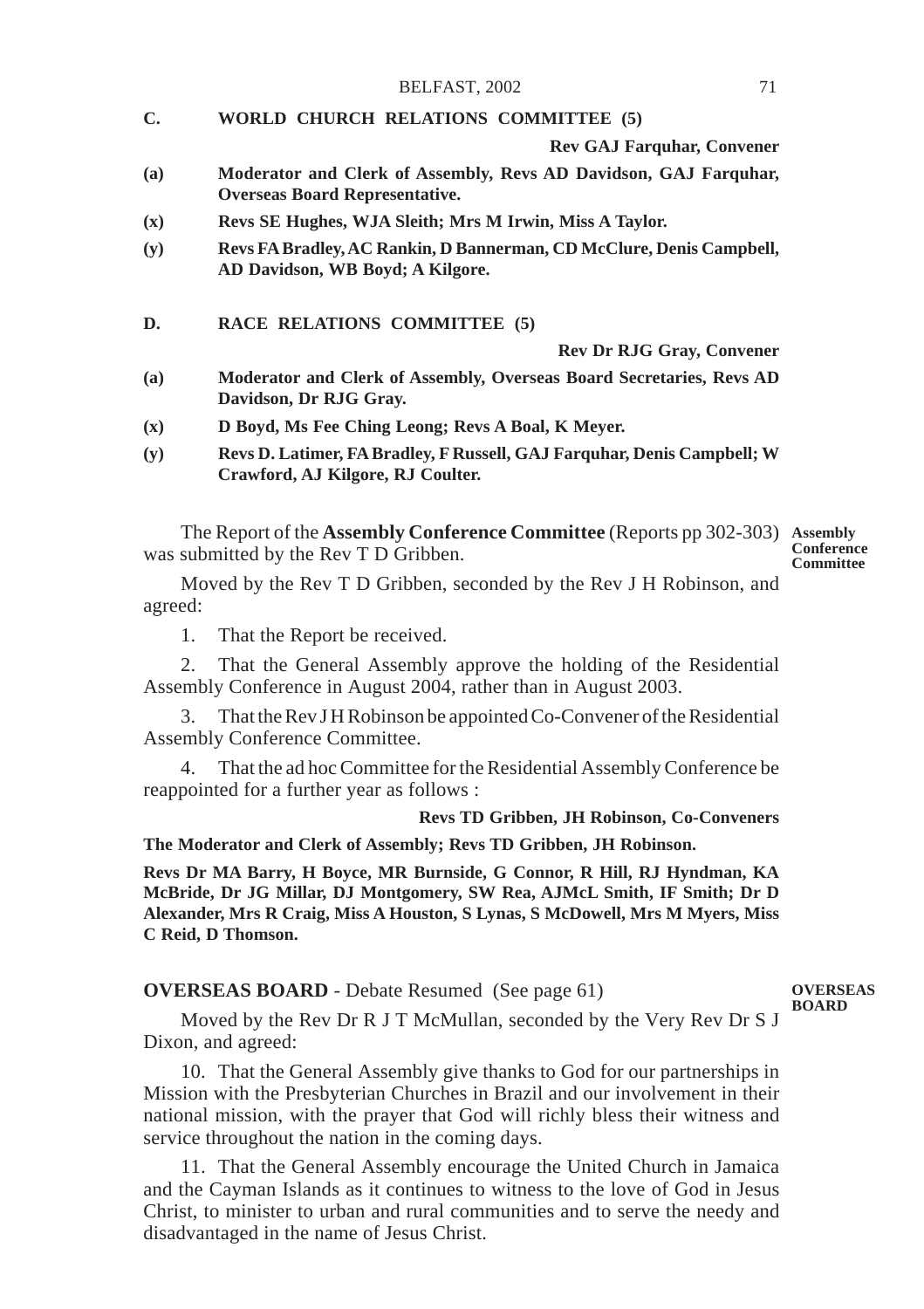#### 72 BELFAST, 2002

12. That the General Assembly give thanks to God for the faithful witness and service of our missionary personnel and their colleagues in our partner Churches and Missions in many different and often difficult and dangerous situations, and commend them and their families to our Church for prayer and practical support as they continue to serve the Lord Jesus Christ.

13. That the General Assembly encourage the Board to complete its work on its recruitment, training and preparation for service procedures and on the development of a pastoral care model for missionaries throughout their period of service.

14. That the General Assembly give thanks for the continued growth in prayer and support for our missionaries and our partner Churches in which they serve, and encourage the Board to take new initiatives in communicating the challenges and opportunities in world mission to all our people.

15. That the General Assembly thank congregations, the Presbyterian Women's Association, the Young Women's Groups, other organisations and individuals for their valued support for the Mission of Jesus Christ in prayer and by their giving, and further thank all who have given freely of their time and talents to enable our Church to fulfil its missionary calling.

16. That the resignation of Dr Max Watson as Convener of the Asia Committee be accepted, that he be thanked for his services and that the Rev S J Hanna be appointed in his place.

17. That the Overseas Board, with its associated working committees, be appointed for the ensuing year in accordance with Par 279 of the Code as follows:

#### **Rev Dr SJ Dixon, Convener Rev WS Marrs; Mrs M Myers, Secretaries**

**(a) The Moderator and Clerk of Assembly, President and Overseas Vice-President of the PWA, Convener and Secretaries of the Board, Convener of the Inter-Church Relations Board, Sunday School Organiser, two Young Women's Group representatives, Youth Board representative, Rev Dr RJT McMullan.**

**(b) Rev NJ McCullough; J Warnock, Mrs A Murdock — Rev MM Stewart; Miss J Allen, Mrs E McIlwaine — Revs SR Conkey, RA Moffett; Miss M McCombe — Rev GBS Gibson; Dr Alistair Crockard, Miss W Norwood — Rev G Best; S Murphy, Mrs T Johnston — Rev NS Millen; R Harper, Mrs D Rea.**

**(c) Rev NA Brown; W Steele, Mrs T Boyd — Rev LJ Addis; RI Bashford, Mrs J Gaston — Rev PC Lyle; G Henderson, Mrs M McCormick — Rev JA Thompson; Mrs N Moore, Mrs M Binnie — Rev PP Campbell; D Robinson, Mrs A Reid.**

**(d) Revs Dr W Crawley, GF McKeown; Mrs D Smyth, — Revs Dr I Hart, BR Hughes; Mrs E Jackson— Rev Dr D Murphy; WH Hawe, Miss R Taylor.**

**(e) Rev D Hillen; E Laverty, Dr H Williamson — Revs KG Patterson, N Ward; Mrs E Alexander — Rev G Aitcheson; Dr C McKibbin, Mrs M McKibbin — Rev JW Fleck; R Wallace, Mrs M McCreedy.**

**(f) Rev NE Dorrans; A Speer, Mrs F Armour — Revs S Anketell, John Mann; Mrs D Mitchell — Mrs E Moore, L Foster, E Martin.**

**(p) Mrs Doreen McMullen, Mrs Sandra Fleck, Mrs Gwen Irwin, Mrs Lorna Brown, Mrs Sheila Fell, Mrs Pat Colvin, Mrs Valerie Stewart.**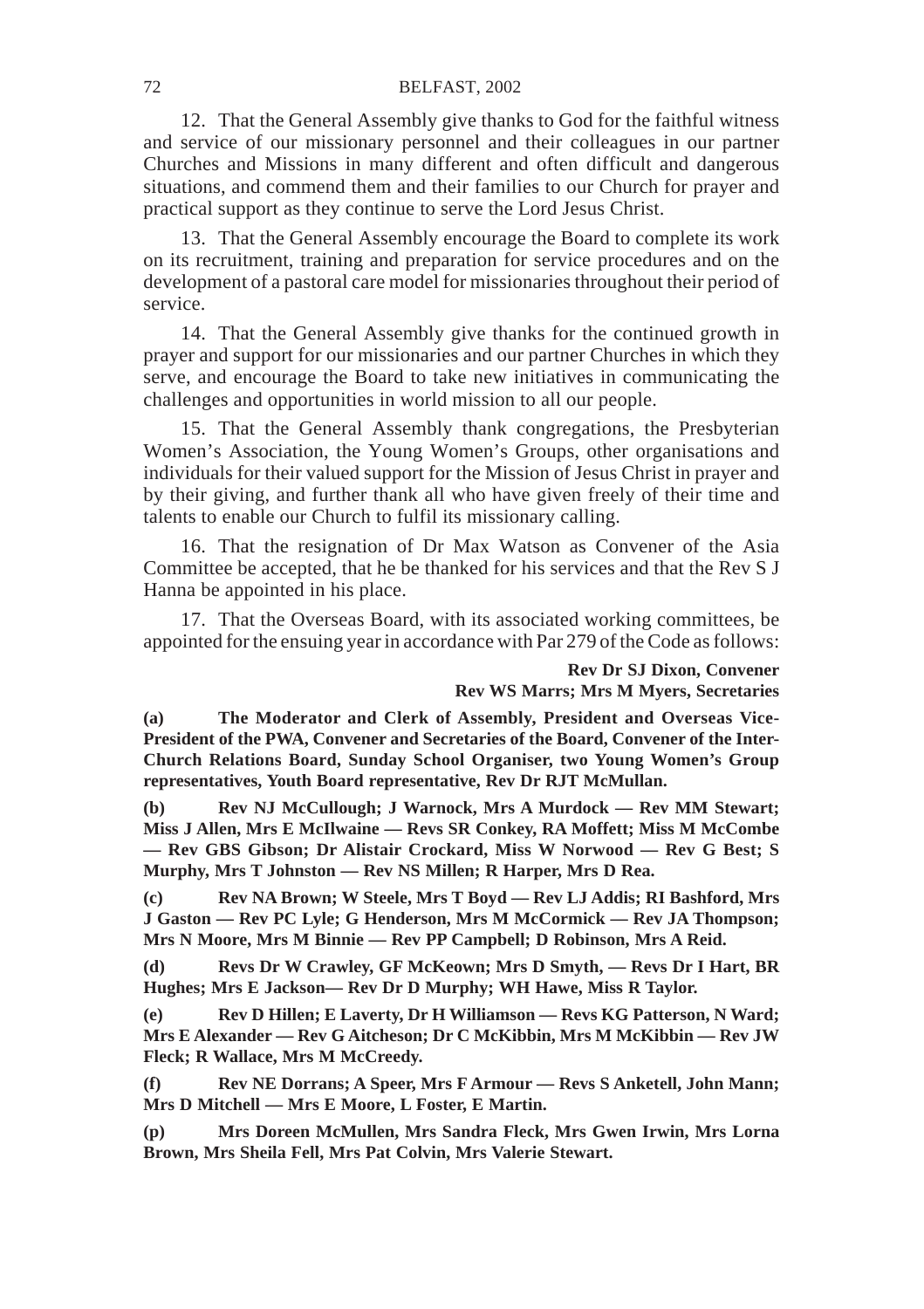| А.  | <b>ASIA COMMITTEE (7)</b> | <b>Rev SJ Hanna, Convener</b>                                        |
|-----|---------------------------|----------------------------------------------------------------------|
|     |                           | <b>Rev WS Marrs: Mrs M Myers, Secretaries</b>                        |
| (a) |                           | The Moderator and Clerk of Assembly, Revs Dr SJ Dixon, SJ Hanna; Mrs |
|     |                           | M Patterson, Mrs R Cowan, Mrs D McMullen; Revs WS Marrs, Dr RJT      |

- **McMullan; Mrs M Myers, CN Eves, Dr MS Watson. (x) Revs SJ Hanna, MCA Gray, CJC McMullen; Mrs M Lygo.**
- **(y) Revs PC Lyle, LJ Addis, BR Hughes, G Aitcheson; Miss M McCombe, RI Bashford, Mrs S Fell, Mrs E McIlwaine.**
- **B. EUROPE AND MIDDLE EAST COMMITTEE (7) Mrs Maureen Patterson, Convener Rev WS Marrs; Mrs M Myers, Secretaries**
- **(a) The Moderator and Clerk of Assembly, Revs Dr SJ Dixon, JA Kirkpatrick, JN Seawright; Mrs M Patterson, Mrs R Cowan, Mrs D McMullen; Revs WS Marrs, Dr RJT McMullan; Mrs M Myers.**
- **(x) Revs Dr RI Birney, IJ Patterson, JI Thompson; Dr G Moles.**
- **(y) Revs D Hillen, NJ McCullough, GF McKeown, RA Moffett; Mrs A Reid, G Henderson, Mrs J Gaston, Mrs D Rea.**
- **C. AFRICA, CARIBBEAN & LATIN AMERICA COMMITTEE (7) Rev HR Quinn, Convener Rev WS Marrs; Mrs M Myers, Secretaries**
- **(a) The Moderator and Clerk of Assembly, Revs SJ Dixon, HR Quinn; World Development Committee Convener, Mrs M Patterson, Mrs R Cowan, Mrs D McMullen; Revs WS Marrs, Dr RJT McMullan; Mrs M Myers.**
- **(x) Revs WJ Waring, WP Addley; TA Macpherson, R Kerr.**
- **(y) Revs J Mann, NE Dorrans, SR Conkey, GBS Gibson; E Laverty, Miss R Taylor, Mrs M Binnie, Mrs D Mitchell.**

The Minutes were taken and corrected.

The Assembly engaged in worship conducted by the Moderator, assisted by Mrs T Campbell and the Rev W J Waring. At the request of the Moderator, the Rev Prof James Haire addressed the Assembly.

The sederunt came to a close at 1.15 pm, the Moderator pronouncing the Benediction.

#### **NINTH SESSION**

**Friday, 14th June, 2002 Two o'clock. Afternoon**

The Assembly again convened, the Moderator leading in prayer.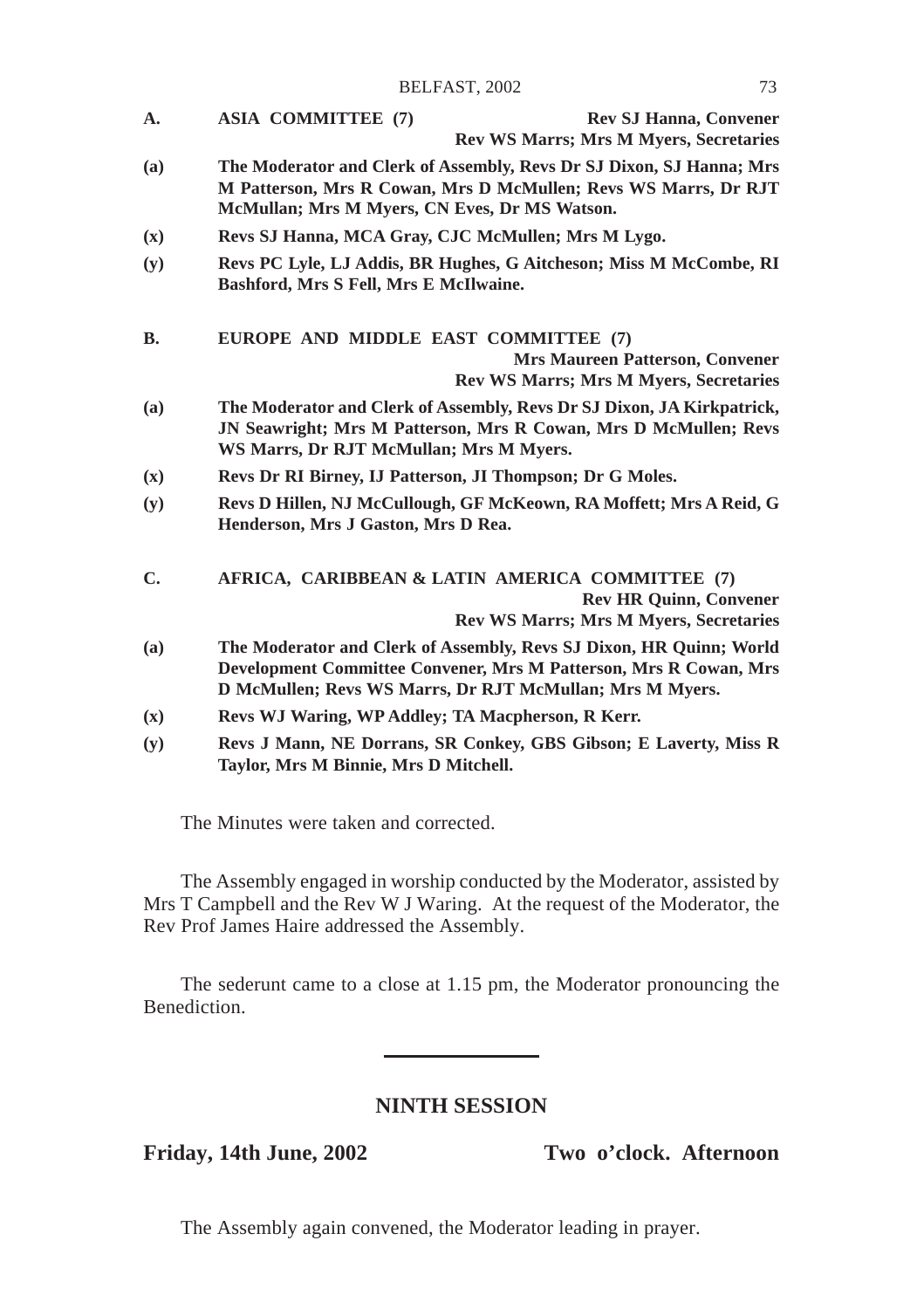#### 74 BELFAST, 2002

**Memorial and Munster**

The **Memorial of the Presbytery of Dublin and Munster** (Reports p 38-39) of the Presbytery<br>
of Dublin was submitted by the Rev J G Faris. Moved by the Rev J G Faris, seconded by the Rev Dr J G Millar:

That the Memorial be received and its prayer granted.

Moved, as an amendment, by the Rev W T Bingham, seconded by the Rev Dr R E H Uprichard:

That the Memorial be received and its prayer be not granted.

On being put, the amendment was declared lost. Voting: For ...........................42 Against ....................60

Moved, as an amendment, by the Rev Dr R F S Poots, seconded by the Very Rev Dr J W Lockington:

That the Memorial be received and its prayer granted and that it be referred to the General Board to refer it to an appropriate body, on the understanding that it will deal with matters other than inter-faith worship.

On being put, the amendment was declared passed.

On being put as substantive motion, was passed.

The Report of the **Ad Hoc Committee on Priorities** (Reports pp 304-310) Committee on was submitted by the Rev T D Gribben. **Ad Hoc Priorities**

Moved by the Rev T D Gribben, seconded by Mr D F Adair, and agreed:

1. That the Report be received.

2. That the Ad Hoc Committee on Priorities be encouraged to develop the principles and points outlined in Appendix 1, and report further to the General Assembly in June 2003.

3. That the Ad Hoc Committee on Priorities take the lead on bringing proposals to the General Assembly with regard to central structures that will better facilitate the work that has to be done at central level.

- 4. (a) That, as an interim measure, the General Assembly approve a moratorium on all new posts and projects, unless these can be funded from within the existing resources of an individual Board or from outside sources.
	- (b) That, as an interim measure, the General Board, on the recommendation of its Panel on the Overview of Funding, be authorised to lift this moratorium on the conditions outlined in Appendix 2, or as it sees fit in exceptional circumstances.

5. That, as an interim measure, the General Board, on the recommendation of its Panel on the Overview of Funding, approve all new significant expenditure that is planned by Boards or Agencies, even when that expenditure is funded from within existing resources or from outside sources.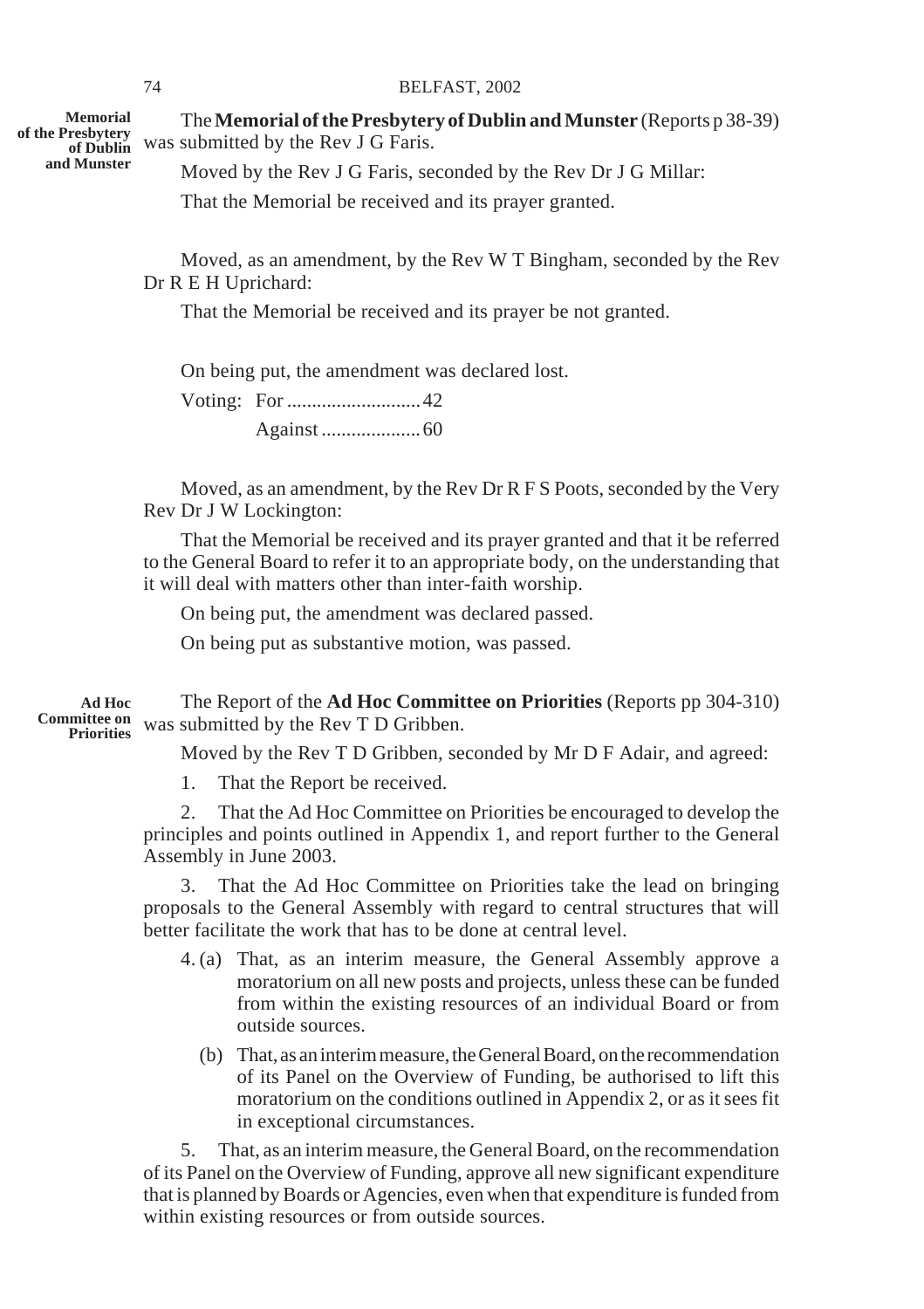6. That, as an interim measure, the outcome of all internal Board reviews of current staff posts should be submitted to the General Board, through its Panel on the Overview of Funding, for consideration of the wider issues, prior to the outcome of the review being implemented.

7. That up to £500 be made available from the Incidental Fund for use by the Ad Hoc Committee on Priorities.

8. That the Ad Hoc Committee on Priorities be reappointed for a further year as follows :

**Rev TD Gribben, Convener**

**The Moderator and Clerk of Assembly, Clerk Designate, Financial Secretary, Rev TD Gribben.**

**Revs RJA Bell, JR Dickinson, Dr. HA Dunlop, ES Hughes, R Lockhart, Dr. JW Lockington, Dr G Millar, G Moore, Dr TWJ Morrow; D.F. Adair, D Lamb, J Millar, D Thomson.**

The Final Report of the **BUSINESS BOARD** was submitted by the Clerk, **BUSINESS BOARD**the Very Rev Dr S Hutchinson, as follows:

The Business Board met once during the week to licence an additional resolution.

At its meeting on Friday, 7 June the resolutions appended were approved for submission at the close of Assembly.

Moved by the Very Rev Dr S Hutchinson, seconded by the Rev Dr R F S Poots, and agreed:

1. That the Report be received.

2. That the following corresponding members be appointed:

*To the Church of Scotland 2003*

Right Rev Dr R I Birney Rev R S Hetherington Mr William Henry

*To the United Reformed Church of the United Kingdom 2003*

Right Rev Dr R I Birney

3. That the delegates to the Presbyterian Church of Wales 2003, the 2003 General Synod of the Church of Ireland and the Methodist Conference be appointed by the Business Board.

4. That the Clerk be given authority to make corrections to the Daily Minutes as and when required.

5. That the next General Assembly be held in Church House, Belfast on Monday, 2nd June, 2003.

### **CLOSE OF ASSEMBLY**

After a brief adjournment the Moderator conducted a closing act of worship assisted by the Revs R S Hetherington and C J C McMullen.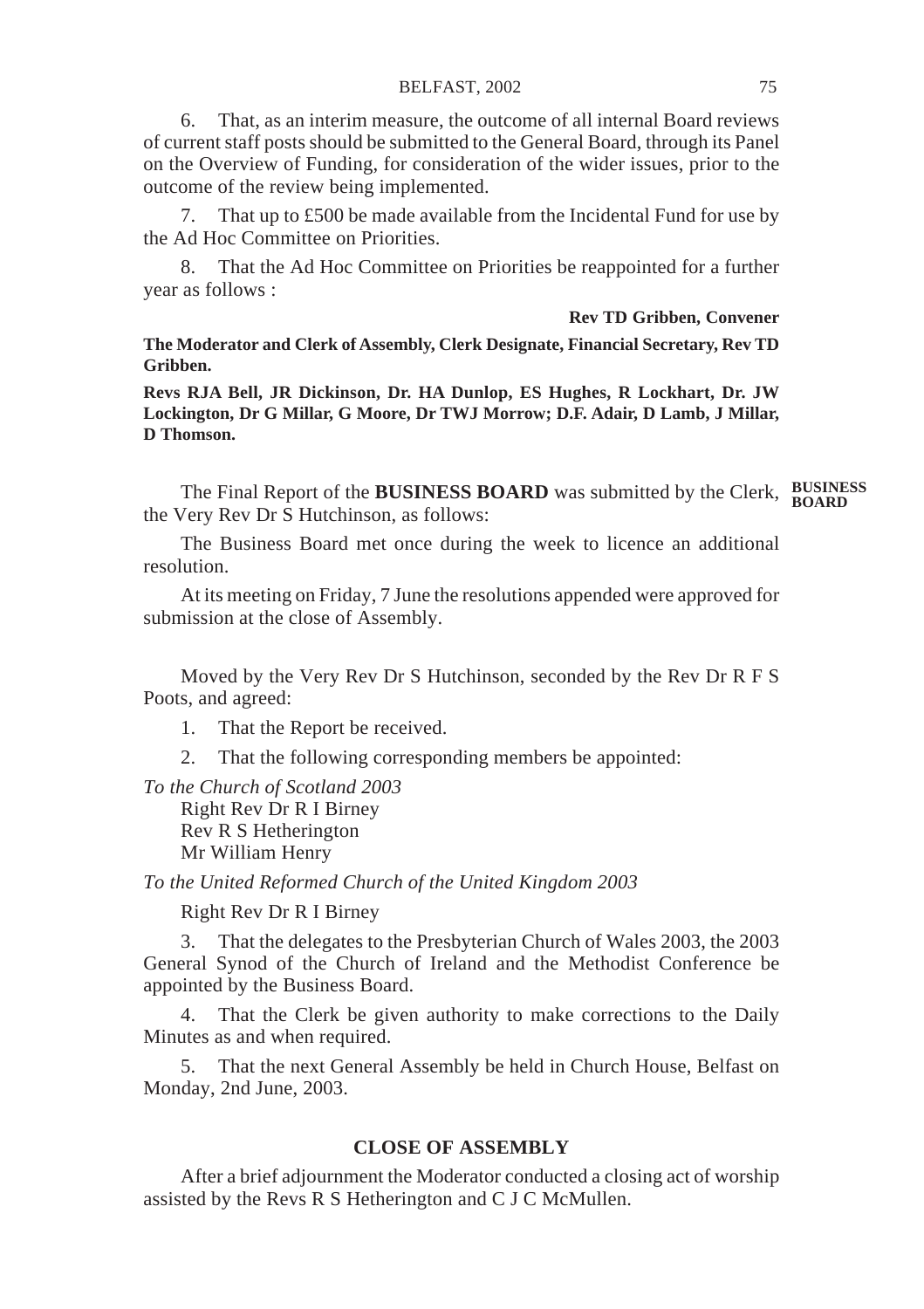#### 76 BELFAST, 2002

**Ministers'**

The Moderator thanked the Clerk of the Assembly, the Deputy Clerk and the Pension Scheme<br>
(1978) Clerk-Designate, his chaplains, Mrs Jean Hanna and staff of the General Secretary's Office, Mr Stephen Lynas and the Church House staff including Mr Harry Orr, the Rev T C Morrison, the organists and musicians and those who acted as stewards, the time-keepers, the media, the PSNI and others.

> Thereafter he declared the Assembly to be dissolved and convened the next Stated General Assembly of the Presbyterian Church in Ireland to meet in Church House, Belfast, on Monday, 2nd June, 2003 at seven o'clock in the evening.

The Moderator pronounced the Benediction.

The sederunt came to a close at 4.05 pm.

Attested by SAMUEL HUTCHINSON Clerk of Assembly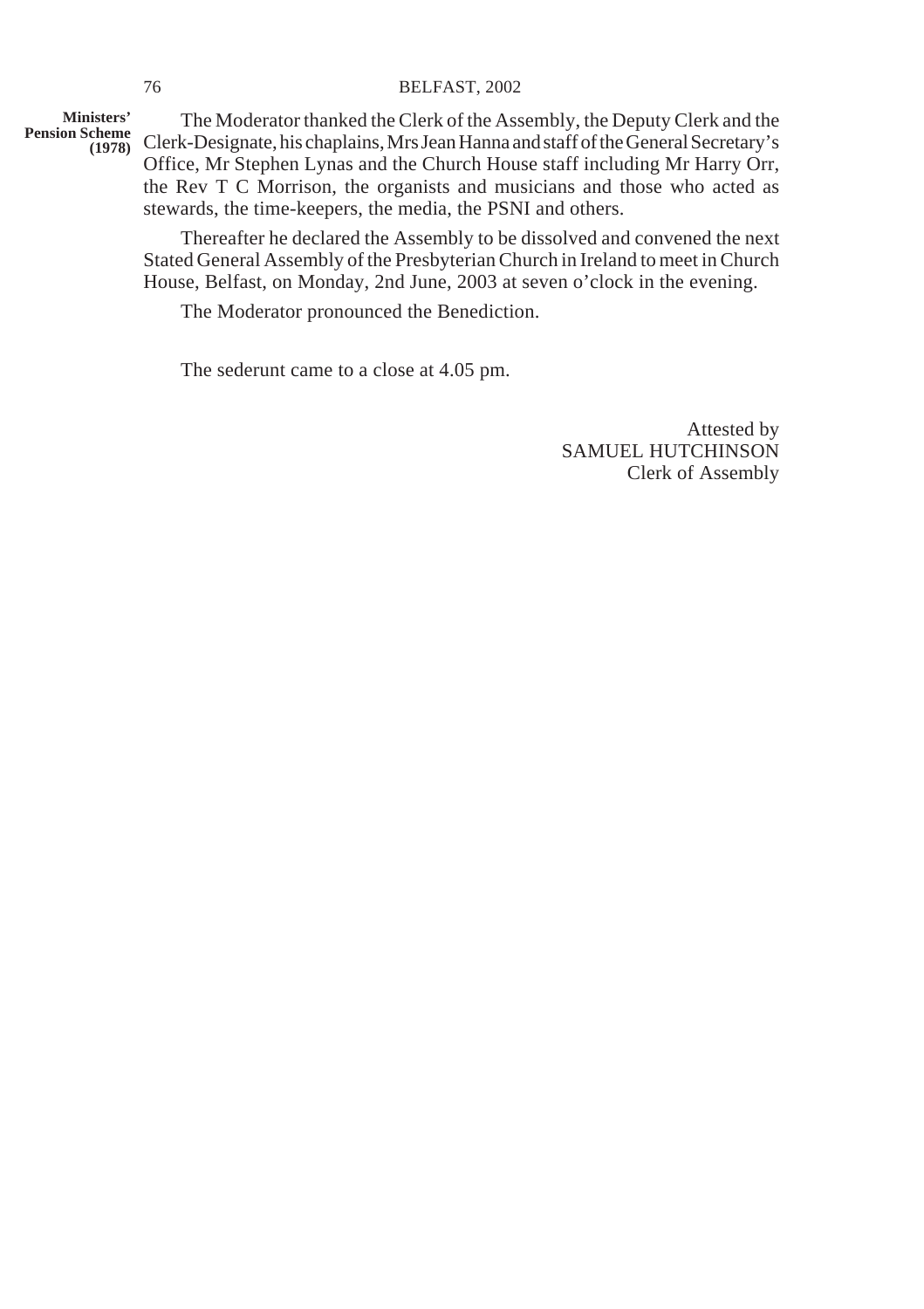#### BELFAST, 2002 77

## **GENERAL SYNOD OF ULSTER**

#### BELFAST, 2002

#### Wednesday, 12th June, 2002 Five o'clock. Afternoon.

The Very Rev Dr A W G Brown presided and opened the Synod with prayer.

The Very Rev Dr D J McGaughey was unanimously constituted Moderator of the Synod for the ensuing twelve months.

The following brethren were named and appointed the Synod's Fixed Committee: –

| Armagh          | Revs S W van Os and C G Harris           |
|-----------------|------------------------------------------|
| Ballymena       | Revs Dr E P Gardner and J B Mooney       |
| Bangor          | Revs W A Kennedy and W J Parkes          |
| Belfast         | Revs Dr Wm Boyd and S J Campbell         |
| Cavan           | Revs J A Fulton and D Nesbitt            |
| Clogher         | Revs J F Murdoch and A O'Neill           |
| Coleraine       | Revs T S Lindsay and Dr D H Allen        |
| Connaught       | Rev T C Davis                            |
| Connor          | Revs D J Kane and G A Preston            |
|                 | Revs J Kilgore and J D Young             |
| Down            | Revs R G Johnston and T W Gordon         |
| Dromore         | Revs Dr J B Irvine and K Smyth           |
| Dublin          | Revs Dr W O'Neill and Dr G B G McConnell |
| Glendermott     | Revs Jn McWhirter and D J Hutchinson     |
| Letterkenny     | Revs K McConnell and W McCully           |
| Magherafelt     | Revs J McCormick and D S Graham          |
| Monaghan        | Revs W Herron and D Nesbitt              |
| Newry           | Revs R Nixon and H S W Cubitt            |
| Newtownlimavady | Revs D J H Browne and D S Irwin          |
| Raphoe          | Revs A Carson and B Brown                |
| Route           | Revs Dr A W G Brown and H B Wallace      |
| Strabane        | Revs D A G Milligan and J Davison        |
| Templepatrick   | Revs Dr R G Craig and W D Weir           |
| Tyrone          | Revs H C Conn and Dr A R Rodgers         |

Instructions were given that these brethren, each with a representative Elder from his Congregation, shall meet in Belfast when called by the Moderator, to take charge of any case of the Synod requiring immediate attention; and they shall have power, if they see reason, to call the Synod at any time — seven to form a quorum, of whom five must be Ministers.

The meeting of Synod was closed with the Benediction.

Attested by SAMUEL HUTCHINSON, Clerk of Synod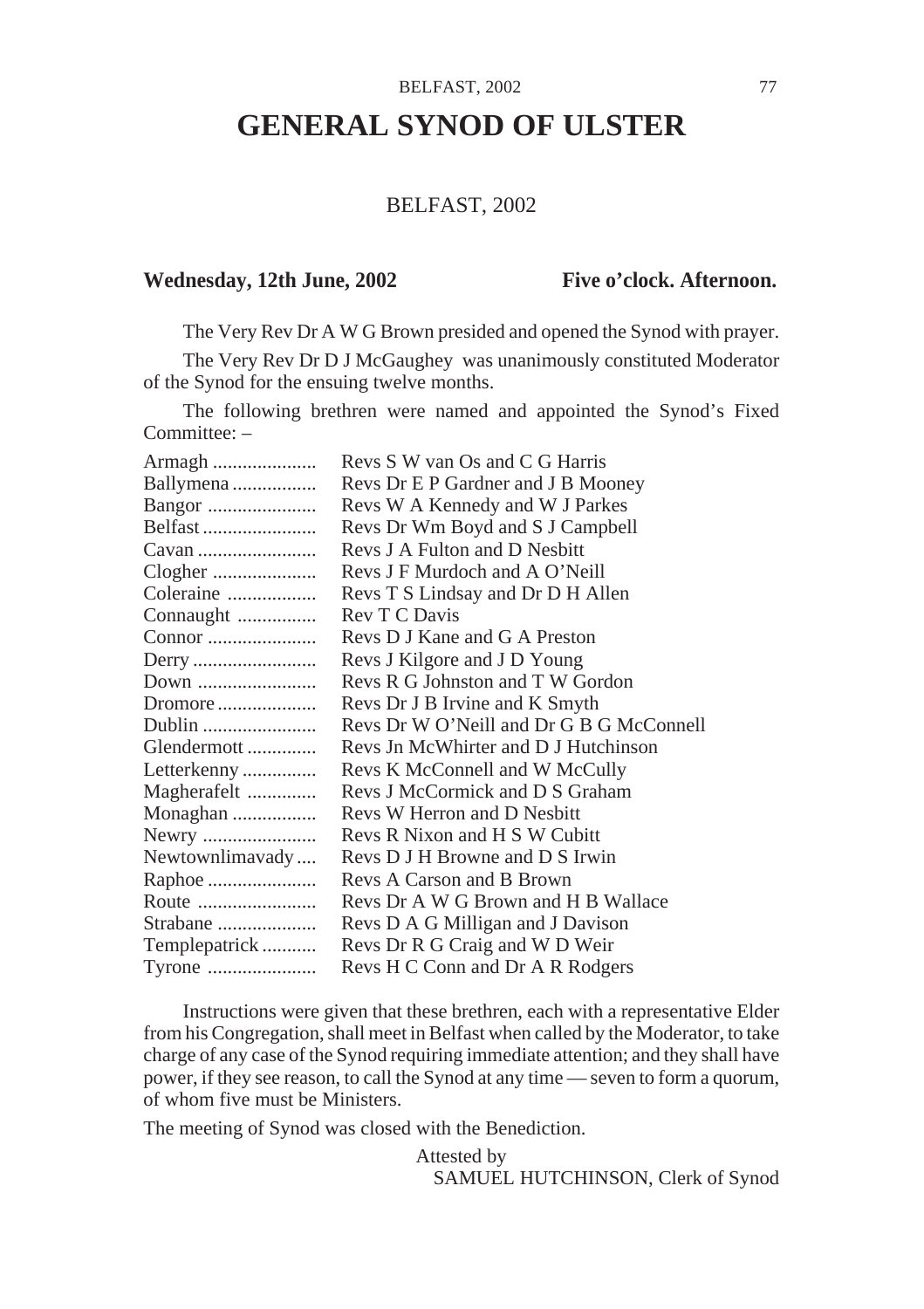# **SECESSION SYNOD**

#### BELFAST, 2002

#### Thursday, 13th June, 2002 Five o'clock. Afternoon.

The Very Rev Dr J W Lockington presided, and opened the Synod with prayer.

The Very Rev Dr J W Lockington was then constituted Moderator of the Synod for the ensuing year.

The following constitute the Synod's Fixed Committee for the year: –

| Ahoghill Presbytery | Rev Dr R E H Uprichard.  |
|---------------------|--------------------------|
|                     | <b>Rev Dr R Sterritt</b> |
| Armagh              | Rev B A Small            |
| Belfast             | Rev K N E Newell         |
| Coleraine           | Rev W I Hunter           |
| Donegal             | Rev M Bolton             |
|                     | Rev W D McBride          |
| Dublin              | Rev A V Martin           |
| Markethill          | Rev D C Scott            |
| Monaghan            | Rev M R Burnside         |
| Tyrone              | Rev W T Coburn           |

Instructions were given that these brethren, each with a representative Elder from his Congregation, shall meet in Belfast when called by the Moderator, to take charge of any case of the Synod requiring immediate attention; and they shall have power, if they see reason, to call the Synod at any time — five to form a quorum, of whom three must be Ministers.

The Synod was closed with prayer.

Attested by SAMUEL HUTCHINSON, Clerk of Synod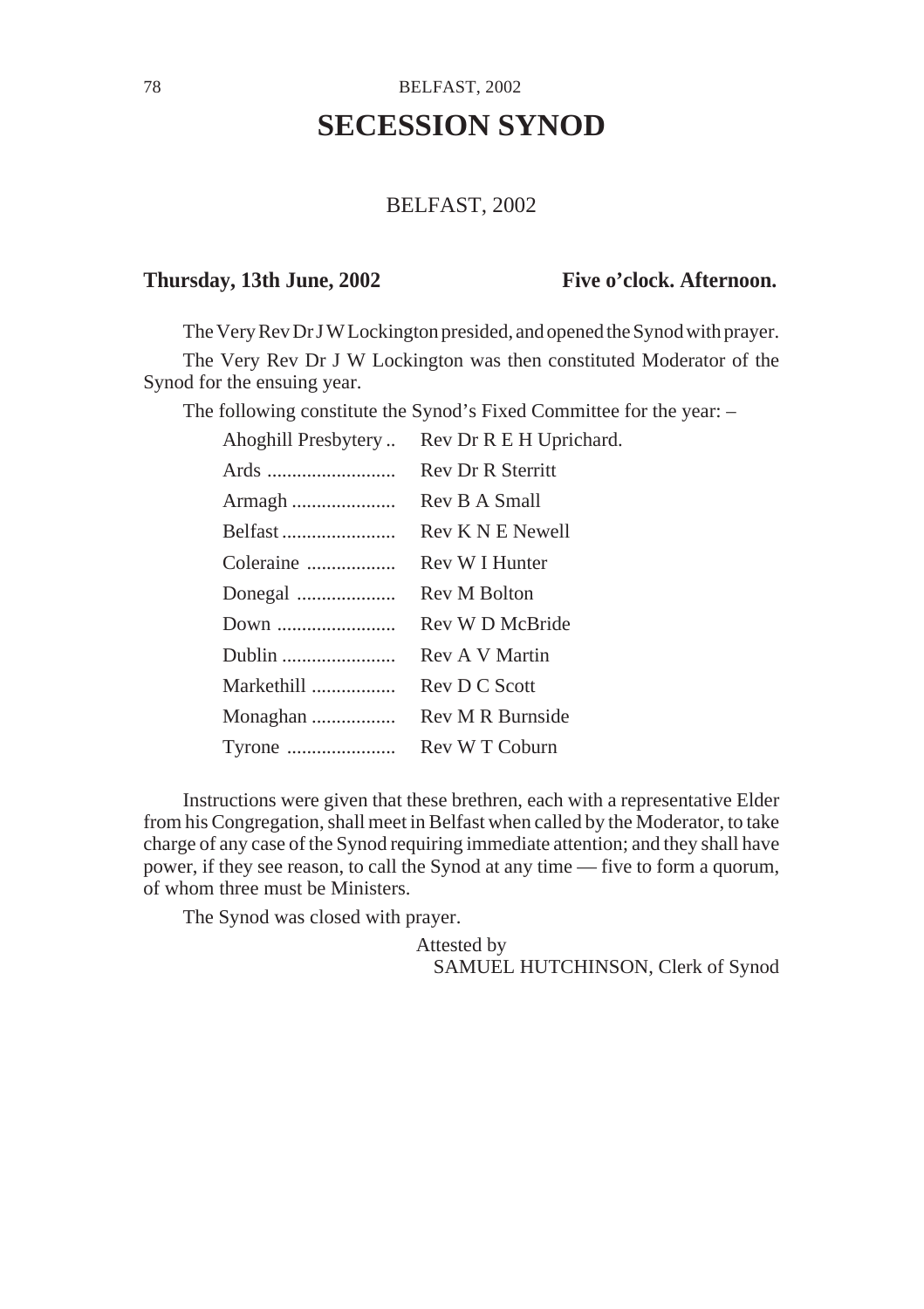## **DEPUTATIONS — 2003**

- I.— CORRESPONDING MEMBERS TO THE CHURCH OF SCOTLAND Right Rev Dr R I Birney, Moderator Rev R S Hetherington An Elder to be appointed by the Business Board
- II.— CORRESPONDING MEMBER TO THE UNITED REFORMED CHURCH OF THE UNITED KINGDOM Right Rev Dr R I Birney, Moderator
- III.— DELEGATE TO THE PRESBYTERIAN CHURCH OF WALES To be appointed by the Business Board.
- IV.— DELEGATES TO THE CHURCH OF IRELAND GENERAL SYNOD To be appointed by the Business Board.
- V.— DELEGATES TO THE METHODIST CHURCH IN IRELAND CONFERENCE To be appointed by the Business Board.

#### ECCLESIASTICAL CHANGES, ETC.

| Reported by Presbyteries in — |    | 1996 1997 1998 1999 |    |    | 2000 | 2001 | 2002 |
|-------------------------------|----|---------------------|----|----|------|------|------|
|                               | 12 | 17                  | 13 | 13 | 15   | 8    |      |
|                               |    |                     | 12 | 16 | 13   | 14   | 14   |
|                               | 36 | 36                  | 24 | 26 | 41   | 36   | 32   |
|                               | 36 | 34                  | 28 | 13 | 28   | 26   | 27   |
|                               | 10 | 4                   | 13 | 11 | 14   | 16   | 13   |
|                               | 13 | 10                  | 15 | 3  | 10   | 14   | 6    |
|                               | 53 | 51                  | 44 | 39 | 26   | 22   | 25   |
|                               | 24 | 23                  | 26 | 26 | 21   | 22   | 22   |
| Licentiates                   | 20 | 35                  | 41 | 33 | 34   | 18   | 12   |
|                               |    |                     |    |    |      |      |      |

#### *FORM OF BEQUEST TO THE PRESBYTERIAN CHURCH*

*I hereby give and bequeath to the General Secretary for the time being of the Presbyterian Church in Ireland, whose receipt for the same shall be a sufficient discharge, the sum of £…………………… upon trust to be applied by such General Secretary toward the ……………………… (here state the Mission, Central Ministry, or other Fund, to be benefited) of the General Assembly; and I direct that the said legacy be paid out of my pure personal estate; and free from any deduction on account of any legacy duty, or other tax whatever.*